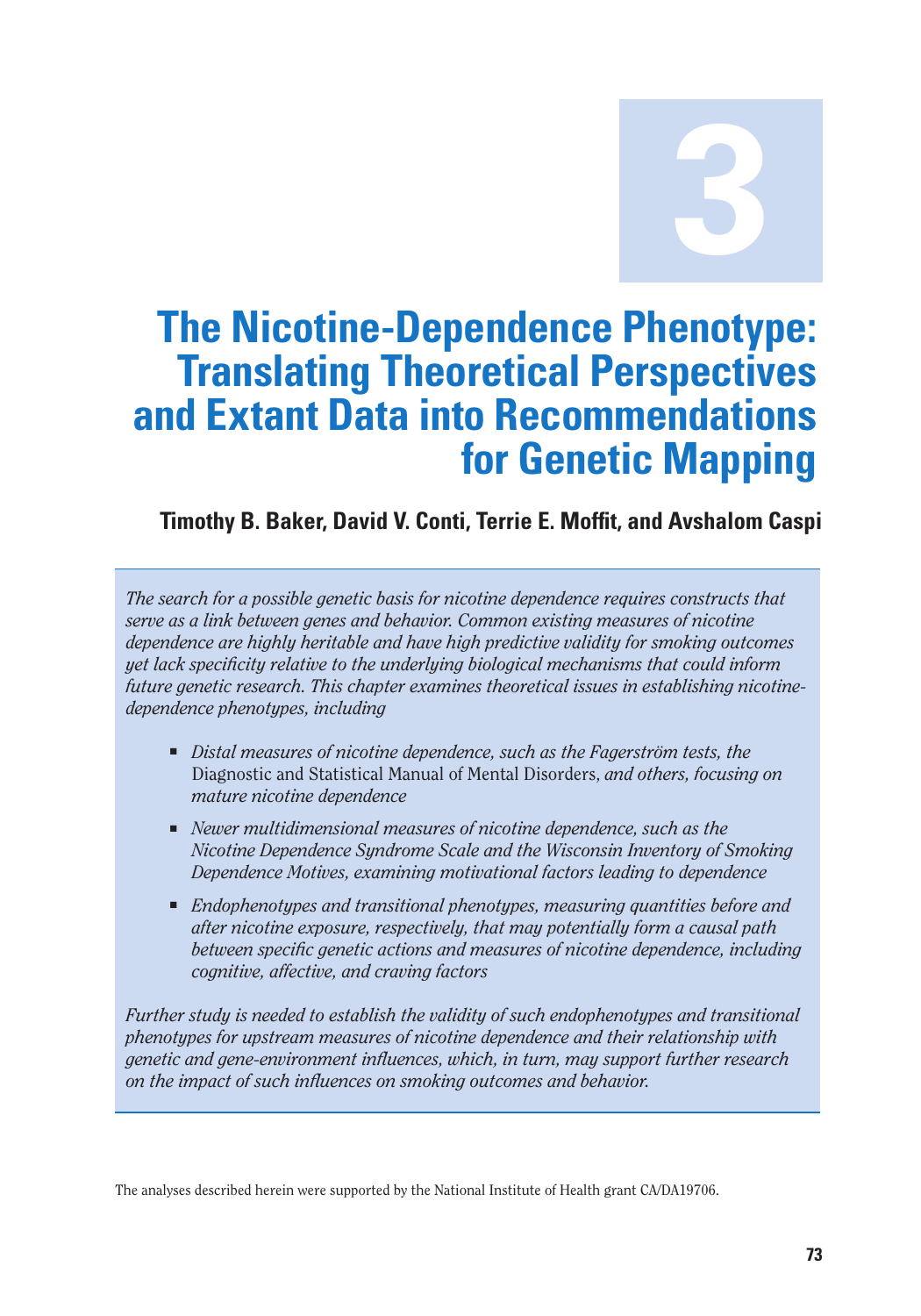# **Introduction**

This chapter examines a theoretical basis for the assessment of phenotypes for nicotine dependence, focusing on strategies that investigators might use to assess nicotine dependence with the goal of uncovering its genetic bases. First, an epistemological system (i.e., construct validation) is discussed for studying such complex constructs as dependence. This system provides a vocabulary, a set of principles, and an inferential basis for evaluating evidence for the assessment of nicotine dependence. In addition, a conceptual model is presented that shows how dependence assessments may be characterized by their specificity and their proximity to genetic variants and the biological mechanisms that the variants directly express. This model reveals that genetic variants may be related to a developmental progression of phenotypes: those preceding nicotine exposure (intermediate or endophenotypes), those that arise out of initial nicotine exposure but precede frank dependence (transitional phenotypes), and those regarded as mature clinical phenotypes.

Next, the chapter reviews evidence on existing measures of dependence, including both traditional diagnostic measures and newer multidimensional measures. This evidence is used to draw inferences about the nature and structure of dependence, especially as it manifests in long-term, heavy smokers. Then, existing data are used to address general questions about strategies for genetic mapping. These questions include whether different types of assessments need to be used for different smoker subpopulations, which particular measures need to be used to assess the core and breadth of the phenotype, and how to model environmental influences in such mapping. Then, the chapter addresses future directions for phenotypic assessment, especially the need to develop assessments that reflect the

different stages in progression to dependence (intermediate and transitional phenotypes). Finally, issues regarding the integration of phenotypic measures with research design and analytic strategies are addressed.

Appropriate and accurate assessment of the nicotine-dependence phenotype construct is needed to understand better the molecular genetic basis of tobacco use and nicotinedependence. The nicotine-dependence *phenotype* comprises the measurable manifestations of heritable information that result in nicotine use that produces persistent socially, clinically, or medically significant distress or dysfunction. Although the use of any sort of nicotine delivery system might satisfy this criterion, this review will concentrate on research and theory relevant to the smoking of tobacco cigarettes.

Most measures of nicotine dependence (e.g., diagnostic items) assess general features of dependence that are causally distal to underlying genetic influences. Common distal measures such as the Fagerström tests and the criteria of the American Psychiatric Association's *Diagnostic and Statistical Manual of Mental Disorders,* fourth edition *(DSM-IV)*<sup>1</sup> tend to assess mature states of nicotine dependence. Such measures could mask upstream causal factors that may, in fact, be closer to a genetic basis for nicotine dependence. Nevertheless, these distal measures assess constructs or dimensions that are highly heritable. Examining newer multidimensional criteria for nicotine dependence, as well as other approaches that take more of a causal and developmental perspective, can serve as an important key to developing phenotypes, endophenotypes, and intermediate phenotypes that, in turn, may correlate more closely with gene action.

The need to assess the phenotype accurately is patent. Genetic variants, by themselves, are relatively uninformative. They attain greater information value to the extent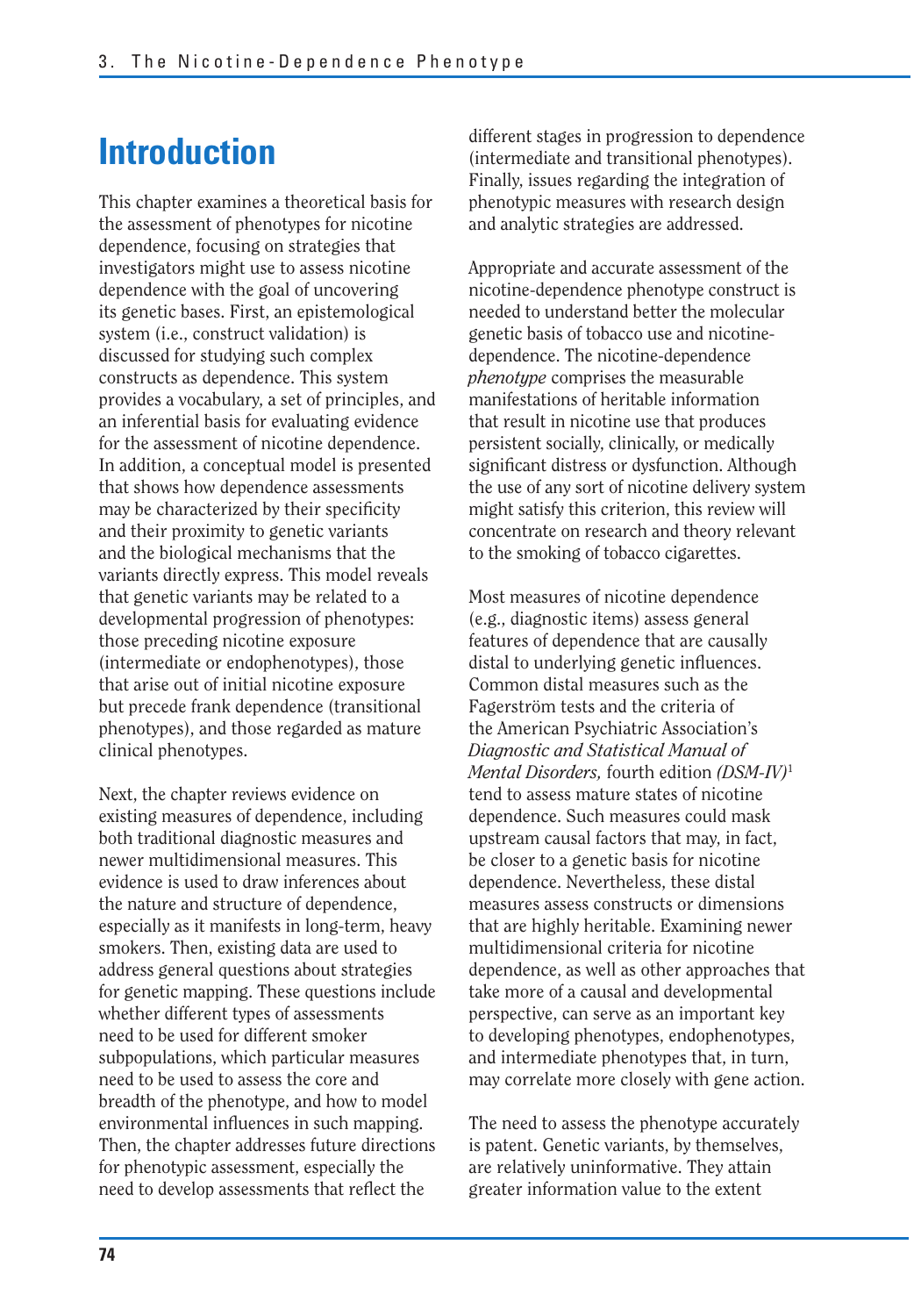that they are associated with biological, behavioral, cognitive, or clinical outcomes of interest. Thus, the phenotype confers clinical, societal, and/or theoretical meaning on such genetic variants as alleles. For this reason, phenotypic assessment is central to uncovering the genetic substrata relevant to the maintenance of chronic tobacco use and dependence. However, the attempt to measure this phenotype well is a daunting task that demands that investigators have a clear idea of what they want to measure and why.

One basic question that investigators must address is whether they are interested in "nicotine dependence" as opposed to "tobacco dependence." This decision could have implications for the selection of genetic variants and phenotypic measures. For example, if one is interested in tobacco dependence, one might assess orosensory perceptual processes that could influence a person's gustatory reaction to tobacco. In addition, an investigator must decide whether to focus on researching "chronic tobacco use" or "dependence." The two terms refer to constructs that are related to one another, but are nevertheless distinct, and have important implications for dependence assessment. The focus in this chapter is largely on the assessment of nicotine dependence per se.

# **Construct Validation**

The term *dependence* denotes hypothetical variables or constructs. A *construct* has been defined as "some postulated attribute of people, assumed to be reflected in test performance."2(p283) *Test performance* is broadly defined and may comprise any characteristic or behavior of the person that can be measured and that is thought to reflect the construct. Thus, the hypothesized features of nicotine dependence should be designed to explain a set of observations that are thought to constitute important

outcomes or manifestations of dependence. These outcomes might include the difficulty that smokers have in quitting, the escalation of smoking over time, craving and withdrawal, and so on. The process of attempting to both uncover the nature of a construct and accurately measure it is known as *construct validation.* This chapter uses the construct validation approach as an interpretive structure or metatheory to guide a discussion of the available research and theory regarding nicotine dependence.

The construct validation approach typically starts with a set of behaviors or outcomes that an investigator wishes to explain. The behaviors or outcomes are usually of social or clinical importance and serve as *criteria* in construct validation research (figure 3.1). The investigator then hypothesizes a set of features and processes that seem to account for the outcomes; these are *construct properties.*  Finally, the investigator must select or develop two sorts of assessments: those that measure the construct properties sensitively (i.e., the assessment instrument) and those that tap the outcomes of the construct. Thus, the construct validation approach involves identifying (1) a set of behaviors or outcomes to be explained (the criteria), (2) hypothesized features or processes that are thought to produce the outcomes (these features or processes are actually the mechanisms of the targeted construct, i.e., dependence), and (3) measurement strategies that accurately assess the construct (processes) and its manifestations (i.e., the criteria; figure 3.1). The construct validation approach should have two important payoffs: it should inform people as to the nature of the construct, and it should simultaneously allow them to measure the construct accurately.

A construct validation approach is most needed when there is no single adequate measure of an entity;<sup>3</sup> in such cases, the investigator must use multiple measures as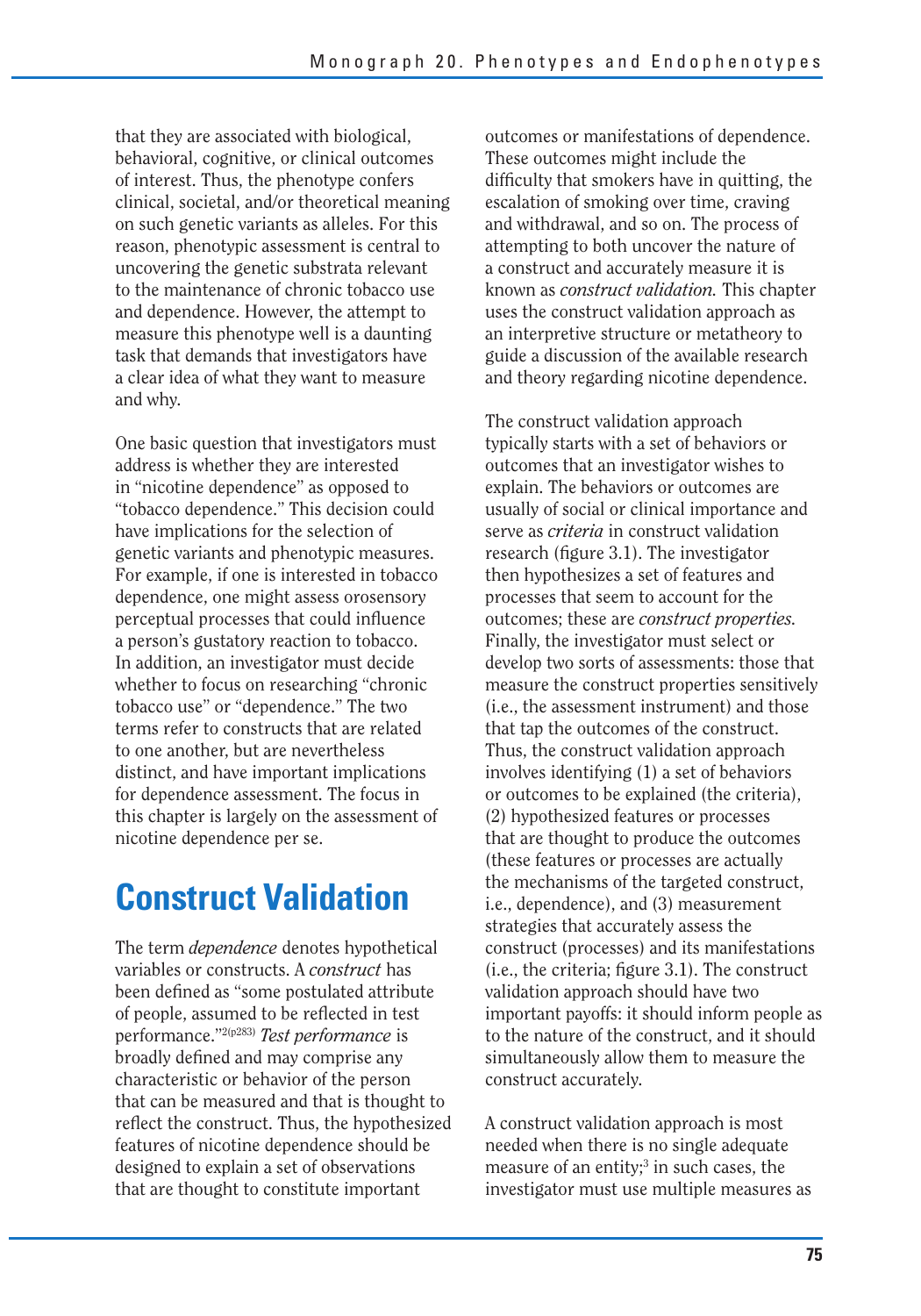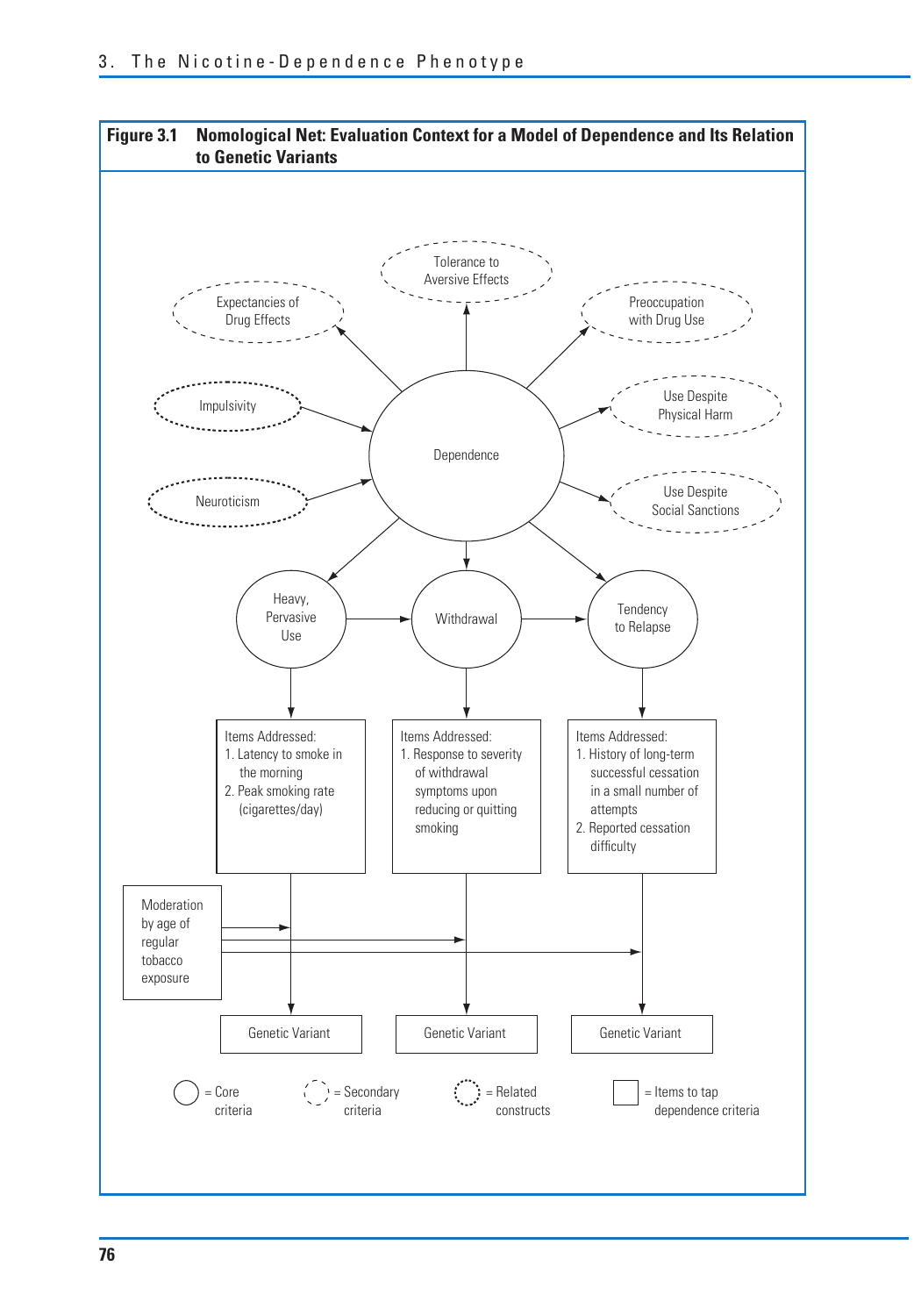a means of estimating a person's standing on the targeted construct. The notion is that agreement or consensus across a group of related but imperfect indicators will yield better construct estimates than would the use of any single measure. Thus, a construct is a *latent variable* inferred from variables that can be directly observed (manifest variables—that is, the construct assessment or test). There would be no need to assess nicotine dependence as a latent variable if one could directly measure the pathological processes that cause it. For example, a definitive diagnosis of hypertension can be made in response to elevated blood pressure. In the absence of direct assessment of disease processes or pathognomonic signs, multiple converging measures can enhance diagnostic inferences.

The construct validation approach requires several distinct but interrelated questions to be addressed. For example, what are the criteria or outcomes that a nicotinedependence measure should be able to predict? Just as the construct of gravity is invoked to explain the behavior of falling bodies, how can nicotine dependence be designed to explain certain clinical and societal phenomena? Figure 3.1 provides examples of core and secondary criteria that a model of nicotine dependence might comprise. Core criteria are those that are societally and clinically essential for the construct measures to explain (account for); secondary criteria are those that may provide useful information about the construct but are of somewhat lesser importance. The model depicted in figure 3.1, as an example, posits that, although nicotine dependence should be reflected in positive expectations about nicotine effects, the model's ability to predict relapse is more important.

A construct validation approach is a theory-based approach to epistemology. An investigator should select a dependence measure (items on a test) that accords with the investigator's theory of dependence: it would measure those variables that reflect, in the investigator's opinion, the presence and magnitude of the critical underlying features or mechanisms of nicotine dependence. The theory also should explain why those hypothesized features or processes affect both the dependence measure as well as the criteria. In sum, in the construct validation approach, a test is a measure of a mechanism or cause, such as a measure of blood pressure, that predicts and explains a person's status on a set of socially or clinically important criteria (e.g., risk of stroke, heart disease, need for treatment). And, if the measure of the mechanism does indeed predict the criteria, the researcher not only validates the test but also simultaneously supports the theoretical model of the studied disorder. Finally, the researcher would like to see that the test has discriminative validity; that is, it is most sensitive to the particular construct that is targeted (nicotine dependence) and less sensitive to related, but not central, constructs (e.g., regular smoking, problems caused by tobacco use).

Note that the construct validation approach is somewhat different from alternative approaches that view addiction as a social construction that cannot be verified or evaluated on the basis of relations with objective criteria.3 In the customary treatment, addiction and dependence are viewed as equivalent to one another (but not equivalent to *physical dependence,* which is inferred from a withdrawal syndrome). Moreover, this treatment recognizes that dependence is a construction based upon social and theoretical perspectives, as does the approach advocated by West.3 The construct validation approach, however, illustrates how to evaluate the validity of one's strategy for measuring dependence on the basis of the empirical relations stipulated by a guiding theoretical model. Therefore, it permits different investigators to hold very different views of dependence,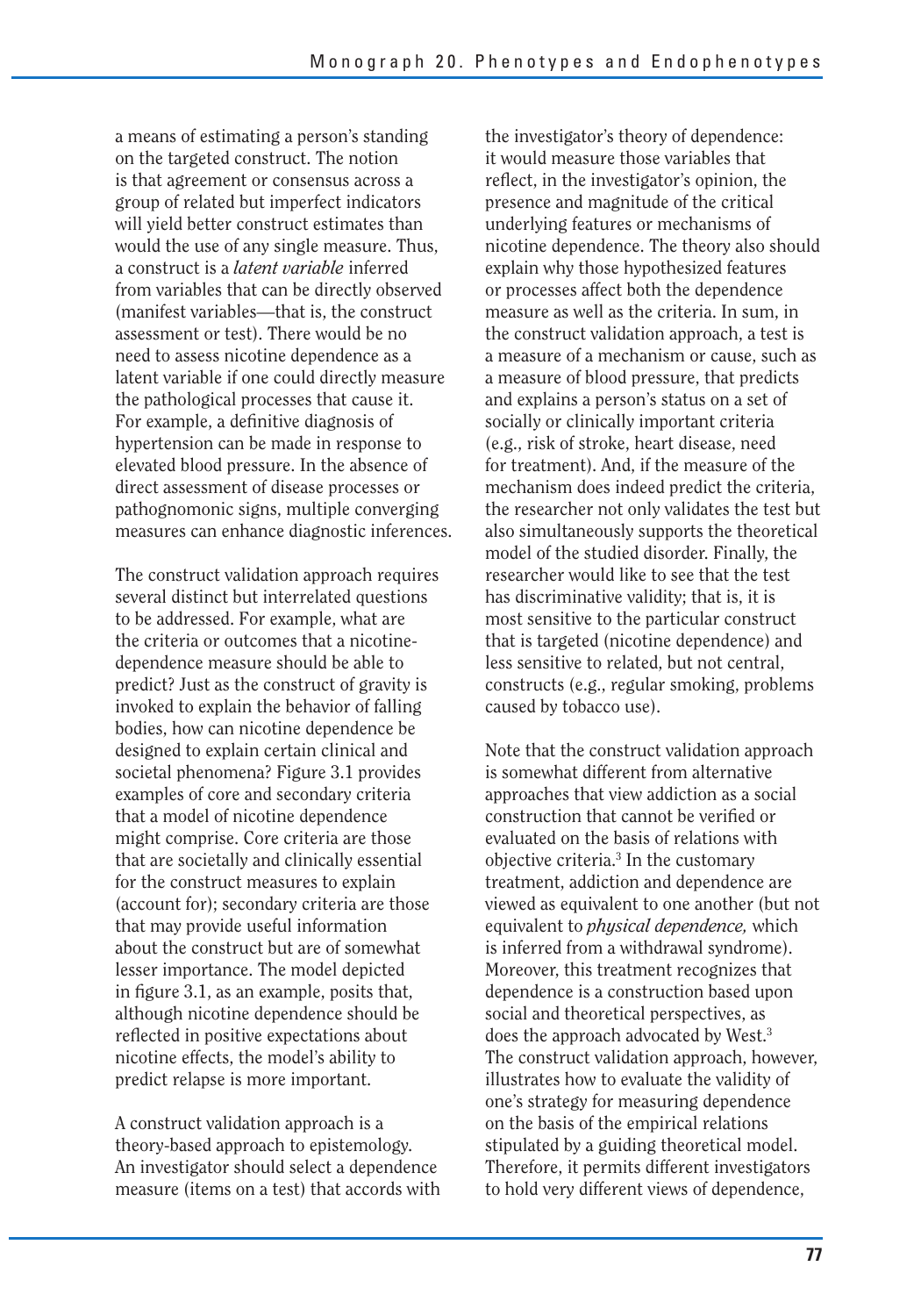but at the same time, it provides a logical system for the simultaneous evaluation of both the theoretical and measurement models of dependence.

Most attempts to measure nicotine dependence have not used a formal construct validation approach. The field has, in general, attempted to measure nicotinedependence criteria directly rather than attempting to measure the mechanisms or processes of nicotine dependence. For example, this is the approach modeled by the *DSM* and other diagnostic assessments. Such syndromal assessments are atheoretical and tend to focus on observable outcomes of a disorder. One reason for this approach is, no doubt, that investigators had only inchoate notions of dependence mechanisms or features and thus were unprepared to assess dependence mechanisms more

directly. In addition, the purpose of such clinical instruments typically is to detect suffering and compromised function, not to assess causal influences. Regardless of the reasons, investigators have usually tried to measure general outcomes or criteria of severe nicotine dependence rather than mechanisms.

# **Distal Measures of Dependence**

Figure 3.2 depicts a "watershed" model of disorder. This model assumes that different etiologic paths may lead to clinical levels of symptomatology. Approaches may focus on end points that vary in terms of their proximity to specific genetic variants in the causal chain of the disorder. This model will be discussed in greater detail later.

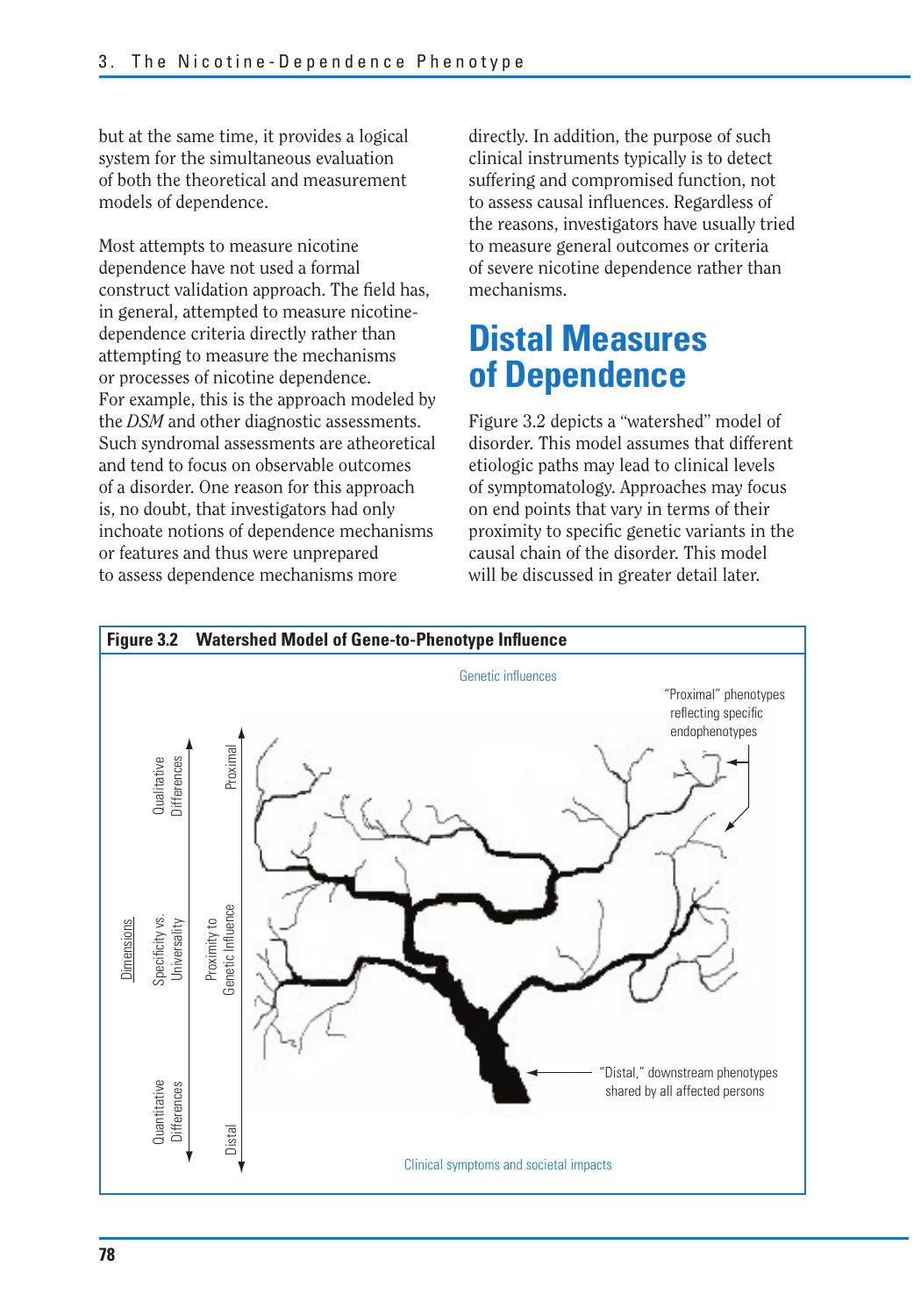At this point it is worth noting that most nicotine-dependence assessments, thus far, have focused on assessing the "mature" or *distal* nicotine-dependence phenotype; that is, they have measured phenomena that are, no doubt, distant from, and nonspecific to, many of the underlying causal processes (including genetic variants) that contribute to the disorder. This has important implications for how nicotine dependence and genetic influences on it are viewed.

As noted, most research on nicotine dependence has used self-report measures that tap distal end products of dependence processes (e.g., smoking a great deal, being unable to quit) that have social and clinical import. These measures include scales contained in nosologies such as the *DSM,*  as well as brief questionnaires such as the Fagerström Test for Nicotine Dependence (FTND).4 In addition, researchers have used subsets of items or individual items from such scales (e.g., the Heaviness of Smoking Index [HSI]).<sup>5</sup> Such measures may have poor signal-to-noise ratios relative to biological mechanisms that underlie nicotine dependence and that may sensitively reflect status on particular genetic variants; that is, they may reflect numerous influences and are most likely causally remote from basic biological mechanisms of nicotine dependence (see figure 3.2). Despite these limitations, such distal measures have yielded clues as to the nature of nicotine dependence and its genetic influences.

The distal measures considered initially in this section (e.g., the FTND and psychiatric diagnostic criteria such as those in the *DSM-IV*1\* elicit information regarding the general consequences or characteristics of nicotine dependence. Thus, these measures elicit information about how much people smoke, whether they experience withdrawal symptoms or craving, whether they tend to return to tobacco use once they stop, whether they have trouble controlling tobacco use, and so on. These measures were designed to capture major clinical manifestations of addiction,<sup>3</sup> not to assess features of dependence with strong genetic association.

## **Fagerström Measures**

The Fagerström Tolerance Questionnaire (FTQ),<sup>6</sup> and measures derived from it, were intended to be unifactorial measures of nicotine dependence. These measures make up the FTQ itself, as well as the six-item FTND,<sup>4</sup> and the two-item HSI.<sup>7</sup> These measures are based on the construct of physical dependence, which was hypothesized to include facets such as the need to smoke early in the morning to alleviate overnight withdrawal, the need to smoke numerous cigarettes per day, and the invariance of smoking behavior—that is, smoking even when one is ill. $6$ 

Two questions on the FTND (i.e., questions 1 and 4) and the two questions of the HSI assume a pattern of daily smoking. It is very likely that scores on these items will have reduced validity if used with nondaily smokers.

Compared with the FTQ, the FTND has demonstrated better psychometric properties such as internal consistency.<sup>8-10</sup> However, these improved reliability coefficients are still low<sup>8,11</sup> and are below traditionally accepted standards for clinical use ( $\alpha = .80$ ).<sup>12</sup>

Some studies show that the FTND has a two-factor structure, suggesting that it does

<sup>\*</sup> The Cigarette Dependence Scale is also designed to assess a single factor of dependence. (See Etter, J. F., J. Le Houezec, and T. V. Perneger. 2003. A self-administered questionnaire to measure dependence on cigarettes: The cigarette dependence scale. *Neuropsychopharmacology* 28 (2): 359–70.) At present, there is too little evidence on this scale to permit its evaluation with regard to genetic mapping.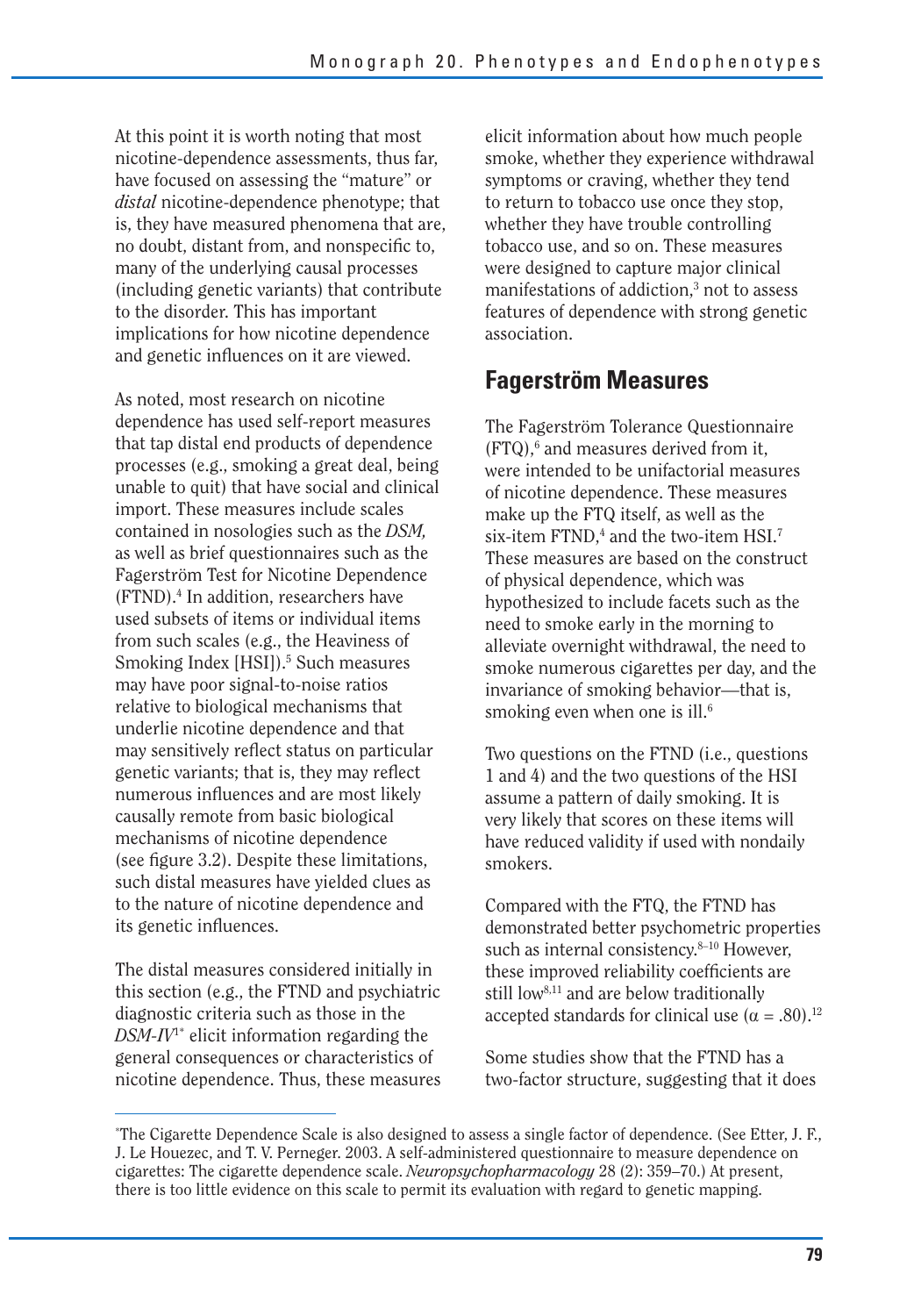not measure a unitary construct of physical dependence.8,9,13–16 Factor analytic research tends to show that even if more than one factor is obtained, the two factors are highly correlated.13,17 Interitem correlations also reveal that not all items are highly related  $(r = .06-0.39).$ <sup>18</sup> The various factor analytic studies differ in terms of factoritem linkages.8,13,16 However, the weight of the evidence suggests the existence of two factors, with one of the factors suggesting a pattern of compulsive smoking, and the other factor reflecting what is termed "morning smoking" (e.g., whether one smokes more in the morning than at other times). The items that typically load on the compulsive smoking factor are those that assess the number of cigarettes smoked per day, time to first cigarette, and difficulty refraining from smoking when ill. There is some variability in which specific items load on this compulsive smoking factor, no doubt because the factors are intercorrelated and some items are highly correlated with both factors.13,16 What is clear is that, in general, the first principal component or main factor is the compulsive smoking factor and that it accounts for the lion's share of predictive validity of the FTND.<sup>8</sup> Latent class analyses suggest that the FTND ranks smokers in a manner that corresponds fairly well to an empirically derived method.19

The HSI comprises only two items, which limits the relevance of internal consistency estimates. However, zero-order correlations between the two items in the measure indicate moderate levels of association (e.g.,  $r's \approx .30$ ).<sup>18</sup> Both of these items tend to load statistically on a factor typically labeled "compulsive smoking."

The FTND and HSI predict both behavioral and biochemical indices of smoking (e.g., carbon monoxide [CO], cotinine, lifetime amount smoked).4,5,7,14,20,21 This should not be surprising, given that the FTND and HSI directly assess smoking heaviness. However, it is encouraging to

note that smokers are able to estimate their amount of smoking as indexed by biochemical tests in response to single items (e.g., "How many cigarettes/day do you smoke?"). The FTND has demonstrated an ability to predict cessation outcomes in smoking cessation studies.18,22–25 However, the HSI appears to account for much of the predictive validity of the FTND.5,18,26 Population-based studies conducted in Australia, Canada, the United Kingdom, and the United States found that the two HSI items (number of cigarettes smoked per day and time to first cigarette [TTFC] in the morning) were the strongest predictors of quitting.27,28 Furthermore, later research has shown that a single item on both the FTND and HSI, the TTFC, predicts relapse vulnerability as well as, or better than, much longer multidimensional instruments.<sup>18</sup> Additional population-based research shows that a single item on the HSI (TTFC) is highly effective in predicting the likelihood of future cessation.18 Finally, latent class analyses suggest that the TTFC is highly informative for discriminating empirically derived classes.<sup>19</sup>

## **The** *DSM* **and the** *International Statistical Classifi cation of Diseases and Related Health Problems*

Two different diagnostic systems commonly are used to diagnose tobacco dependence, and both typically are considered to be unidimensional measures of tobacco dependence. One is the *DSM-IV,*<sup>1</sup> which is based on an empirically driven, syndromal medical model, rather than on a theoretical model of dependence. The second is the *International Statistical Classifi cation of Diseases and Related Health Problems, Tenth Revision (ICD-10),*29 an international diagnostic classification system that came into use in World Health Organization member states in 1994. Most of the extant research has utilized *DSM* criteria and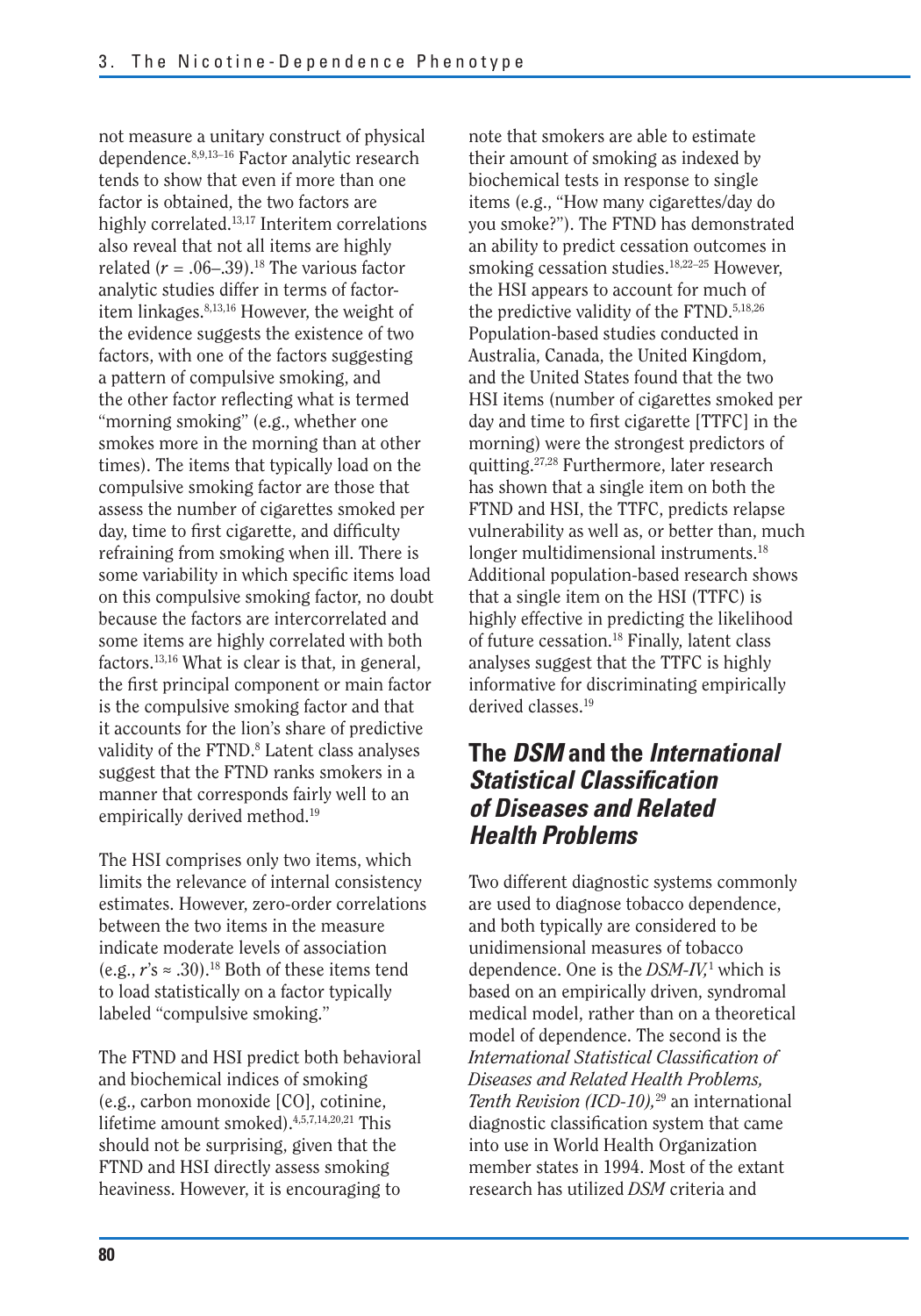#### *DSM-IV* **Criteria**

- 1. Tolerance
- 2. Withdrawal
- 3. Use in larger amounts/over longer period than intended
- 4. Persistent desire/unsuccessful efforts to cut down or quit
- 5. Great deal of time using/recovering
- 6. Important activities given up
- 7. Continued use despite emotional/ physical problems

#### **HSI Questions<sup>a</sup>**

- 1. "At present, how long after waking do you wait before having your first cigarette (in mins)?"
- 2. "How many cigarettes do you smoke per day at present?"

a HSI questions from Heatherton and colleagues.5(p793)

will be the focus of this chapter's review of diagnostic classifications of tobacco dependence.

Structured clinical interviews based on the *DSM* and the *ICD,* such as the World Mental Health Survey Initiative version of the Composite International Diagnostic Interview (CIDI)30 or the National Institute of Mental Health Diagnostic Interview Schedule (DIS), comprise a series of branching questions that are aimed at eliciting information about features relevant to nicotine dependence; they have been translated into various languages and used in multiple population-based studies.31–34

Data on the reliability and structure of diagnostic interview measures of nicotine dependence arise from studies using face-to-face administration strategies. Therefore, the following conclusions cannot necessarily be generalized to a different administration format. There is evidence

by test-retest reliability ( $\kappa = .63$ ),<sup>35</sup>  $\kappa = .88$ ,<sup>33</sup> that the various structured diagnostic measures yield reliable diagnoses as assessed and  $\kappa = .73^{36}$  One factor analysis indicated that responses to the CIDI had a strong single-factor structure,<sup>37</sup> although other factor analyses of the structured diagnostic items found that a two-factor structure was a better fit. $38-40$ 

Evidence suggests that the small set of dichotomous *DSM* items can distinguish between light versus heavy smoking.37 An epidemiological study found that the *DSM* (third edition revised *[DSM-III-R]*), as assessed by the DIS, was a significant, though weak, predictor of cigarette abstinence over one year, but that the FTND was a better predictor, and that number of cigarettes smoked per day was the best predictor.26 Another study showed that *DSM-IV* diagnoses of nicotine dependence predicted heaviness of use and cessation outcome in a population-based study of college students.41 Several studies have shown that *DSM-IV* nicotine-dependence diagnosis is associated with greater risk of psychiatric comorbidities in adults and youth.35,42,43 In sum, there is substantial evidence that *DSM* and *ICD* diagnoses are meaningfully related to smoking heaviness and psychiatric status.

## **Multidimensional Measures of Nicotine Dependence**

Multidimensional measures offer some promise in elucidating the nature of dependence and in helping to refine the phenotype so as to foster more informative genetic mapping. Figure 3.2 shows a watershed model of how genetic influences may affect a complex phenotype across ontogeny.44 This model conveys the notion that a final disease phenotype may be the product of diverse types of influences, and that some influences may be operative for some people, while other influences are operative for other people. However, these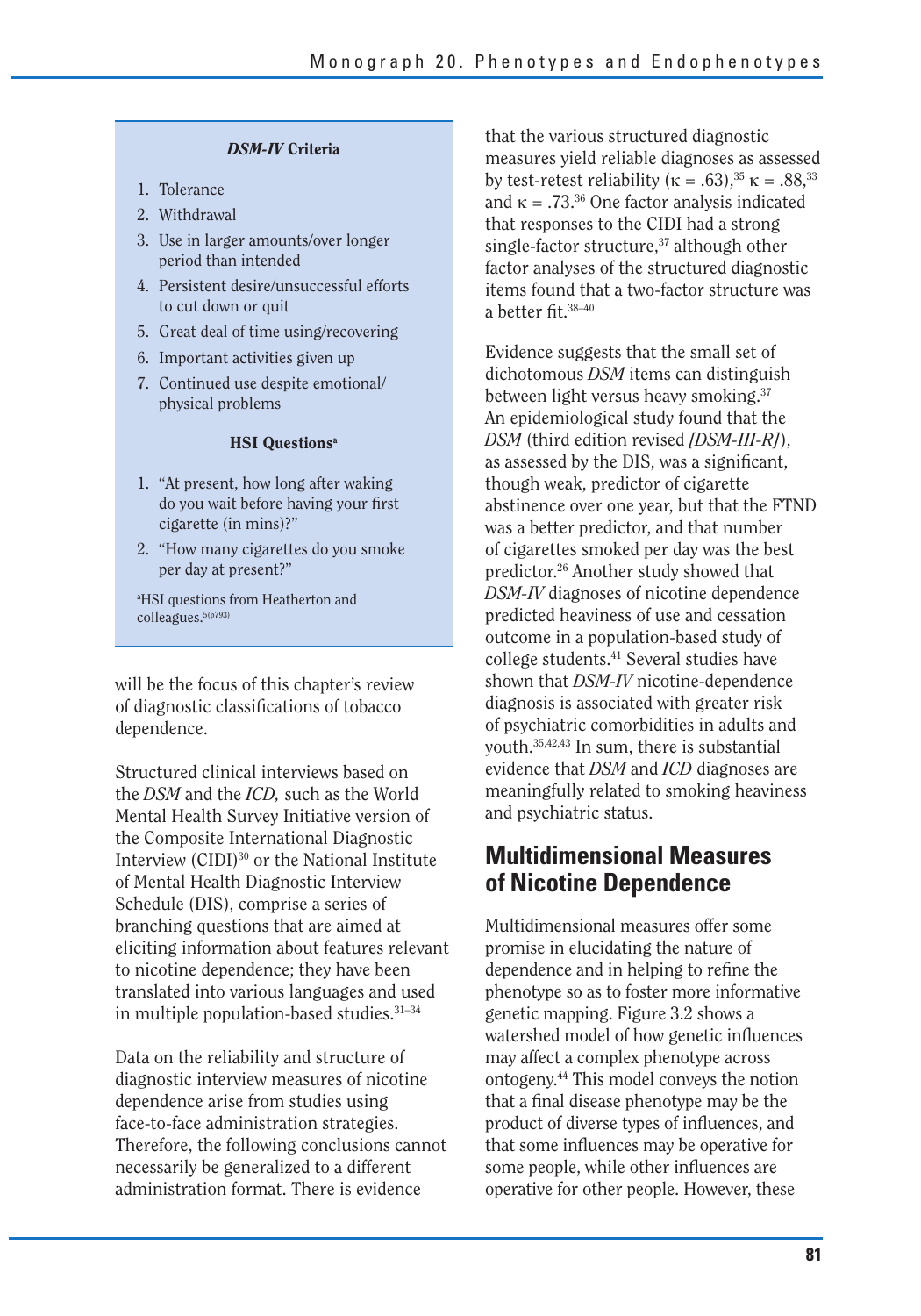diverse "feeder stream" influences are somewhat compensatory and interchangeable with respect to contributing to "downstream" processes that produce mature features of nicotine dependence. It is conceivable that these influences may exert additive or interactive effects and that they might be differentially sensitive to environmental events. Such influences could be viewed as reflecting the myriad influences that constitute quantitative trait loci.

The assumption is, however, that there is a "final common pathway" (ultimate downstream) set of processes and symptoms that is manifest once a disorder achieves some level of severity. Thus, at clinical levels of a disorder, sufferers appear similar to one another, but this similarity may mask diverse etiologic paths. Diagnostic measures of dependence such as the *DSM,* FTND, and HSI are intended to index the "final common pathway" of nicotine-dependence processes, rather than the "feeder streams" (relatively discrete pathways) that may individually and collectively influence the disorder and that (in theory) share stronger relations with particular genetically influenced biological processes. These measures can be labeled "distal" in that they are relatively remote from the genetic variants that the phenotypic measures are intended to reflect.

The FTND, HSI, and the *DSM-*type diagnostic measures were intended to measure a unitary, synthetic clinical manifestation of dependence (albeit, the measures may not in fact be unidimensional). The two distal measures reviewed below are intended to be multifactorial. They were developed in response to emerging data that nicotine dependence itself appears to comprise multiple dimensions.45 The relevance of such measures to genetic mapping is that they contain heterogeneous items, which may help elucidate the sorts of items that are, and are not, sensitive to genetic variants (permit distillation of the phenotype). Further, if nicotine dependence involves

multiple components, assessment of each dimension may permit the detection of subgroups of smokers who show unique or qualitatively different manifestations of dependence. Subgroups that differ on the basis of relevance or intensity of dependence dimensions are termed *mature subphenotypes* in this chapter. The concept of the "mature subphenotype" is based on the notion that some groups of smokers may differ qualitatively in dependence such that different measures of dependence are more sensitive to dependence in one subgroup versus another (figure 3.3). This would occur if the processes that contribute to the final common pathway of dependence (e.g., tolerance, tendency to relapse back to tobacco use, activation of incentive structures in response to nicotine anticipation) do not completely mask diversity in etiology.

Two relatively new multifactorial scales have been developed that are designed to identify somewhat distinct dimensions of nicotine dependence. These are reviewed here with an eye toward evaluating their basic features and their potential utility in genetics research. It is important to bear in mind that neither of the reviewed instruments was designed specifically to assess nicotinedependence dimensions for the purpose of molecular genetics research; other goals were operative, such as isolating the relatively distinct motivational dimensions of dependence.

### *Nicotine Dependence Syndrome Scale*

The Nicotine Dependence Syndrome Scale (NDSS) is a 19-item self-report measure developed to assess nicotine dependence on the basis of Edwards's (1976) theory of the alcohol dependence syndrome.<sup>46</sup> Edwards's theory identified the core elements of alcohol dependence as (1) narrowing of the repertoire of drinking behaviors, (2) increased salience of drinkseeking behaviors, (3) increased tolerance,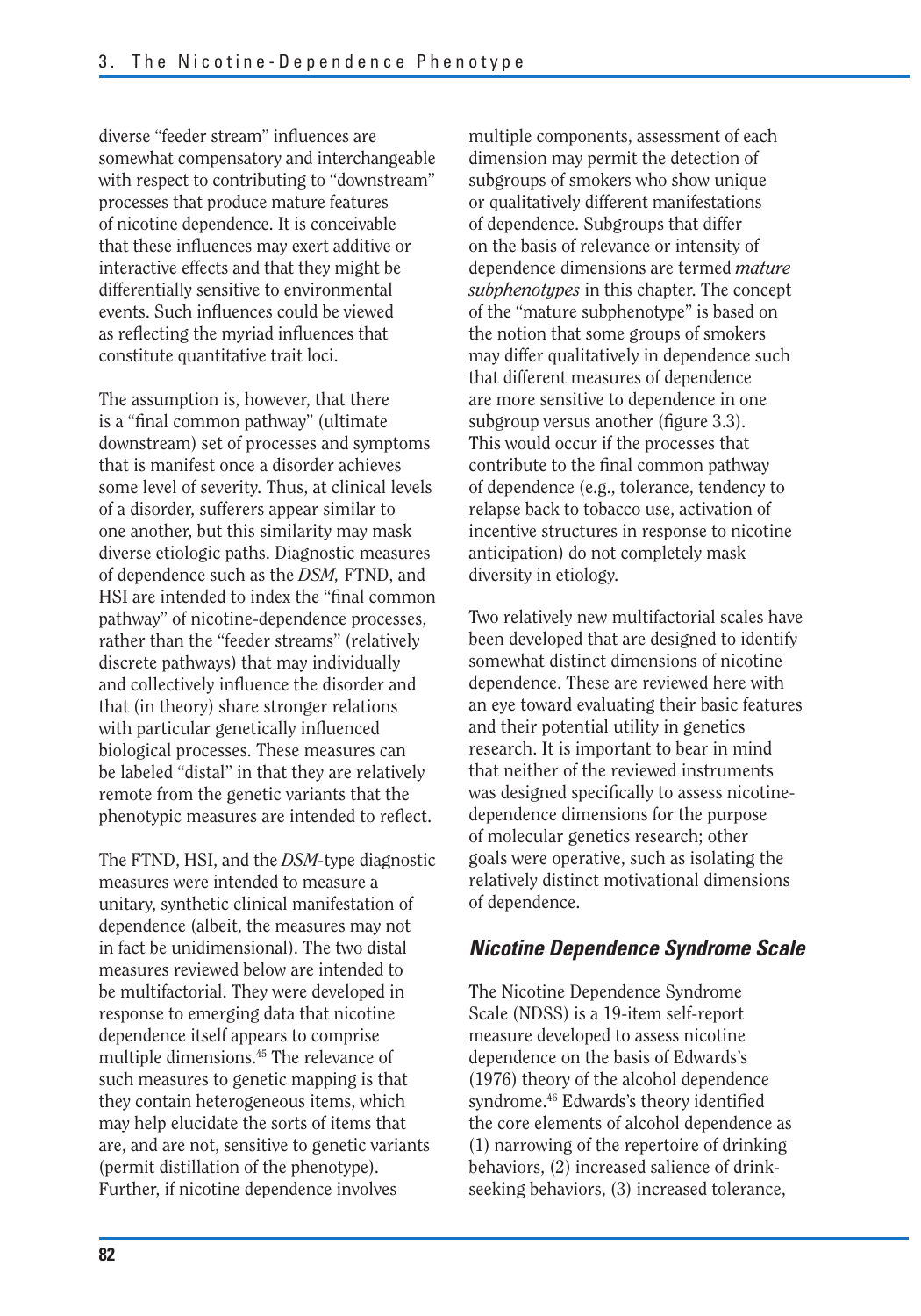

(4) occurrence of withdrawal symptoms, (5) use of alcohol to avoid or relieve withdrawal, (6) subjective awareness of a compulsion to drink, and (7) a tendency to resume alcohol use after abstinence.<sup>47</sup> The NDSS comprises five different subscales: Drive—craving, withdrawal and smoking compulsions; Priority—preference for smoking over other reinforcers; Tolerance—reduced sensitivity to the effects of smoking; Continuity—regularity

of smoking rate across place and time; and Stereotypy—the invariance of smoking. The NDSS has the advantages of a clear theoretical basis and evidence<sup>46</sup> that shows that either the whole scale, or some individual subscales, are significantly related to nicotine-dependence indices such as smoking heaviness, withdrawal measures, and other dependence measures such as the FTND. In addition, the NDSS can distinguish between chippers (chronically light smokers)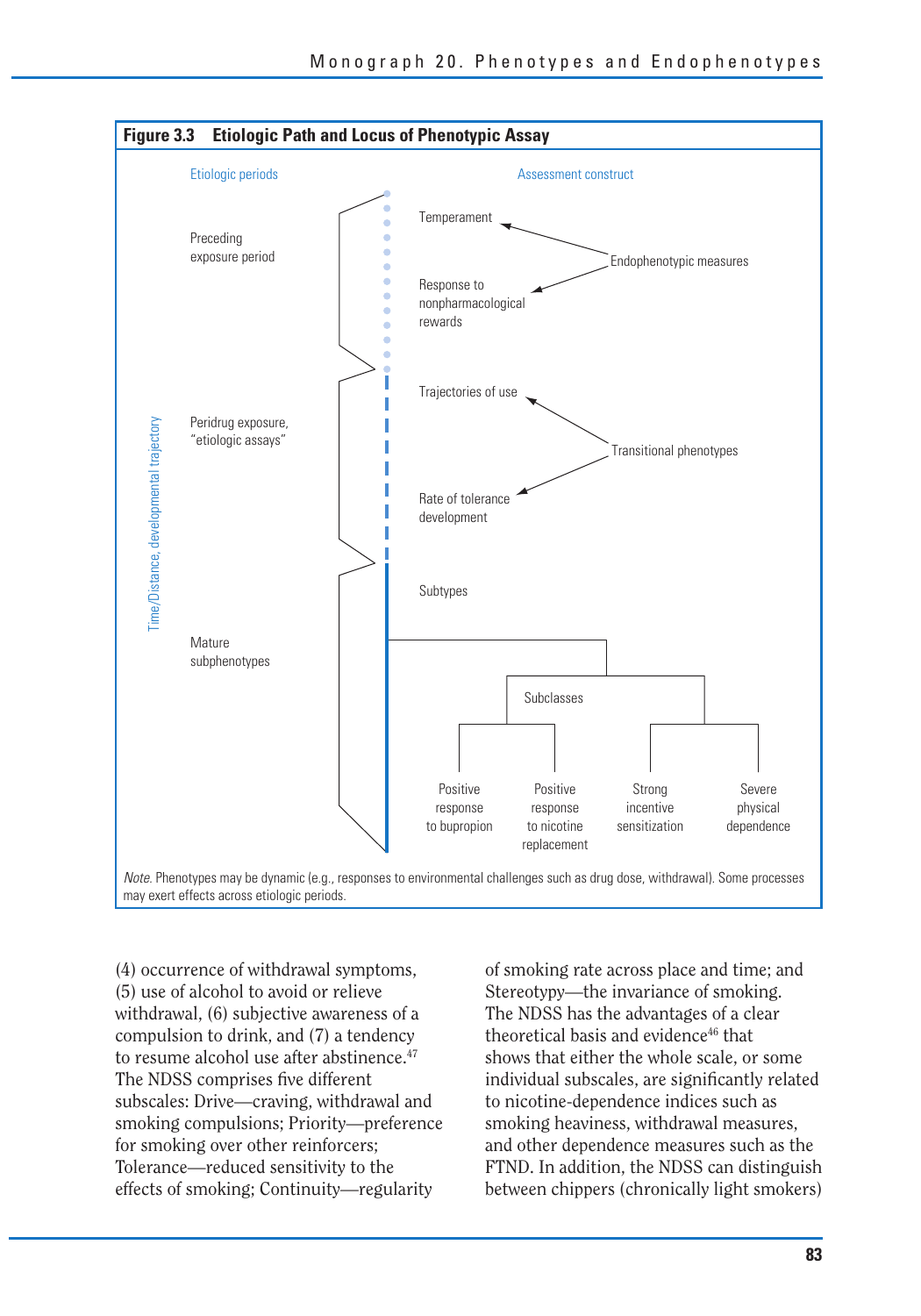and heavy smokers.48 Thus, it would be possible to use these subscales to select subgroups or types of smokers or to relate genetic variants to a continuous dependence subdimension represented by these scales.

Although the NDSS has promise as a measure of nicotine-dependence subtypes, the scale could be improved further for genetics research for the following reasons: (1) Some individual subscales have modest internal consistencies (or reliabilities), which undercut their use in measuring discrete dependence subtypes or elements.<sup>49</sup> (2) Some subscales comprise quite disparate types of items. For example, the Drive subscale mostly comprises items that measure withdrawal, but not exclusively. The somewhat heterogeneous item sets were apparently needed because of the breadth of the constructs targeted. This item heterogeneity also accounts, no doubt, for the modest internal consistencies of some of the subscales. Differential weighting of items via factor scores does not apparently mitigate this effect.<sup>49,50</sup> (3) Like the other distal measures previously reviewed, the NDSS subscales do not appear to tap constructs that are tightly linked to relatively discrete, fundamental biological processes that should, themselves, reflect variation in the genetic variants of interest. Although the NDSS does not provide specific indices of particular biological processes, its subscales assess relatively discrete dimensions of nicotine dependence; these may shed light on the core features of dependence, which might, in turn, promote more effective assessment strategies.

## *Wisconsin Inventory of Smoking Dependence Motives*

The Wisconsin Inventory of Smoking Dependence Motives (WISDM) is a 68 item scale that comprises 13 subscales.<sup>50</sup> The primary goal in developing the WISDM was to create a theory-based research instrument to identify fundamental

motivational processes that ultimately influence dependence criteria (e.g., relapse, withdrawal severity). In other words, the scale is designed to measure motivational influences that lead to dependence features or criteria.

The WISDM comprises the subscales listed in table 3.1 (table 3.1 also provides a rationale for each subscale). The WISDM has some advantages for genetics research. One is that the overall scale score and many of the subscales predict classic dependence criteria such as self-administration rate, withdrawal magnitude, and relapse.<sup>50</sup> Moreover, each subscale has acceptable reliability. This means it may be used profitably as an independent assay of a particular smoking motive.

The subscales were designed to reflect discrete motives that drive tobacco use in addicted individuals. Some of these motives may be associated with particular biological response systems and structures that may suggest genes that deserve investigation. As an example of this, the Taste/Sensory Processes subscale was developed because research showed the importance of gustatory and sensory cues in motivating smoking.<sup>51,52</sup> Taste sensitivity, especially the ability to taste bitter flavors, is related to phenylthiocarbamide (PTC) haplotype status.53 Subsequent research has shown that smokers who achieve higher scores on the Taste/Sensory Processes subscale tend to possess PTC haplotypes associated with an inability to taste bitter tastes.<sup>54</sup> In other words, those smokers who can taste bitter flavors are less likely to smoke for taste reasons. The importance of specificity in the assessment of dependence dimensions is suggested by the finding that the Taste/Sensory Processes subscale became more highly associated with PTC status once nontaste items were removed from the subscale. Thus, the relation depended on taste per se, rather than other orosensory factors.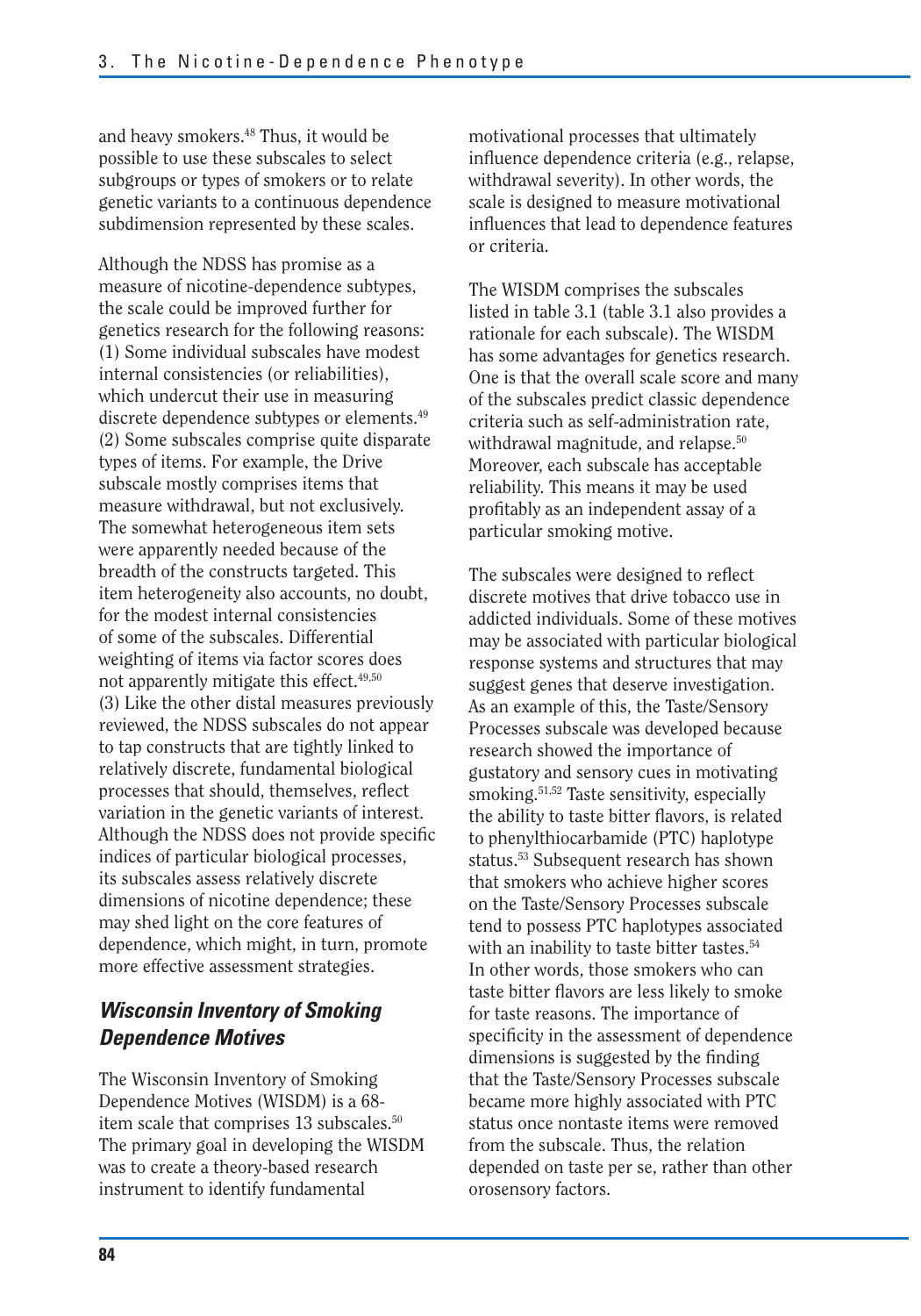| <b>Subscale</b>                       | <b>Construct rationale: evidence base</b>                                                                                                                                                                                                                                                                       |
|---------------------------------------|-----------------------------------------------------------------------------------------------------------------------------------------------------------------------------------------------------------------------------------------------------------------------------------------------------------------|
| Affiliative Attachment                | Use of addictive drugs, including nicotine, is motivated by the impact of the drug on<br>social affection systems and is manifest as emotional attachment to the drug. <sup>55,56</sup>                                                                                                                         |
| Automaticity                          | Drug self-administration and supportive information processing becomes<br>automated 57,58                                                                                                                                                                                                                       |
| <b>Behavioral Choice/Melioration</b>  | Drug use is inversely proportional to constraints on access to drug and to other<br>reinforcers. <sup>59</sup>                                                                                                                                                                                                  |
| Cognitive Enhancement                 | Nicotine enhances cognitive processing or via suppression of withdrawal. <sup>60</sup> This<br>may be especially important to certain populations. <sup>61</sup>                                                                                                                                                |
| Craving                               | Craving reflects not only magnitude of physical dependence <sup>50</sup> but also error<br>signals indicative of conflict over drug-use decisions in such structures as the<br>anterior cingular cortex. <sup>62</sup>                                                                                          |
| Cue Exposure/Associative<br>Processes | Conditioned responses to drug cues activate drug motivational processing and<br>encourage self-administration and may reflect activity in dopaminergic incentive<br>systems. <sup>63</sup>                                                                                                                      |
| Loss of Control                       | Strong dependence motivation is related to the perception of loss of volition.                                                                                                                                                                                                                                  |
| Negative Reinforcement                | Drug use is motivated by strong negative affect occurring via either withdrawal<br>or stressors; source of negative affect may be linked with relevant processing<br>substrata such as the amygdala or extended amygdala. <sup>57</sup>                                                                         |
| Positive Reinforcement                | Drug use is motivated by desire to experience mood enhancement (rush, high)<br>even in the absence of distress; may be linked to mesotelecephalic structures<br>such as the nucleus accumbens. <sup>64,65</sup>                                                                                                 |
| Social/Environmental Goads            | Social cues associated with drug use can increase drug motivational processing<br>or self-administration. <sup>55,66</sup>                                                                                                                                                                                      |
| <b>Taste/Sensory Processes</b>        | Taste and orosensory processes play a strong motivational role in smoking; may<br>be linked to the phenylthiocarbamide haplotype and associated gustatory sensory<br>systems. 51,52,67                                                                                                                          |
| Tolerance                             | Rate of tobacco clearance and tolerance to nicotine actions may permit high levels<br>of self-administration; may be linked to nicotine metabolism or distributional<br>tolerance in the brain. <sup>68,69</sup>                                                                                                |
| Weight Control                        | Nicotine appears to lower body weight set-point, and this may motivate nicotine<br>self-administration, <sup>70</sup> especially among those seeking weight loss; may be related<br>to sensitivity to nicotine's effects on hypothalamic weight regulatory centers or to<br>systems that affect taste hedonics. |

Other subscales, such as Cue Exposure/ Associative Processes and Positive Reinforcement, were designed to reflect activity in dopaminergic structures, such as the nucleus accumbens, that impart or mediate the processing of the incentive value of drug cues as well as drug induced pleasure or reward.63,71–73 Such responses may account for the potent impact of drugpaired cues on nicotine motivation.74

Although the WISDM subscales hold some promise for reflecting relatively discrete

dimensions of nicotine dependence, like the NDSS subscales, they also have significant limitations. For example, psychometric analysis has shown that some of the subscales are highly correlated with one another and load onto a common factor. In other words, these subscales may measure a final common pathway (figure 3.2) more than a discrete dependence motive. In addition, although an attempt was made to link the targeted discrete motives with underlying biology, for many of the subscales the self-report dimensions are,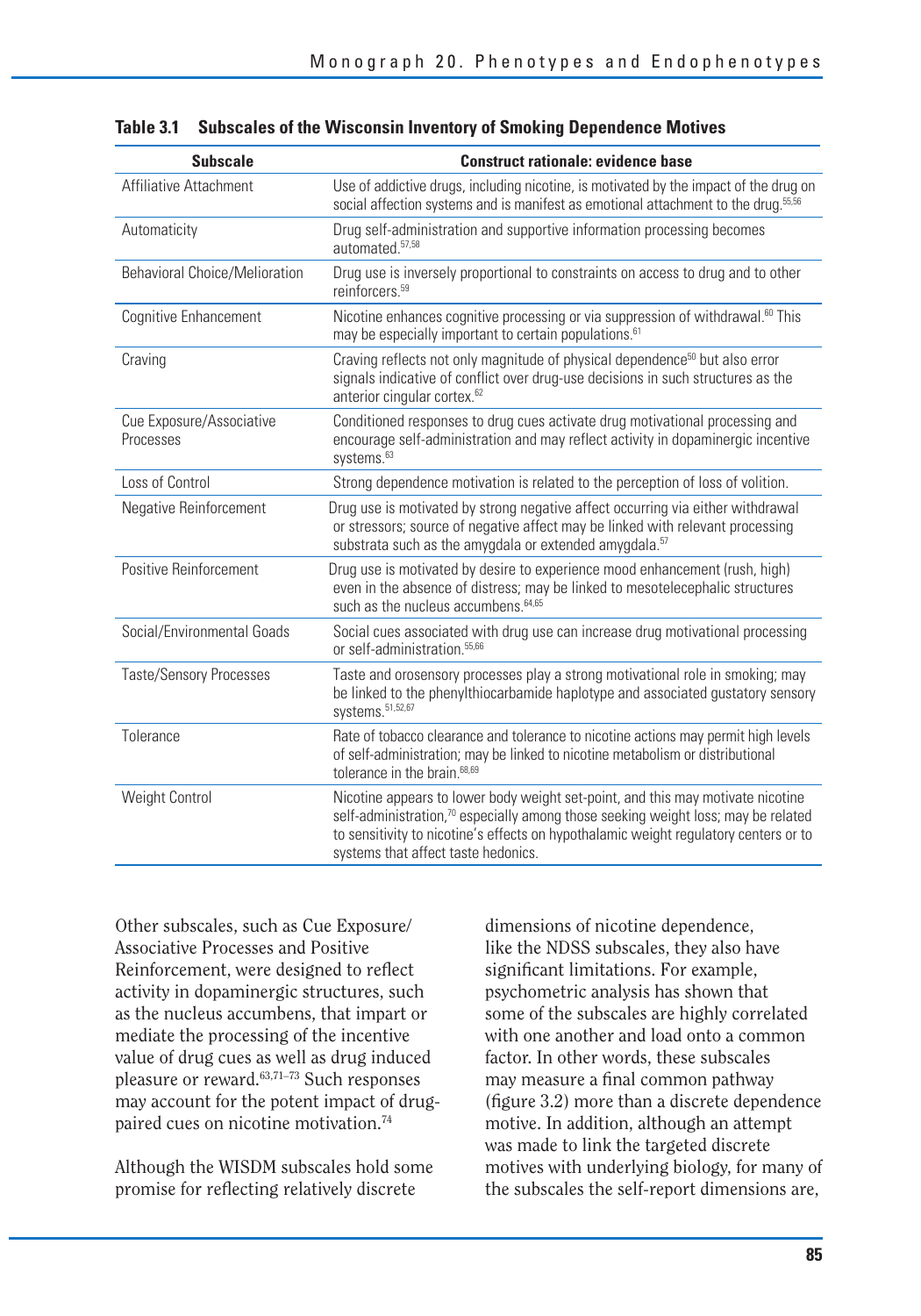no doubt, only remotely related to activity in any particular biological system. Finally, it seems clear that even with 13 subscales, there are potentially discriminable dimensions that should be assessed but are not. For example, one could easily argue that one useful subphenotype might be the anticipatory excitement or arousal that precedes drug use in a motivated, deprived smoker.75 Another target might be the anhedonia of withdrawal—that is, the inability to experience pleasure during withdrawal, which may be related to elevated reward threshold in mesotelencephalic dopaminergic systems.76 Finally, it is unclear that some of the individual subscales of either the NDSS or the WISDM share strong relations with classic dependence criteria (e.g., relapse).46,50 Thus, the construct validity of each subscale must be demonstrated before strong inferences regarding nicotine dependence can be made (figure 3.1).

In summary, both multifactorial measures of nicotine dependence (i.e., the NDSS and the WISDM) have some promise for measuring relatively discrete dimensions of nicotine dependence, and these measures will, no doubt, prove useful as predictors of relapse, withdrawal, and other nicotinedependence criteria. In addition, some particular subscales may have potential utility in molecular genetics research. However, some of the subscales are not ideal for this purpose. The constructs they target cannot be tightly related to an underlying biology, and some of the subscales appear to reflect broad, rather than specific, dimensions of nicotine dependence.

## **Smoking, Initiation of Smoking, and Distal Measures of Dependence**

Distal measures have shown that nicotine dependence is under considerable genetic

control. Heritability of *DSM-III-R* nicotine dependence was estimated to be 60% in a sample of Vietnam veteran male twins<sup>77</sup> and 44% in Minnesota adolescents.78 Moreover, biometric modeling suggests an overlap (60%) in the genetic substrata for smoking versus the development of nicotine dependence79 but also a moderate residual genetic effect for nicotine dependence (22%). In general, such modeling shows proportionally larger genetic contributions to nicotine dependence than to smoking or smoking initiation and smaller environmental influences.<sup>80–86</sup> Thus, evidence shows overlap in the genetic influences for initiation of smoking and the development of nicotine dependence, and genetic influence that is unique to dependence.<sup>87,88</sup> Accordingly, distal measures have the potential to identify nicotine-dependence phenotypes that do, and do not, have associations with causal genetic variants.

Epidemiological research using distal measures also has revealed that heavy smoking and nicotine dependence can be extremely common, at times almost modal, across large populations. Thus, it is possible, or even likely, that large portions of the population possess genes that promote or permit such phenotypes. Under such a circumstance, it may be a more viable strategy to search for genetic influences that discourage or prevent regular tobacco use, rather than to identify the potentially ubiquitous variants that permit nicotine dependence; that is, variants that discourage nicotine dependence might have greater discriminative efficiency. There is precedent for this in the alcohol literature in which polymorphisms of the *ALDH2\*2* and *ADH1\*2* alleles appear to affect alcohol metabolism. A proposed mechanism of influence for these alleles is that they code for increased levels of the metabolite acetaldehyde, which may impart unpleasant peripheral effects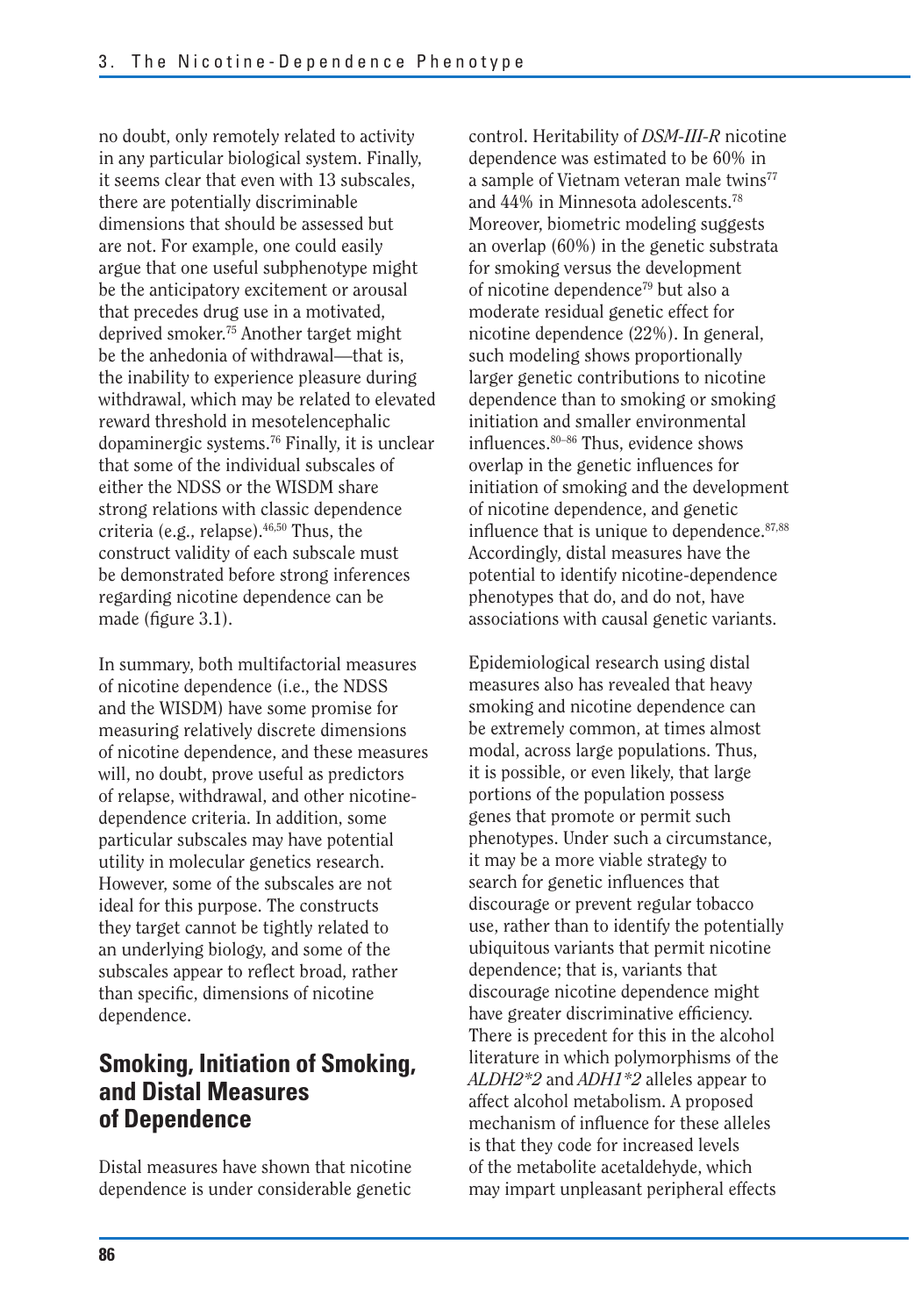Distal measures have also revealed another important general feature of nicotine dependence: it is not equivalent to regular smoking per se. Indeed, epidemiological data show that a significant proportion of daily smokers, perhaps one-half, do not warrant nicotine-dependence diagnoses.<sup>32,91</sup> Thus, research shows that many individuals may engage in heavy amounts of smoking and yet never report having experienced strong withdrawal, that their smoking is out of control, or that they have given up important activities because of their smoking (i.e., with dependence indexed by *DSM* or *ICD-10* type of criteria). These observations are consistent with the notion that there appear to be degrees of severity in nicotine dependence even among inveterate smokers, at least to the extent that commonly used distal measures have some validity as measures of nicotine dependence. The researcher's task is to determine how to measure dependence in a manner that reflects its biological and genetic influences.

In summary, distal measures have revealed that (1) nicotine dependence is under considerable genetic control, (2) it is equivalent to neither regular smoking nor smoking initiation, and (3) its genetic origins are somewhat distinct from those that support or permit the development of regular smoking. These observations suggest that while regular smoking may be a component of nicotine dependence, nicotine dependence assays must go beyond assessments of smoking features per se to capture important dimensions of the construct.

## that discourage high levels of alcohol **A Core Dimension of Nicotine** intake.<sup>89,90\*</sup> **Dependence**

One of the anomalies in dependence assessment is that although dependence measures often show poor internal consistency and poor relations with one another,33,49 factor analyses show that such measures often load highly onto common factors; even when the factor analyses suggest multiple factors, the factors are highly intercorrelated.<sup>46,50,92</sup> In addition. zero-order correlations often show strong interrelations among particular dependence measures.18,50

When items derived from the FTND, HSI, or diagnostic criteria are factor analyzed, they show that measures that tap into heaviness of smoking, and pervasiveness of smoking across time or occasion, tend to load most highly on principal component or initial factors. For instance, Muthén and Asparouhov<sup>39</sup> factor analyzed items tapping *DSM-IV*<sup>1</sup> symptoms of dependence in a general population sample. This research showed that symptoms were best accounted for by a multidimensional model. The pattern of covariation among the symptoms yielded a first factor with relatively high loadings for items assessing "tolerance," "larger amounts," and "time spent using." "Tolerance" reflects taking increased amounts of nicotine/tobacco to achieve desired effects. "Larger amounts" reflects self-administering nicotine in larger amounts, or over longer periods of time than intended. "Time spent using" reflects the amount of time the individual expends in actual smoking, procuring cigarettes, and so on. Thus, the first factor seems to be highly related to the amount smoked and the amount of time spent smoking. The second

<sup>\*</sup> Of course, protection versus vulnerability is a relative thing; one haplotype could be viewed as a vulnerability factor, or its complement could be considered a protective factor. However, it may be possible to show both protective and vulnerability effects versus a "neutral" haplotype. More to the point, the search for protective factors (versus vulnerabilities) might suggest different phenotypes, different genetic variants, different measurement cut-scores, and different experimental designs.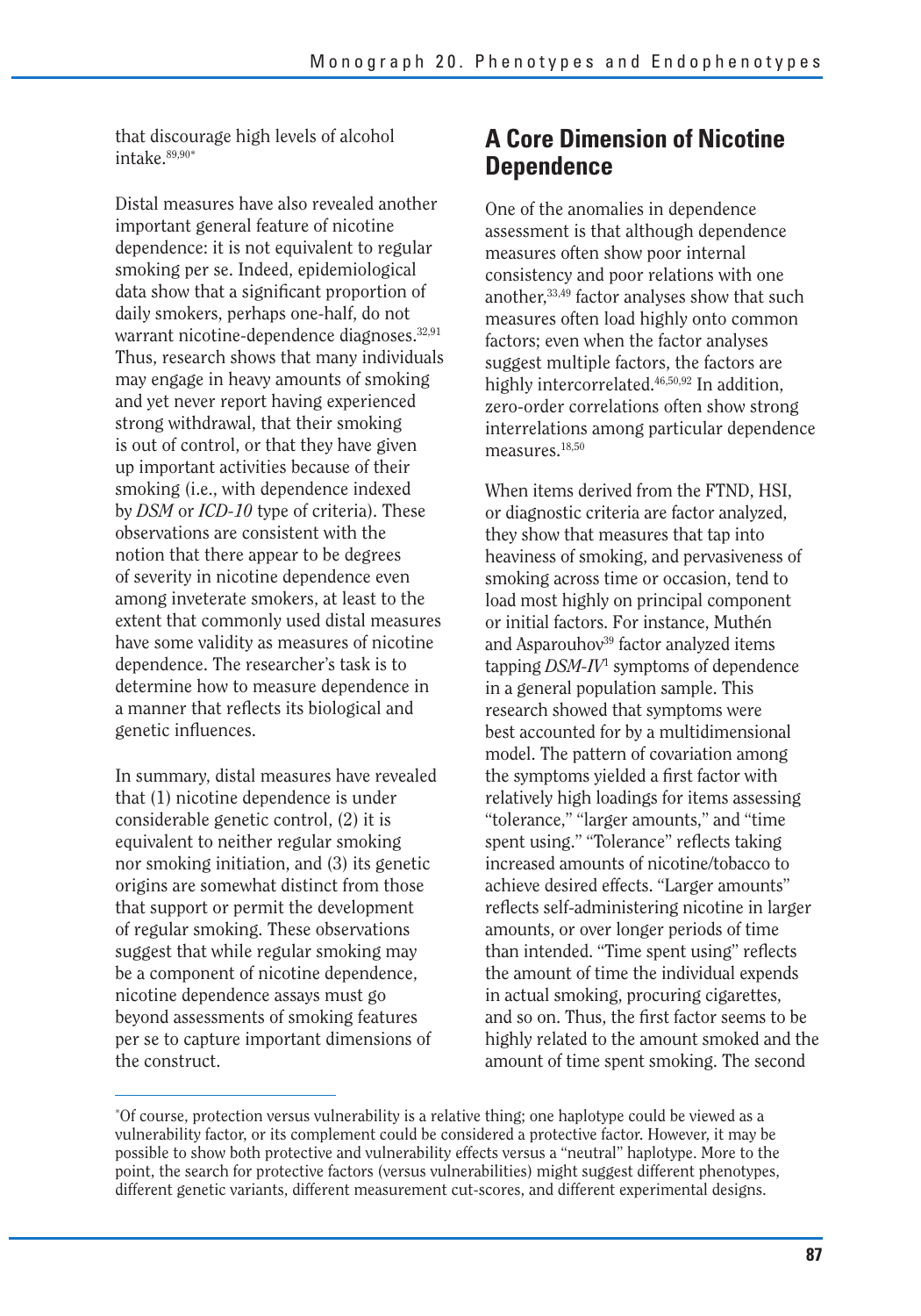#### **Inferences about Dependence Derived from Distal Measures**

Many distal measures of nicotine dependence have modest psychometric properties (i.e., reliability and validity). For example, scales such as the Fagerström Tolerance Questionnaire (FTND)<sup>a</sup> and scales comprising *Diagnostic and Statistical Manual of Mental Disorders (DSM)* items tend to have modest internal consistencies (scores on the items are not highly correlated with one another).<sup>b</sup> There is also copious evidence that some dependence scales (e.g., the FTND and the *DSM* criteria) are not highly correlated with each other.<sup>b,c,d</sup> A number of factors could account for this lack of agreement—for instance, measures or items that are poorly worded, a lack of variance in terms of the assessed construct in the sampled populations, error that differentially affects the measures, and the fact that the different assessments are measuring somewhat different constructs. Curiously, the lack of agreement of dependence measures is actually quite useful. It allows one to determine which types of measures are highly related to each other, and to dependence criteria, and which are not. This provides some insight into core features of dependence and permits the distillation of essential features. Data are considered in this chapter that link particular measures of dependence to principal dependence criteria (e.g., as depicted in figure 3.1).

It appears that the evidence of agreement or commonality among dependence measures is much greater than the evidence of disagreement or inconsistency. Moreover, the evidence of disagreement can be accounted for by logical distinctions among dependence constructs that are targeted by measures and by the fact that different measures or items are susceptible or vulnerable to different sources of error.

a Heatherton, T. F., L. T. Kozlowski, R. C. Frecker, W. Rickert, and J. Robinson. 1989. Measuring the heaviness of smoking: Using self-reported time to the first cigarette of the day and number of cigarettes smoked per day. *British Journal of Addiction* 84 (7): 791–99.

b Piper, M. E., D. E. McCarthy, and T. B. Baker. 2006. Assessing tobacco dependence: A guide to measure evaluation and selection. *Nicotine & Tobacco Research* 8 (3): 339–51.

c Breslau, N., and E. O. Johnson. 2000. Predicting smoking cessation and major depression in nicotine dependent smokers. *American Journal of Public Health* 90 (7): 1122–27.

dMoolchan, E. T., A. Radzius, D. H. Epstein, G. Uhl, D. A. Gorelick, J. L. Cadet, and J. E. Henningfield. 2002. The Fagerström Test for Nicotine Dependence and the Diagnostic Interview Schedule: Do they diagnose the same smokers? *Addictive Behaviors* 27 (1): 101–13.

factor was somewhat more related to "persistent desired/unsuccessful efforts to cut down or quit," and "continued use despite emotional/physical problems."39(p1052) Confidence in this solution is bolstered by the fact that it was obtained in three separate, relatively large groups of individuals (*N*s = 8,552–26,946). Thus, the three types of items that loaded onto the first factor reflect heaviness or consistency of use across time.

Other factor analytic studies have generated complementary patterns of findings. Lessov and colleagues $92$  constructed biometric models with a sample comprising male and female dizygotic and monozygotic

twins (as well as different-gender dizygotic twins) who all said that they had either experimented with, or tried, smoking  $(N = 6,249)$ . As part of this research, the authors factor analyzed individual nicotinedependence items obtained from the *DSM-IV*  dependence criteria as well as the two items that constitute the HSI derived from the FTND.<sup>5</sup> The authors reported a two-factor solution. The first factor consisted of the two HSI items (TTFC and cigarettes smoked per day [CPD]) and the *DSM-IV* Tolerance item (largest number of cigarettes smoked in a single day). The second factor consisted of DSM items concerning withdrawal, smoking more than intended, experiencing difficulty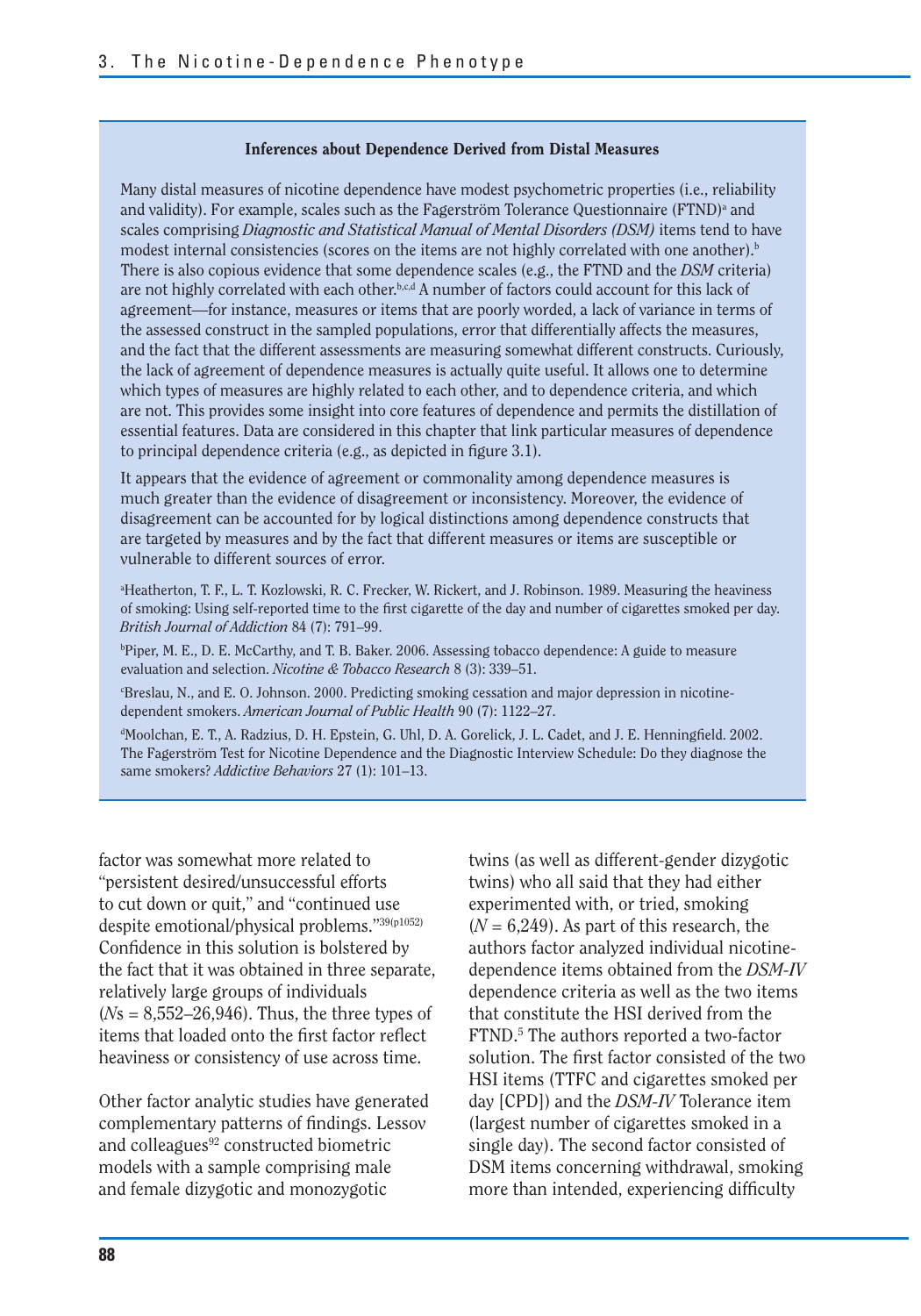quitting, and smoking despite physical or psychological problems. Again, the first factor extracted reflects the heaviness and pervasiveness of smoking. It is notable that the TTFC item loaded more highly on the first factor than on the second factor, upon which the withdrawal item loaded. This suggests that the TTFC item reflects a pattern of heavy smoking rather than severe withdrawal after overnight abstinence. These results are consistent with results obtained when FTND items are factor analyzed (results discussed earlier). That is, the principal component of such items is consistent with a pattern of heavy, pervasive smoking, and the TTFC item tends to load on this first factor. $8,13$  Research using multidimensional scales sheds additional light on these findings (discussed below).

Other research using distal instruments has yielded similar findings, with items reflecting heavy use constituting an initial factor explaining the majority of variance in the set of items or instruments,38 while secondary factors reflect variance related to withdrawal severity, instrumental reasons for smoking (e.g., to suppress withdrawal), or an inability to quit. Although there is some variability in the results of such factor analyses (e.g., the principal axis and maximum likelihood factor analytic solutions in Breteler and  $\text{colle}$ gues<sup>13</sup>), the bulk of research suggests that most of the variance in diagnostic criteria and the FTND is captured by items that reflect a pattern of heavy smoking.

There are various reasons that such a pattern of results might not be interesting or important. For instance, it may be that items reflecting smoking heaviness have the greatest representation on the factoranalyzed<sup>93</sup> instruments, and this accounts for their high loadings on the initial factors. Or, it may be that items asking about smoking heaviness or pervasiveness are simply easier for smokers to answer than are other items, and therefore, they can be answered with relatively little error. This

might occur because such items have some fairly discrete referents (e.g., number of cigarettes smoked per day, time of day of initial smoking). However, while relative saturation of true score variance may account for relatively high levels of covariance among such items, such an effect, by itself, could not account for the substantial evidence that items that tap smoking pervasiveness and heaviness have impressively strong and consistent relations with some critical dependence criteria and also appear to reflect dispositions that are highly heritable.

The two items making up the HSI, in particular, have shown impressive relations with a host of behavioral and biochemical measures that reflect smoking heaviness.4,5,7,26,93 Interestingly, these items have also been more consistently predictive of the ability to quit smoking than perhaps any other set of dependence measures.<sup>18</sup> For instance, in a Transdisciplinary Tobacco Use Research Center (TTURC) paper,<sup>18</sup> the TTFC item in the FTND was shown to be superior to multiple alternative measures in predicting the likelihood of successful cessation. In fact, this item showed greater predictive validity than any instrument with which it was compared (e.g., the NDSS and its subscales, the WISDM and its subscales, and the FTND total score and any other single item from that scale). Interestingly, the TTFC item predicted relapse vulnerability better than did biochemical measures of smoke exposure such as CO, suggesting that it may reflect behavioral and motivational components of self-administration not entirely captured by drug dose delivered per se. These findings on the TTFC are impressive in that they were demonstrated in multiple clinical samples. In addition, this item was shown to predict cessation likelihood in population samples gathered in four different countries.18 While there is substantial evidence that the TTFC item is consistently predictive of quitting likelihood, there is also substantial evidence that *both*  items of the HSI have impressive predictive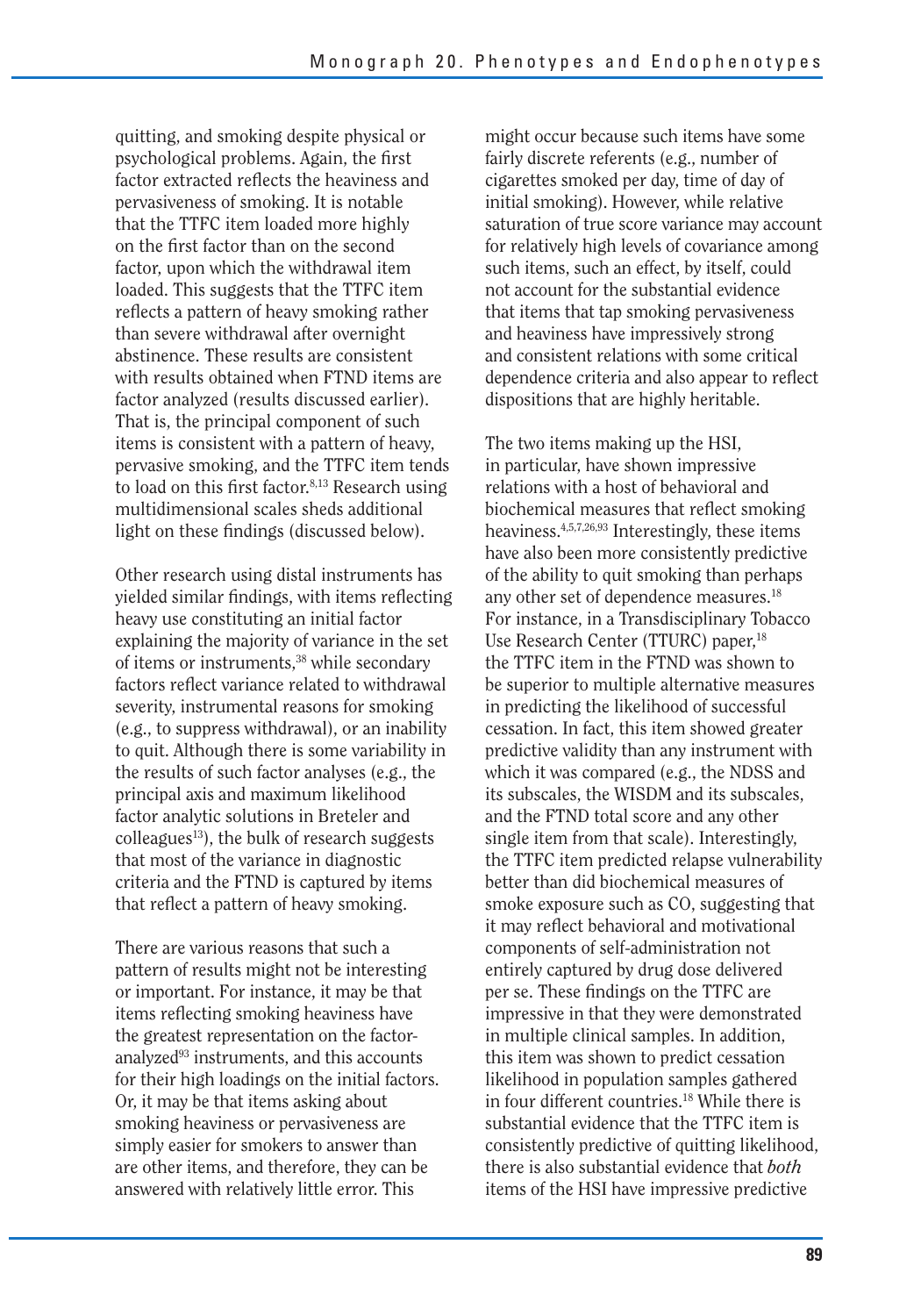validities, relative to other instruments, for both cessation likelihood and indices of tobacco consumption.3,7,8,26

There is also substantial evidence that measures of smoking heaviness are highly heritable. For instance, in a study by Lessov and colleagues,<sup>92</sup> items that loaded most highly on the first factor (*DSM-IV* Tolerance, TTFC, and CPD) had somewhat higher heritability estimates (additive genetic effects: variance components = .68–.73 as estimated via the *univariate* model) than did the other items. In addition, a later paper by Haberstick and colleagues estimated heritability coefficients for the FTND, the HSI, and individual items on those scales.<sup>94</sup> The sample comprised 1,154 young adults between 18 and 25 years of age who were from full-sibling, half-sibling, and twin pairs. Multivariate modeling revealed a highly heritable factor (76%), the strongest salient of which was time to first cigarette in the morning (i.e., TTFC). The HSI also generated a substantial heritability estimate (61%). These estimates agree with those generated by other studies.<sup>88</sup> Haberstick and colleagues<sup>94</sup> conclude that the TTFC item assesses an "urgency" to smoke throughout the day and is the "single best measure in the FTND for examining the genetic contributions to nicotine dependence."94(p663)

Therefore, the evidence suggests that items that tap heavy and pervasive smoking—for instance, smoking that begins perforce as soon as the individual wakens—assess a core feature of nicotine dependence, one that is highly heritable. This conclusion is buttressed by additional research, reviewed below, that uses the newly developed multifactorial measures of nicotine dependence. Thus, these measures appear to be serving one of the functions for which they were designed—that is, elucidating the nature of dependence.

As noted previously, the TTURC paper<sup>18</sup> showed that the TTFC item was significantly related to both cigarettes smoked per day

and to relapse likelihood. In addition, this research showed that this item was highly correlated with a small number of subscales from the WISDM and NDSS nicotine dependence questionnaires. In particular, the TTFC was related to the Tolerance and Automaticity subscales from the WISDM and the Stereotypy subscale from the NDSS. These subscales appear to assess a pattern of smoking that is heavy and pervasive (fairly continuous across time and context) and that has become highly ingrained or automatic (i.e., does not involve conscious cognitive control).

It is interesting that the scales so highly correlated with the TTFC item are those that measure characteristic "late-emergent" dependence motives<sup>50</sup>; that is, light smokers are relatively less likely to endorse these motives, relative to other sorts of motives (e.g., smoking for taste, smoking in response to environmental cues) than are heavy smokers. Figure 3.4 depicts the different logit curves reflecting scores on two WISDM subscales, Tolerance and Social/ Environmental Goads, relative to cigarettes smoked per month. (The term *late emergent*  refers to appearance across the continuum of smoking heaviness; these data may not reflect the order of emergence across time, because the data are cross-sectional and do not permit strong inferences about developmental patterns.) It is clear that the Tolerance subscale is relatively insensitive to light amounts of smoking but that scores increase exponentially at high smoking rates. (The Automaticity subscale showed a similar ogive pattern.<sup>50</sup>) This suggests that items that tap a pervasive smoking pattern or tendency are particularly sensitive to high levels of smoking.

Latent profile modeling with the WISDM suggests that smoking that is heavy, pervasive, and automatic may be both necessary and sufficient for significant nicotine dependence. Across four separate samples of smokers, the WISDM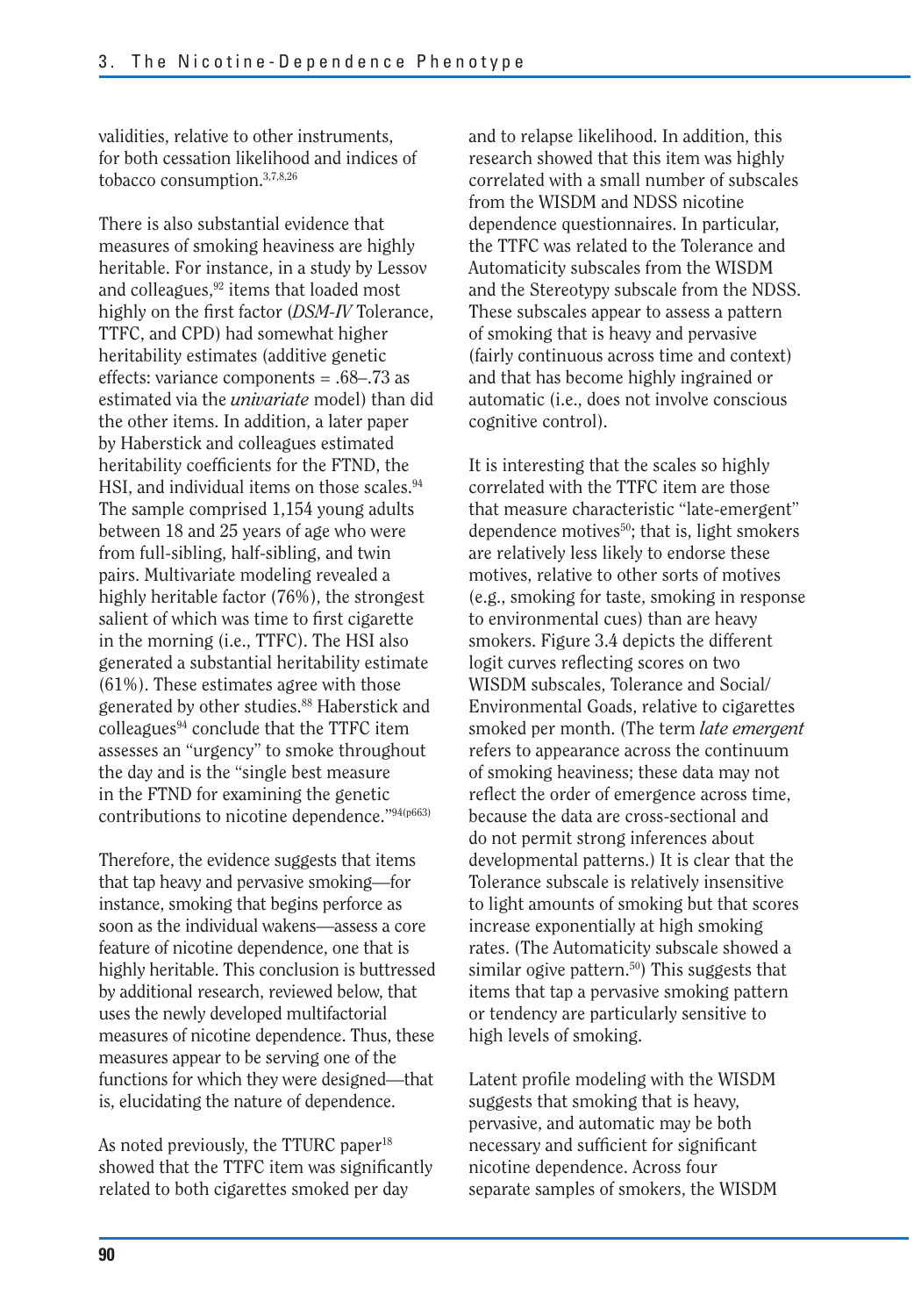

Automaticity, Tolerance, Craving, and Loss of Control subscales (table 3.1) characterized a unique smoker profile.<sup>95</sup> Some smokers had high scores on only these four subscales (figure 3.5). All other smokers showed subscale elevations that were of relatively equal magnitude across the subscale types. The results show that no group of smokers was significantly dependent without having elevations on these four subscales. Piper and colleagues,<sup>95</sup> therefore, labeled these subscales as "primary smoking motives scales."

The latent profile analysis discussed above constitutes a person-centered analysis that highlights subscales that may be necessary for significant dependence development.

However, these results, by themselves, do not flesh out the construct validity of the amalgam of these subscales as a synthetic assay of nicotine dependence. To do this, Piper and colleagues<sup>95</sup> conducted variablecentered analyses in which status on the four primary motives scales was related to meaningful indices of nicotine dependence (see Muthén<sup>96</sup> for a discussion of the blending of person- and variable-centered approaches). The ability of these scales to predict these dependence criteria was compared to the predictive validities of the other WISDM subscales (labeled the "secondary motives" scales). Specifically, the relative predictive validities of each set of subscales were established.95 It was then determined whether the secondary dependence motives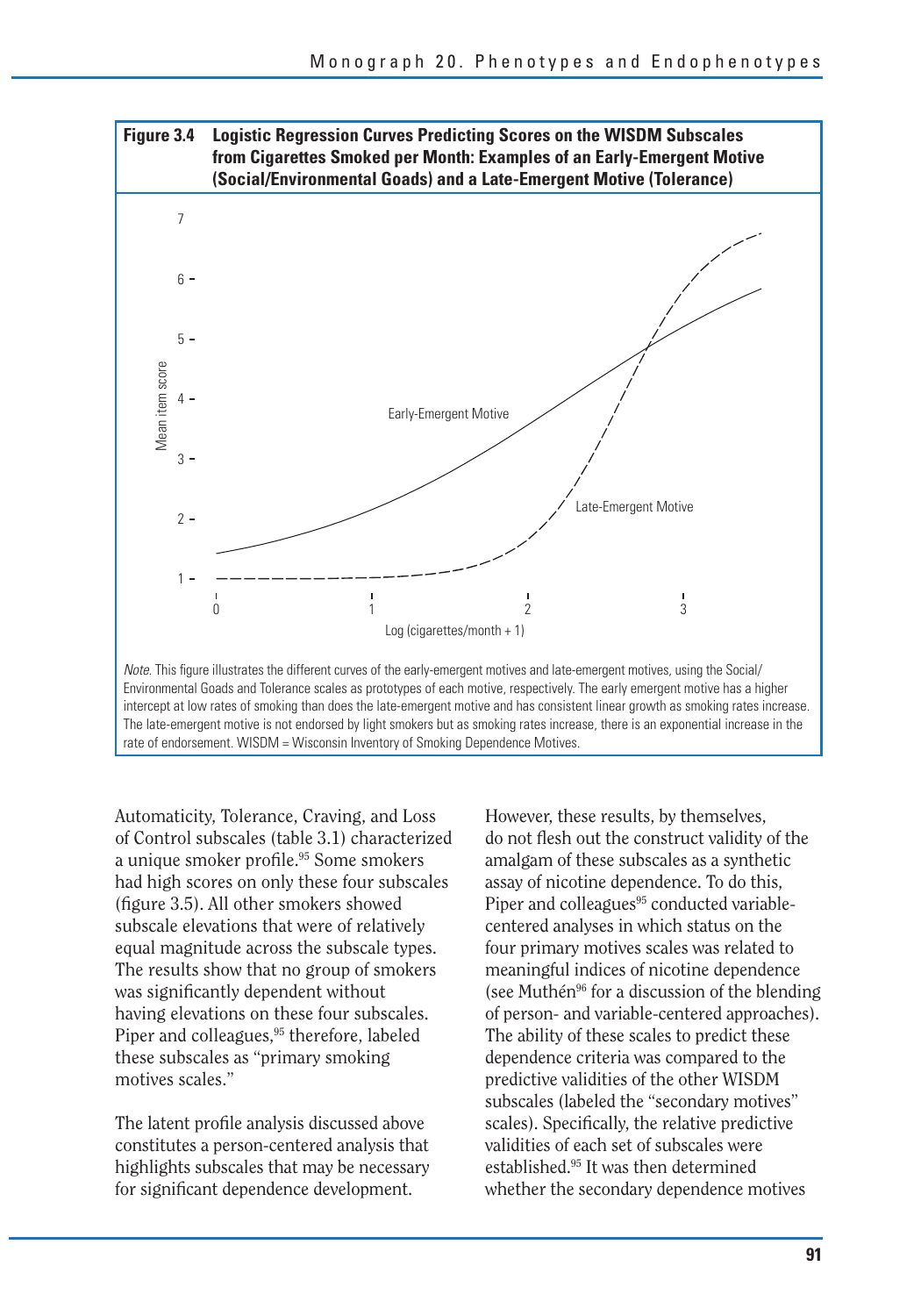

could account for significant variance in dependence criteria once the primary motives scales were entered into regression models.

These variable-centered analyses indicate that a limited subset of WISDM subscales, the primary motives scales, carry the lion's share of predictive validity regarding nicotine dependence. The primary dependence motives scales (Automaticity, Craving, Loss of Control, and Tolerance), by themselves, were highly predictive of such important dependence criteria as ability to maintain abstinence, scores on other dependence measures (i.e., the FTND), smoking heaviness (i.e., cigarettes smoked per day, baseline CO), smoking history

(i.e., age of initiation, age of daily smoking, number of previous quit attempts), and the magnitude of the increase in craving that occurred immediately postquit.<sup>95</sup> The relative validity of these scales versus the secondary scales can be gauged from analyses in which the mean score for the primary dependence motives was entered into prediction models along with the mean score for secondary motives. Such analyses revealed that the predictive validity of the primary dependence motives scales was little affected by the addition of the secondary scale composite in the models. To an impressive degree, the primary scales remained consistently predictive of the dependence criteria in the multivariate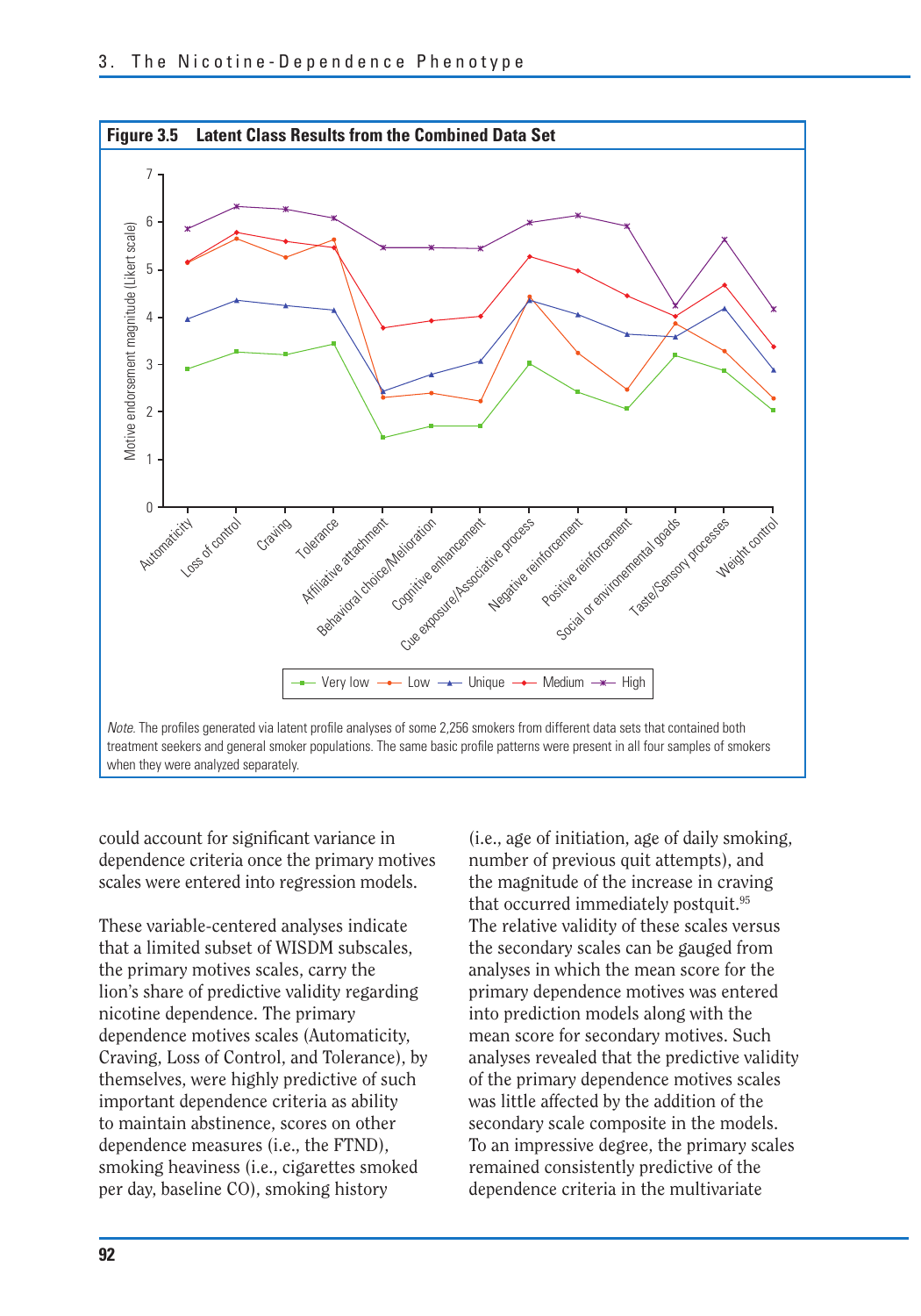models, while the predictive relations of the secondary scales became weak or anomalous (negatively related to criteria). Finally, it is important to note that these four primary motives scales are highly coherent, with an average intercorrelation of about  $r = 0.77$ . Ironically, the multidimensional instruments might have contributed to the overall understanding of dependence by illuminating the "final common pathway" of dependence, rather than by assessing subphenotypes.

The notion that heavy, automatic smoking is indicative of dependence fits with other data in the field and is in accord with the view that, as dependence becomes entrenched, control over smoking is shifted from cognitive-control systems to automatic motor-control systems that execute selfadministration without such control and, perhaps, without awareness.18,58,62 Thus, as smoking becomes ubiquitous and automatic, smokers may believe that it has become noncontingent with instrumental uses.13,97,98 Considerable basic behavioral and neuropharmacological research supports the notion that dependence involves a shift from instrumental, goal-driven behavior to automatized, habitual response patterns. As Everitt and Robbins<sup>99</sup> note in an influential review in 2005:

In theoretical terms, it seems reasonable to characterize such compulsive behavior as a maladaptive stimulus-response habit in which the ultimate goal of the behavior has been devalued so that the behavior is not directly under the control of the goal…. Rather, responding is governed by a succession of discriminative stimuli, which also function—when they are presented as a consequence of instrumental responses as conditioned reinforcers. Hypothetically, such stimulus-response associative ('habit') learning occurs in parallel with instrumental action-outcome learning but, with extended training, eventually dominates behavioral output.<sup>99(p1485)</sup>

Thus, smokers with this unique profile may represent highly dependent individuals in whom this process is more advanced or who are simply more aware of its occurrence (and therefore, rate secondary motives relatively low).

The Craving subscale of the WISDM was identified as one of the primary dependence motives. This is compatible with the notion that as addictive behavior becomes automatic, urges are caused by blockade of the automatized drug self-administration sequence.58,62 That is, the co-occurrence of strong craving and high levels of automaticity is supported by theory that links the two constructs mechanistically.

Another source of evidence further buttresses the notion that a pervasive pattern of heavy smoking indexes dependence. A study by Goedeker and Tiffany100 used taxometric procedures to determine whether nicotine dependence constitutes a taxon (best conceptualized as a category of individuals qualitatively different from other individuals) or a continuum in which individuals lie on a relatively continuous range. The authors used data from the 2003 National Survey on Drug Use and Health  $(N = 11,441)$  and employed multiple criteria to assess the structure of dependence. The results supported the notion that nicotine dependence can be viewed as a taxon—a qualitatively discrete category. Approximately 48% of those smoking in the last 30 days belonged to this taxon, and members of this taxon were characterized by high scores on the FTND TTFC question (smoking relatively soon after awakening), by smoking a large number of cigarettes per day, and by high scores on three of the NDSS subscales: Drive, Continuity, and Tolerance. Drive taps craving intensity; Continuity taps smoking patterns that are consistent over time—that is, patterns that show little variation due to situational or temporal factors; and Tolerance assesses the tendency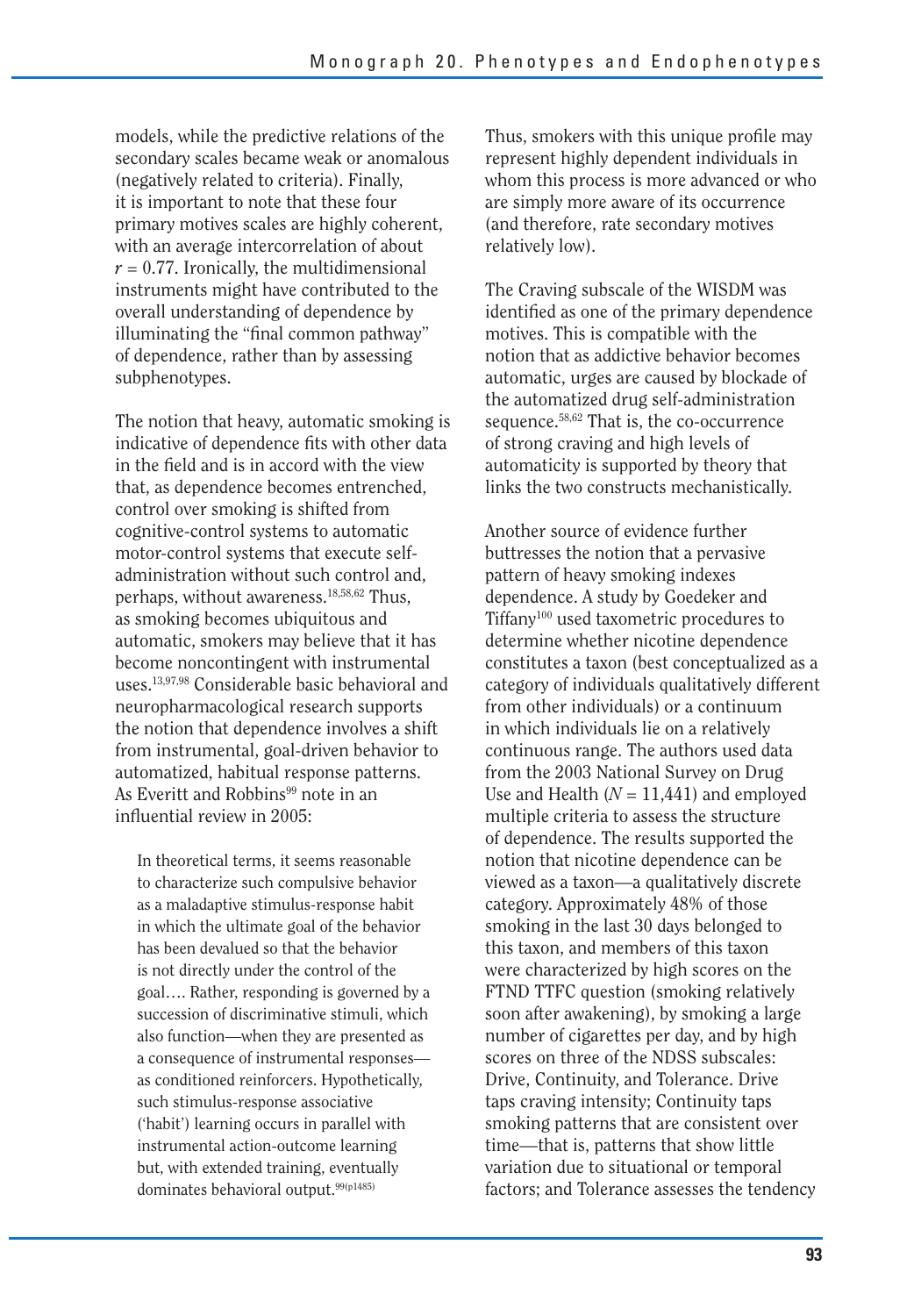or ability to smoke heavily without adverse impact. Thus, the taxon appears to be distinguished by measures that tap the same sorts of constructs that characterize the necessary and sufficient features of dependence as revealed in the latent profile research (i.e., the primary dependence motives)95 and that are effective at predicting relapse.18,95 Thus, the hypothesized taxon is characterized by smoking that is heavy and pervasive throughout the day and by strong urges.

Additional evidence also supports the fundamental relation between a pervasive drug-use pattern and dependence. For example, Shiffman and Paty<sup>101</sup> found that chippers (those who have established a stable pattern of infrequent smoking) and heavy smokers are distinguished by the fact that the former evidence smoking that is contextually discriminated, whereas the latter show patterns that are relatively heavy and invariant across time and place. In addition, as noted earlier, examination of posterior probabilities generated by latent class analyses show that items that assess pervasive, heavy smoking tend to distinguish classes that are highest in dependence.34,39,102

The reviewed research suggests that the highly dependent person is *not* best distinguished by endorsements of smoking as a means of controlling affect, reducing withdrawal, experiencing a "high," or controlling weight.18,95 This perspective meshes nicely with a great deal of behavioral animal research that shows that early in the course of drug self-administration the organism's behavior is highly affected by the potency of the reinforcer. However, with extensive drug self-administration experience, the animal's behavior seems more stimulus driven and noncontingent with the reinforcer.<sup>103,104</sup> The data from the latent profile study<sup>95</sup> suggest that some smokers may become aware of this noncontingency and can report on it.

The data from the TTFC paper,<sup>18</sup> the taxometric paper, $100$  and the latent profile studies<sup>95</sup> all suggest that dependence is characterized by smoking that is not highly discriminated on contextual and temporal cues. One possibility is that truly dependent smoking takes on a life of its own and proceeds without cueing. This, however, would fly in the face of a great deal of evidence that shows that cues can powerfully affect self-administration and other indices of drug motivation.<sup>57</sup> and it would contradict the notion that addictive behavior reflects strong stimulus-response mapping.104 Instead, it seems much more likely that smoking is highly cue dependent, but that the cueing is often relatively inaccessible to awareness. This might occur because the cues are interoceptive (e.g., reflective of falling levels of drug in the body), or are exteroceptive, but the cue–self-administration response sequence has become proceduralized and unfolds with little awareness.57,58,62

One of the roles of dependence assessments is to provide insight into the nature of dependence processes—insights that extend beyond those afforded by the direct assessment of dependence criteria per se<sup>49</sup> (figure 3.1). The review of the evidence presented above suggests that the use of multidimensional dependence scales may be achieving this goal by casting in greater relief those behaviors and motives that are most tightly linked to dependence criteria. It is clear that the distal measures implicated in dependence in the above research (e.g., the Automaticity and Tolerance subscales) do not truly assess underlying dependence processes per se, but they may serve as manifestations of such processes—for instance, implicating mechanisms such as the strengthening of stimulus-response mapping.

The above analysis suggests that existing distal measures that are especially sensitive to pervasive, automatic, and heavy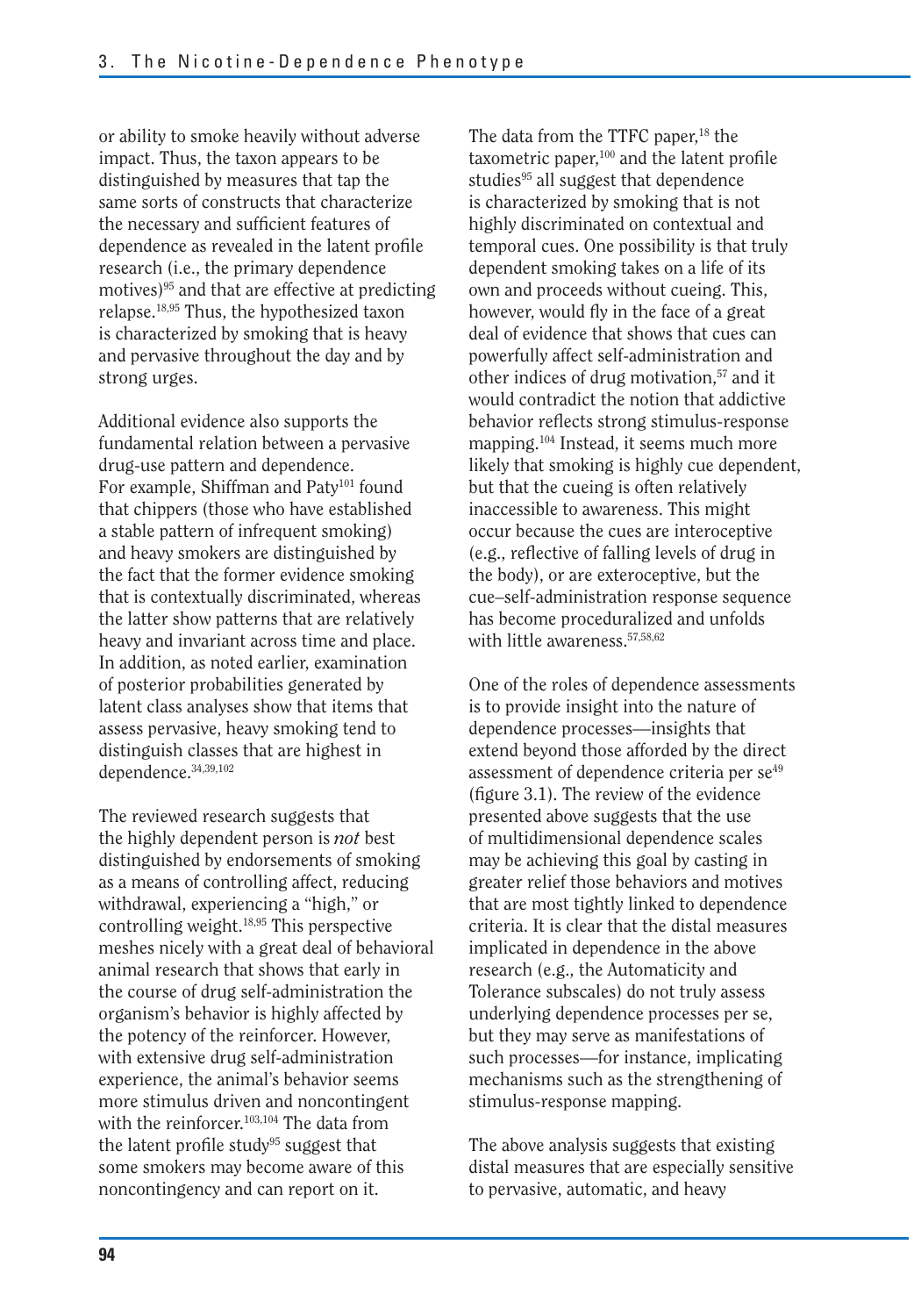smoking probably tap processes of greater biological significance and relevance to dependence than do measures that tap social or functional consequences of smoking or an awareness of such consequences. Therefore, measures such as the FTND that more uniformly tap pervasive, heavy smoking (and presumably related scales from multidimensional instruments $97,98$ should yield stronger and more informative genetic relations than does the collection of *DSM* criteria. Evidence from behavioral and molecular genetics studies is beginning to support this hypothesis.92,94,105–107

## **Covariation Among Measures of Dependence**

If it is indeed the case that nicotine dependence can be assessed reliably by a relatively coherent set of items, this does not explain the lack of consistent covariation among dependence measures that was noted above.26,33,49,98 This lack of covariation is likely to be caused by several factors. First, the various dependence indices were developed with guidance from very different conceptual models of dependence (see West<sup>3</sup>), and as the construct validation model makes clear (figure 3.1), different conceptual models will generate very different types of items. For instance, the model that guided the development of the *DSM* measures defined "dependence" as a socially defined phenomenon indexed by a collection of indicants that, together, reflect severity. It is an implicit assumption of this model that the features should not necessarily be highly coherent in that they are intended to convey additive, and not necessarily redundant, information that indexes extent of behavioral, functional, and social disruption. Thus, such measures were designed, in part, to reflect awareness of diverse types of social and functional disruption, which could be viewed as *criteria,* or socially important outcomes, of dependence, rather than dependence processes per se (figure 3.1). One reason

that criteria may have modest relations with measures of dependence mechanisms (e.g., selected subscales of the NDSS or WISDM) is that measures of social or functional disruption are highly dependent upon the social and life context of individuals and the functional demands placed upon them. And, interestingly, as West<sup>3</sup> points out, the diagnostic items used in the *DSM*  and other major diagnostic inventories were designed originally to diagnose other types of addictive disorders in which the drug leads to greater social and functional impairment. Thus, these items may be of limited use in assessing mechanisms of tobacco dependence.3 This means that very different sources of error and extraneous influences likely affect criterion measures than affect core dependence measures—for example, patterns, types, and intensities of smoking.

The same principle applies to other criteria such as relapse. It should be of no surprise that there are inconsistent or modest relations between dependence measures and relapse likelihood in that relapse likelihood is strongly related to such variables as whether smoking is permitted in the home, the educational and income status of the individual, and the density of smoking cues in the person's environment.18,108–111 Similarly, dependence measures often show modest relations with withdrawal severity.<sup>112–114</sup> Withdrawal severity has been shown to reflect such environmental features as the presence of smoking cues.115 Many criteria measures are highly sensitive to contextual influences but are also necessary to make inferences about the construct validity of any dependence measure (figure 3.1). This raises questions about how to distill variance within criteria so they are maximally sensitive to biological or genetic influences and how to model dependence in the face of modest intercorrelations among the criteria.

There are other reasons that dependence measures may show modest relations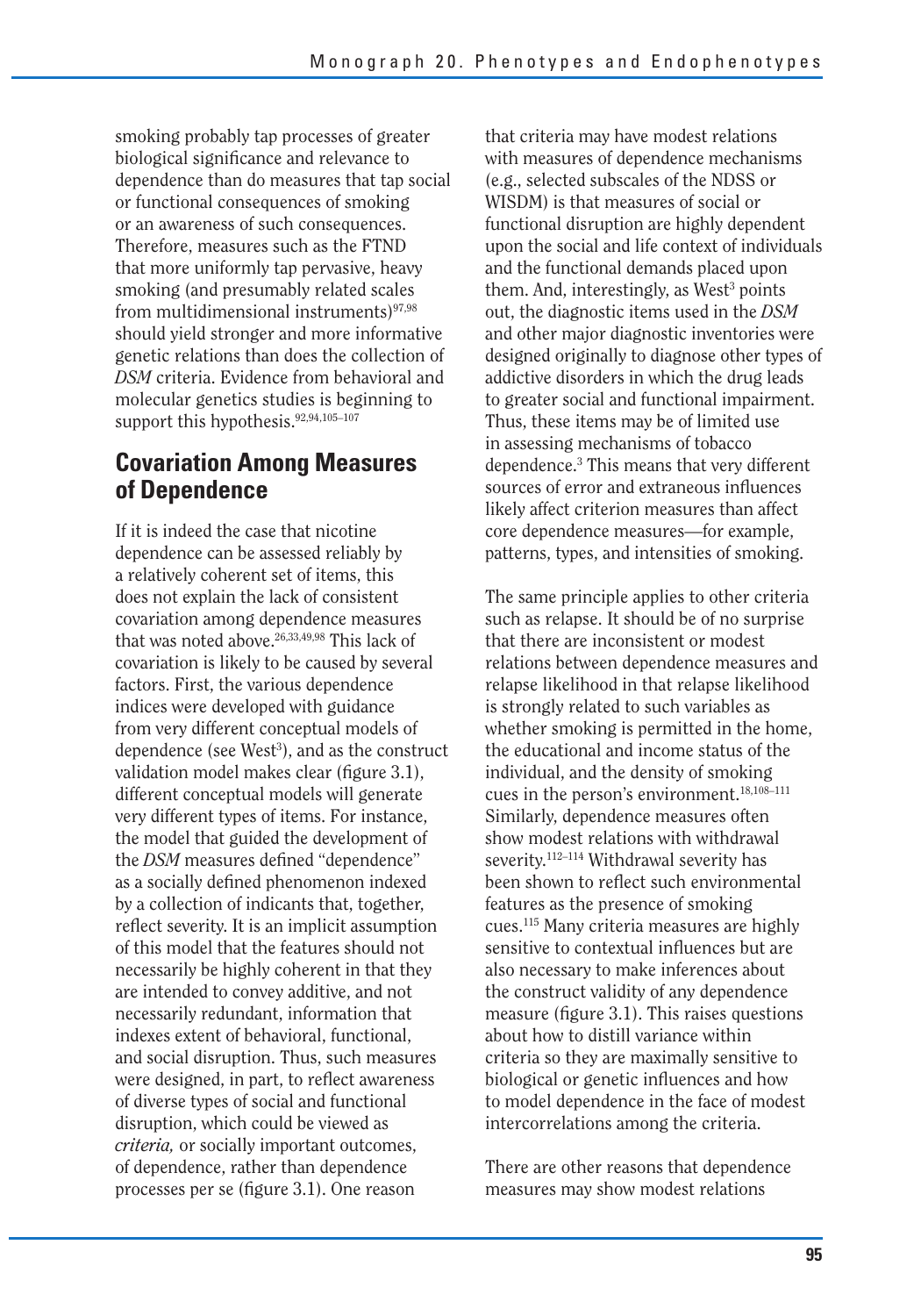with one another. For instance, some measures may be more sensitive to dependence at different periods or intensities in its development.<sup>49,116,117</sup> This is consistent with evidence that dependence items show different patterns of endorsement across different latent classes that are organized along an intensity dimension;<sup>102,118-120</sup> that is, some types of items are more sensitive to low versus high levels of dependence, and other items are more sensitive to severe dependence. Thus, disagreement might be attributed to differences in the "difficulty level" of an item.12

## **Integrating Phenotypic Measures with Analytic Strategies**

Selecting good measures of the phenotype is just one step in examining the relation between the phenotype and genetic variants (single nucleotide polymorphisms, alleles). One must decide how to use such measures so they sensitively capture differences among individuals in terms of nicotine dependence. This demands an integration of both theoretical and psychometric considerations<sup>12</sup>

One strategy often used in genetics research is the construction or selection of groups that are intended to be maximally dissimilar in possession of targeted genetic variants. Ideally, one attempts to construct groups on the basis of phenotypic features, so one group has all the genetic influences that promote a disorder, while the other group has none (an "extreme" groups approach).

The information reviewed above suggests strategies that might be used to construct such groups. For example, it suggests that a group possessing the genetic complement for nicotine dependence should show high scores on the scales and items that reflect heavy, pervasive, automatic smoking (table 3.2). A critical question is whether the investigator needs to use additional criteria to determine membership in this group. For instance, the investigator must decide whether to make membership or nonmembership contingent upon factors such as additional dependence dimensions (in addition to the primary dependence features discussed above), the presence of person factors associated with type or severity of dependence (psychiatric comorbidity, gender), and factors that

| and Low-Dependence Predispositions                                                                                                                                                                                                                                                                                                                                                                                         |                                                                                                                                                                                                                                                                                                                                                                                                                                                                                                                        |  |  |  |
|----------------------------------------------------------------------------------------------------------------------------------------------------------------------------------------------------------------------------------------------------------------------------------------------------------------------------------------------------------------------------------------------------------------------------|------------------------------------------------------------------------------------------------------------------------------------------------------------------------------------------------------------------------------------------------------------------------------------------------------------------------------------------------------------------------------------------------------------------------------------------------------------------------------------------------------------------------|--|--|--|
| <b>High genetic proneness</b>                                                                                                                                                                                                                                                                                                                                                                                              | Low genetic proneness                                                                                                                                                                                                                                                                                                                                                                                                                                                                                                  |  |  |  |
| • Smokes within 30 minutes of awakening<br>■ Lifetime peak smoking $>$ 20 CPD<br>■ Severe withdrawal upon reducing or quitting smoking<br>• Reports great difficulty in quitting/failure to quit in<br>multiple attempts<br>• Daily smoker for at least 20 years<br>High scores on WISDM subscales: Loss of Control,<br>Automaticity, Tolerance, Craving<br>High scores on NDSS subscales: Tolerance,<br>Continuity, Drive | • Smokes after 30 minutes of awakening<br>■ Lifetime peak smoking <15 CPD<br>Mild or no withdrawal upon reducing or quitting<br>smoking<br>■ Reports ease of quitting in few attempts/successful<br>long-term abstinence<br>Initiated smoking before the age of 16 years<br>Smoked daily for at least 1 year<br>Currently a nonsmoker for at least 2 years<br>• Low scores on WISDM subscales: Loss of Control,<br>Automaticity, Tolerance, Craving<br>• Low scores on NDSS subscales: Tolerance,<br>Continuity, Drive |  |  |  |

**Table 3.2 Dimensions on Which Groups Might Be Constructed to Contrast Putative Highand Low-Dependence Predispositions** 

Note. CPD = cigarettes smoked per day; WISDM = Wisconsin Inventory of Smoking Dependence Motives; NDSS = Nicotine Dependence Syndrome Scale.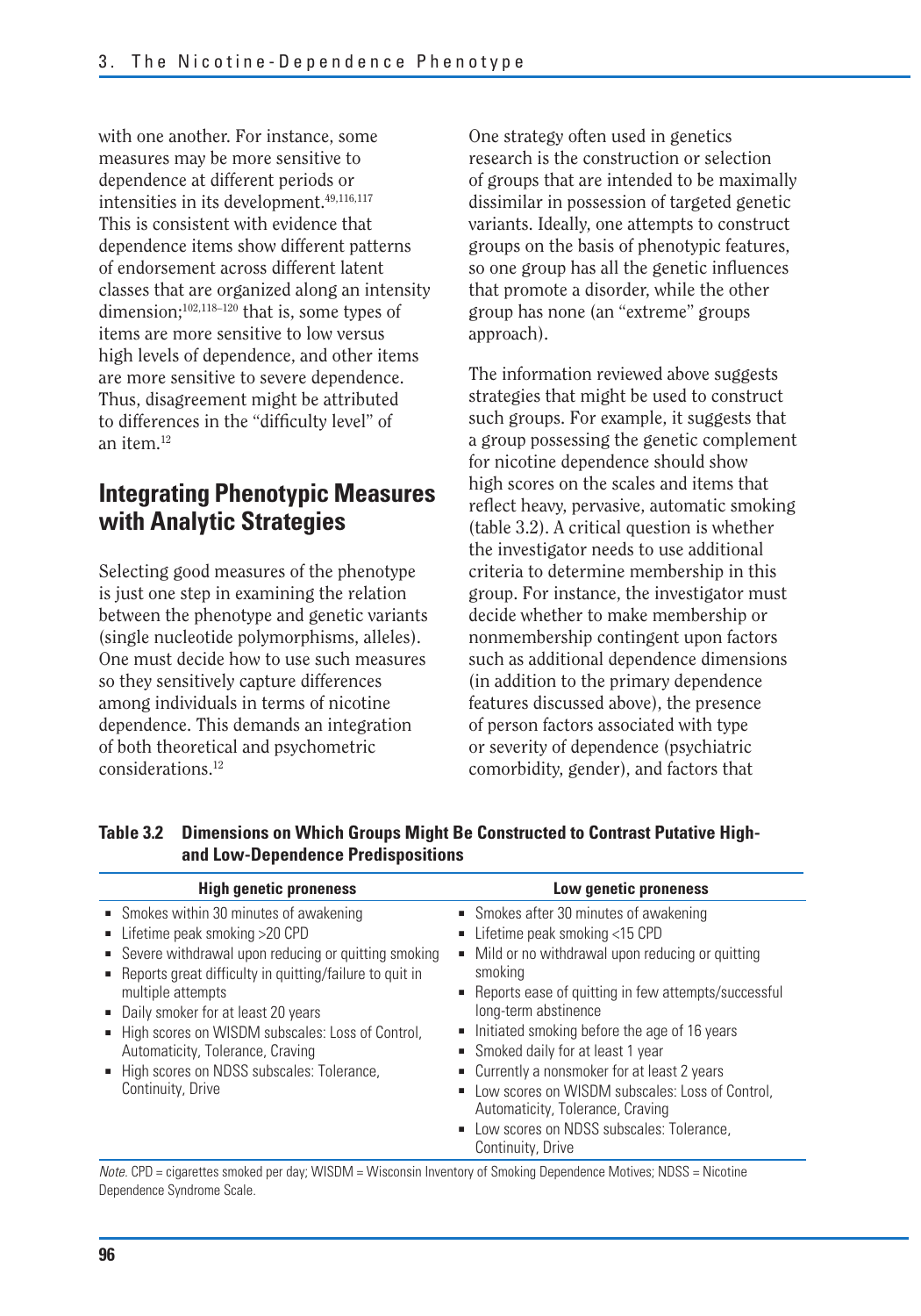might moderate the relation of genetic variants with phenotypes.

## *Assessment of Complementary Dimensions of Dependence*

Considerable evidence attests to the centrality of the primary smoking factors that have been highlighted (pervasive, automatic, and heavy smoking). In keeping with this, it may be beneficial to supplement the measures listed in table 3.2 with some additional measures that tap the same construct to achieve a more reliable index of this central construct. Thus, one might use biochemical measures of self-administration (serum cotinine levels), metabolic tolerance or clearance,<sup>121</sup> and perhaps, laboratory measures of the automaticity of information processing related to self-administration and related constructs.58

In addition, there may be some value in including other dependence characteristics to supplement the assays of primary factors. Ideally, one would wish to select assessments that are associated with fairly severe dependence and that are fairly highly heritable. Further, it seems best to select assays that are not highly infused with error. The considerations listed above suggest at least two types of measures that might be combined with measures of the *primary* or *core factors* to yield groups extreme across the breadth of the nicotine-dependence measurement domain—namely, measures that tap difficulty or inability to cut down or quit (control) smoking and severity of withdrawal symptoms (e.g., related *DSM-*type items). Including assessments of withdrawal and ability to cut down or stop among phenotypic measures is supported by three considerations: (1) Items tapping these factors are conceptually and psychometrically distinct from measures of smoking heaviness and pervasiveness (core features). For instance, they tend to load on different factors than do items measuring the primary factors.<sup>39,92</sup> In fact,

the evidence is compelling that while measures of smoking heaviness and pervasiveness do account for variance in withdrawal severity and quitting ability, much of the variance in these criteria is orthogonal to heaviness indices.46,49 If these dependence criteria are critical to the construct, they should be reflected in group composition. (2) Items tapping ability to quit or cut down and tapping withdrawal severity tend to show high levels of endorsement by the most dependent smokers as revealed by latent class analyses. $39,92,102$  (3) At least with regard to global ratings of withdrawal intensity, there is evidence of only partial overlap with the heritability of items that measure the primary dependence factors.34,122,123 Therefore, the inclusion of such criteria for extreme group membership (i.e., ratings of ability to cut down or quit and withdrawal measures) might permit a more comprehensive gleaning of dependence-relevant genetic variants. The addition of measures of withdrawal and ability to cut down or stop smoking means that the criteria for extreme group membership would assess the five nicotinedependence symptoms that Lessov and colleagues<sup>92</sup> found had "high phenotypic and genetic factor loadings as well as high heritability: tolerance, time to first cigarette in the morning, number of cigarettes smoked per day, withdrawal, and difficulty quitting."92(p875) Moreover, items tapping these dimensions would correspond to the dimensions that Furberg and colleagues $124$ identified as distinguishing latent classes of regular cigarette smokers: smoking heaviness and latency to smoke upon awakening, difficulty or inability to cut down or quit smoking, and severity of withdrawal symptoms.

## *Consideration of Person Factors*

It is clear that smokers are a heterogeneous group. Moreover, some individual differences or person factors (stable traits), other than nicotine dependence per se, might reflect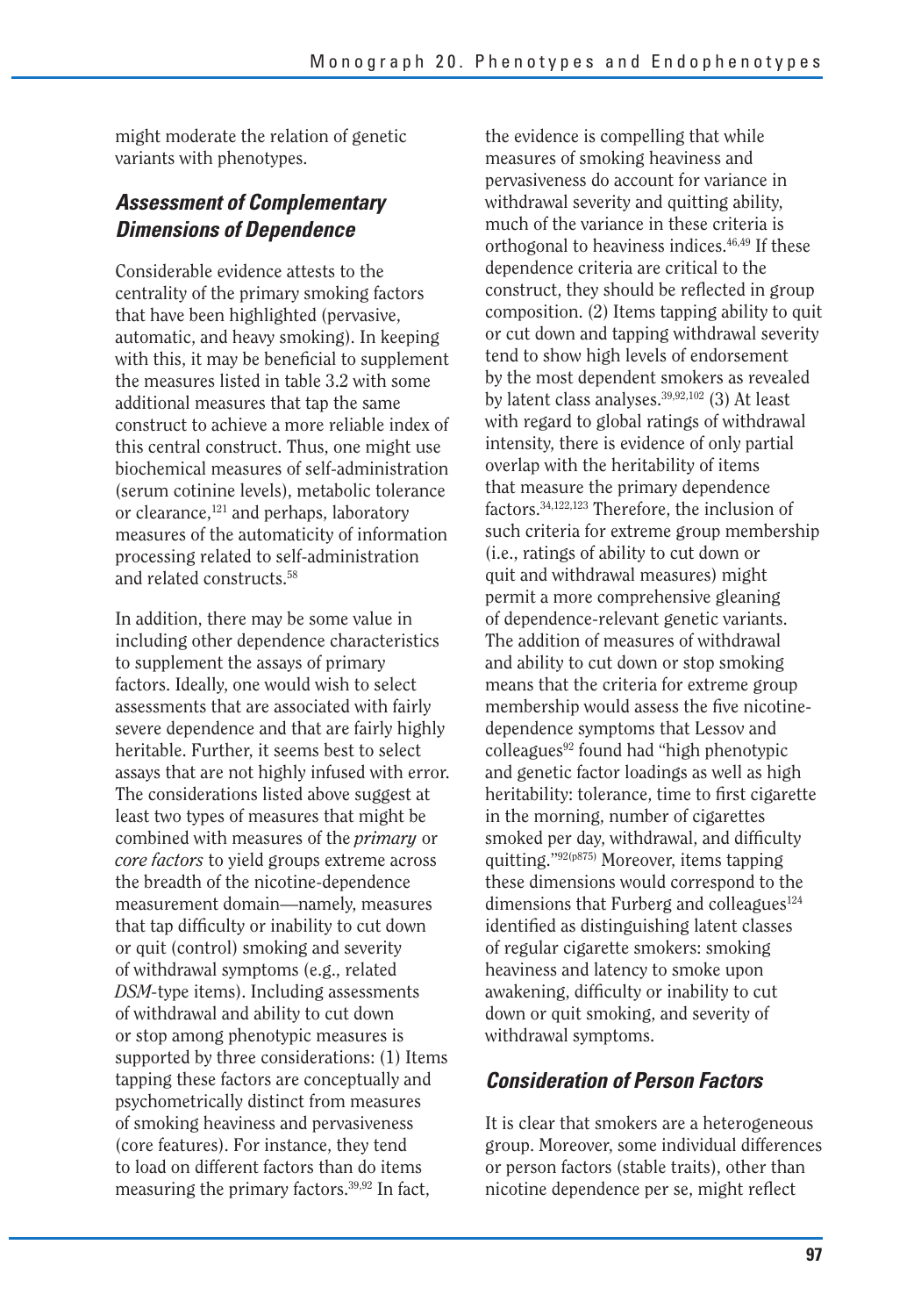a different type or severity of nicotine dependence. Do such differences have implications for genetic mapping? Might such factors be relevant to assessing the nicotine-dependence phenotype or suggest particular genetic targets for association with phenotypes? For example, phenotype measures could be modified to target the assessment of such person factors. Or, a researcher could take such person factors into account when constructing extreme groups. Thus, questions relating to person factors really speak to the notion of whether such factors organize types of nicotine dependence.

It is tempting to imagine that psychiatric comorbidity may reflect affective or motivational processes that create protean complexity in the nature or structure of nicotine dependence. There is certainly evidence that comorbidity affects the manifestation of nicotine dependence (hence its influence on nicotine dependence as depicted in figure 3.1). For example, nicotine dependence is highly comorbid with other psychiatric disorders. Rates of current alcohol abuse or dependence, mood disorder, anxiety disorder, or personality disorder are two to three times more prevalent among smokers than among nonsmokers.<sup>35,43</sup> Not only are psychiatric comorbidities more common among smokers, but also smoking and nicotine dependence are also especially prevalent among those with such comorbidities.35,43,125,126 Thus, a person with a psychiatric disorder is much more likely to have nicotine dependence, and vice versa.

In addition, some data suggest that the presence of comorbidity not only indexes an increased likelihood of nicotine dependence but also a more severe form. For example, data show that smokers with psychiatric comorbidities smoke a disproportionately large number of cigarettes given their prevalence in the population, $35$  suggesting heavier smoking among those with comorbidities. Further, analytic strategies

such as latent class analysis show that the presence of comorbidities helps define the classes that generate the most extreme scores on nicotine-dependence assays.21,35,43,102,127 Finally, there is evidence of substantial shared genetic influence on the regular use of tobacco and alcohol and on dependence on both substances.77,128,129

Despite all the evidence linking externalizing disorders with nicotine dependence, there is little evidence that nicotine-dependence assessments, or construction of extreme groups, should be modified on the basis of comorbidity. Moreover, there are reasons for assuming that while comorbidity is associated with dependence severity, it does not index a qualitatively distinct subtype of dependence. In other words, even if such comorbidity affects the severity of dependence, this effect is captured by standard dependence assays. This is suggested by the studies showing that standard dependence measures are sensitive to comorbidity-linked increases in dependence.35,102 In addition, as noted earlier, some evidence suggests that personality dimensions associated with comorbidity are more tightly linked with smoking *initiation* than with severity of nicotine dependence.60,82,130,131 Thus, personality could affect exposure to environmental factors related to initiation (e.g., peers). $132-137$ Finally, individuals with no comorbidity become nicotine dependent. The goal of phenotypic refinement in the pursuit of genetic correlates dictates that investigators focus on phenotypic features that are necessary or sufficient, and psychiatric comorbidity is neither.

If psychiatric comorbidities are not intrinsic to dependence and do not organize meaningful nicotine-dependence taxa, what might explain the associations between comorbidity and nicotine-dependence measures? The available evidence makes various causal relations possible. It is possible that a personality dimension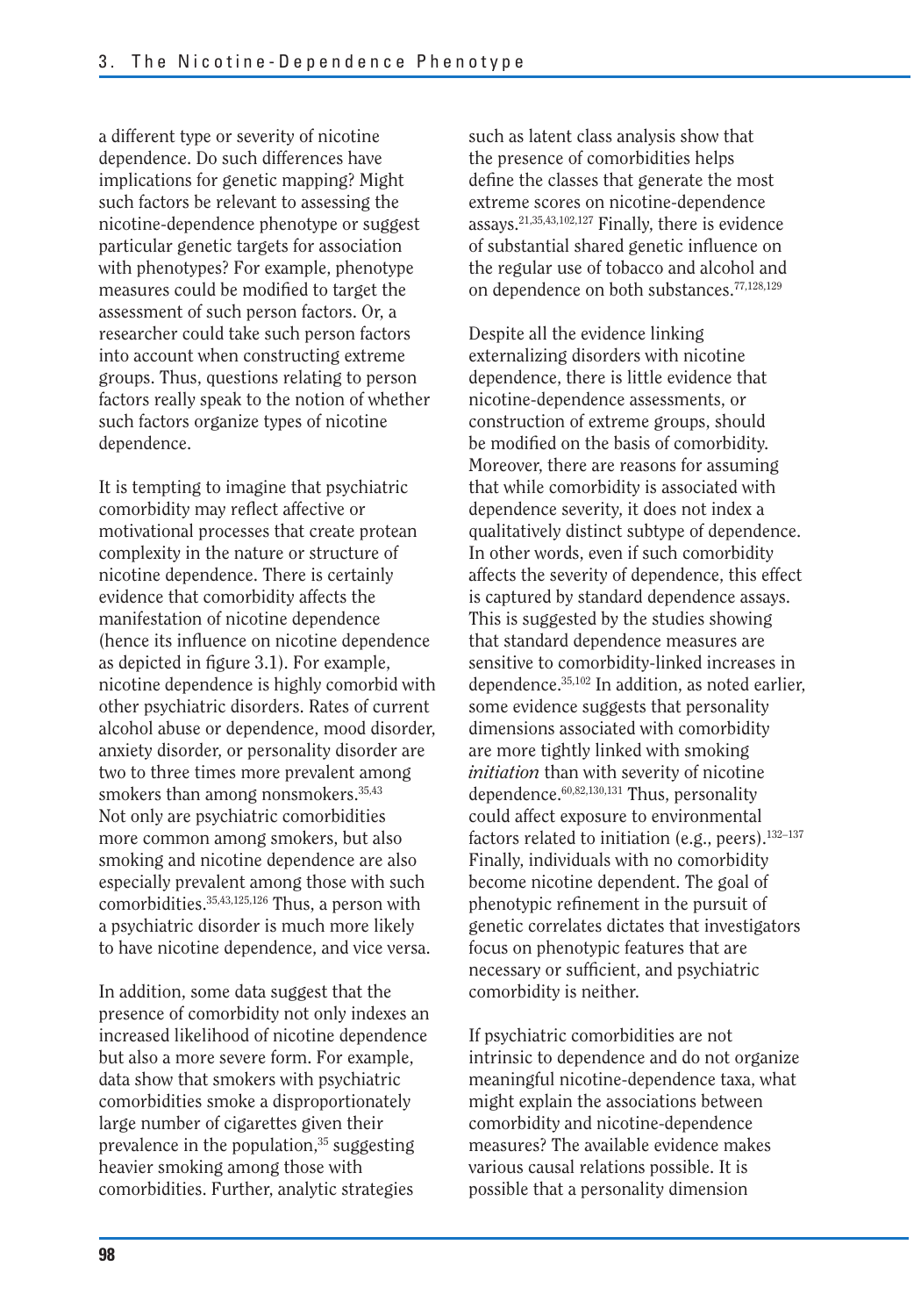such as behavioral undercontrol, which is associated with externalizing disorders and traits of risk-taking and impulsivity, increases the likelihood of initiating the use of diverse substances. Such traits may also increase exposure to environmental factors such as availability, modeling, and other peer group influences. Such environmental influences could account for why comorbidities seem to be associated with a particularly severe form of nicotine dependence.21,35,43,102,127 That is, the genetic diathesis for personality and/or comorbidity would influence initiation of nicotine use and, in addition, might yield environmental exposures that foster greater nicotine use over the lifetime (e.g., poor educational achievement, socializing with smoking or substance-using peers); hence, an active gene-environment correlation may be at work. It is, of course, possible that while psychopathology and associated personality dimensions do not produce different types of nicotine dependence, other factors do. For instance, there is evidence that gender interacts with nicotine-use motivation such that men tend to smoke more for nicotine receipt per se but women smoke more for nonpharmacological factors.138 It may be that taste and correlated environmental factors have been rendered more reinforcing in women because of nicotine's ability to modulate incentive value.<sup>139</sup> Thus, it is possible that, among men, dependence phenotypes are more highly related to genes that influence direct pharmacological reinforcement. Among women, dependence may be more highly related to genes that influence incentive sensitization and related associative processes. At present, there is insufficient evidence to determine the relevance of such evidence for genetic mapping. $92$  Similarly, there is insufficient evidence, at present, to support tailored assessment on the basis of race.140,141 In sum, as opposed to the case of a disorder such as schizophrenia, for which there is some consensus that the diagnostic category comprises multiple distinct disorders, each

perhaps with unique genetic influences, it does not appear necessary at this point to try to target specific subtypes of severe nicotine dependence.

### *Preserving a Role for the Environment*

Earlier, this chapter alluded to the important role of the environment in creating error in measures of nicotine dependence. For example, living in a home that has a smoking ban may cause one to smoke later in the day than would otherwise occur. This may bias TTFC items as measures of nicotine dependence.18 It is possible that such home smoking bans might ultimately reduce dependence, but this is merely a hypothesis, one that might require some time to unfold. Another example is smoking restrictions at work, which might reduce the number of cigarettes per day that individuals can smoke. Indeed, increasing environmental restrictions on smoking may affect the validity of inferences based upon all of the measures of heavy, pervasive, uniform, and automatic smoking that undergird the central core of available measures of nicotine dependence. In addition, the presence of smoking cues and cigarette availability might also lead to a greater likelihood of relapse to smoking in any given quit attempt. Researchers may take possible environmental influences into account in several ways. For instance, the investigator might use environmental features when constituting extreme groups, ensuring that members of both low- and high-dependence groups have few environmental restrictions on their smoking. Or, the researcher could use statistical procedures to perform partial variance in dependence assays. These options are discussed further below.

Environmental influences may play an additional role. Increasing attention is being directed at the notion that genetic variants may interact with environmental events or characteristics.<sup>142</sup> Indeed, there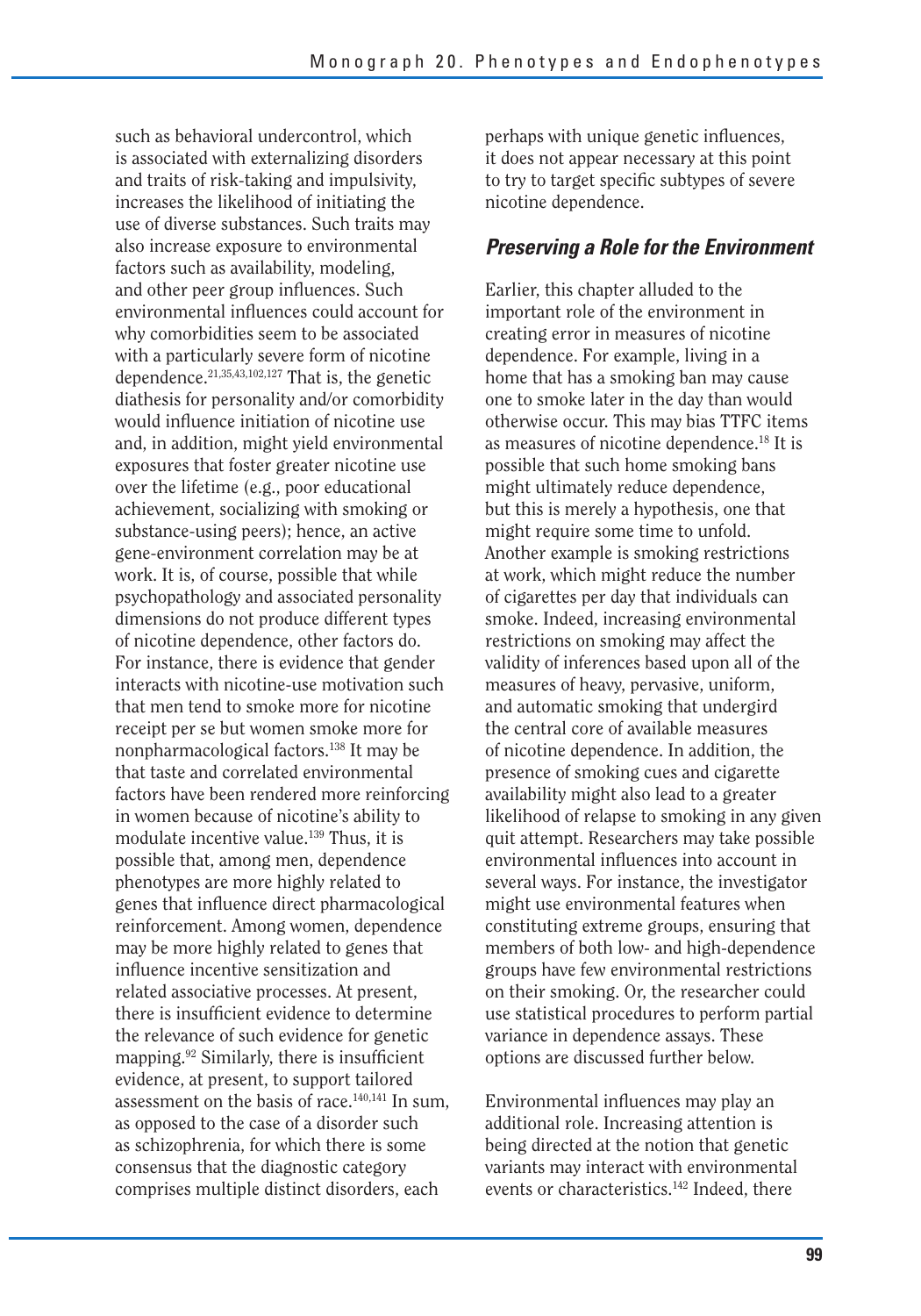is evidence that such interactions may be relatively common. Moffitt and colleagues<sup>143</sup> list multiple examples in which the relation of genotype with the phenotype varied significantly as a function of some environmental factor.

In considering whether to pursue investigation of potential gene-environment interactions, it is important to consider whether there are good candidate environmental factors that significantly affect the disorder under study. Moffitt and colleagues<sup>143</sup> suggest that good candidates for environmental moderators, or risk factors (i.e., "environmental pathogens"), are variables that exert significant main effects on the disease severity or occurrence. This principle suggests numerous environmental factors that might moderate gene-environment interactions—for example, early exposure to smoking peers, chronic environmental stress/poverty, intrauterine exposure to nicotine, traumatic stress such as childhood or adolescent sexual assault/abuse, and alcohol intake.<sup>60,142,144</sup> Thus, intrauterine, developmental, and adult-onset events, both episodic and chronic, could serve as pathogens.

One candidate moderator of particular interest is age of onset of significant nicotine exposure. There is substantial evidence for a sensitive developmental period after which tobacco exposure is relatively unlikely to yield nicotine dependence. Human research shows that an early onset of smoking is associated with greater consumption of cigarettes in adulthood,<sup>145-148</sup> a relative inability to quit smoking,<sup>28,145,149,150</sup> and a more severe form of nicotine dependence.34,102,151–153 Animal research shows that nicotine exposure during adolescence induces long-lasting biochemical, anatomical, physiological, and behavioral changes that differ markedly from those seen with adult exposure.<sup>154-157</sup> In addition, adolescence is both a period

of heightened sensitivity to nicotine's rewarding actions and a period of decreased sensitivity to nicotine's aversive actions.<sup>158-162</sup> Evidence suggests that adolescent exposure in rats results in increased nicotine self-administration that persists into adulthood.163 Therefore, it is possible that genetic variants for nicotine dependence will become much more strongly associated with nicotine-dependence phenotypes among those individuals with early, rather than late, exposure (perhaps smoking before versus after 16 years of age).34 In fact, later research shows a significant interaction between haplotypes of the *CHRNA5-A3-B4* subunit cluster and age of smoking onset, such that there are strong associations between haplotypes and a rather comprehensive set of dependence measures, including the FTND, WISDM, and relapse latency.164,165

It is possible that a variable might not produce a significant main effect on nicotine-dependence measures but could still produce significant moderation (e.g., if the pathogen were active in the presence of a relatively rare allele/genotype). Therefore, one should also assess and test pathogens that are substantively important. For example, some theories emphasize the importance of stress as an important modulator of reinforcement via psychomotor stimulants,166,167 and other theories emphasize the role of peers, especially in terms of initiation.<sup>60</sup> In short, selection of candidate environmental variables in moderation models requires an examination of empirical evidence as well as theory.

Of course, moderated analyses include genepathogen relations as well as pathogenphenotype relations. That is, one must decide not only which pathogen(s) to explore, but also which genetic variants would, in theory, affect behavioral or biological processes that are differentially affected by the pathogen. Therefore, one should have a model of the gene-pathogen relation that makes biological sense. Thus,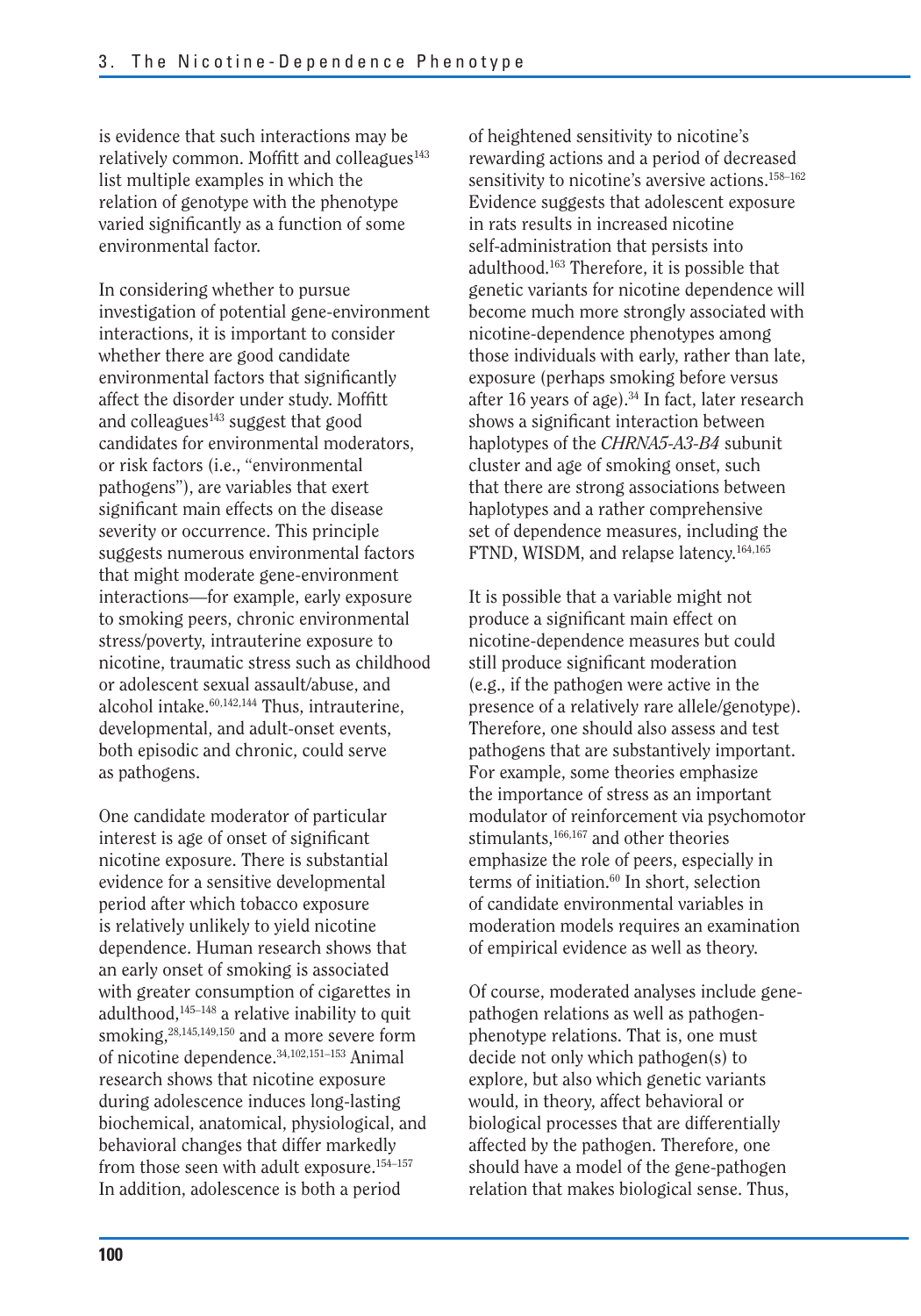one advantage of testing moderated relations is that it forces one to think deeply about the potential causal links between genes, pathogens, and the phenotype.

Moffitt and colleagues<sup>143</sup> suggest a set of considerations to guide the selection of genetic variants (e.g., haplotypes, alleles) that might serve as good, independent variables in moderational models. For example, they note that candidate polymorphic variants should occur relatively frequently in the population. The notion is that if a gene exerted a powerful *main*  effect on a significant disease process, its frequency would be suppressed because of decreased fitness (although it is unclear if risk for smoking would significantly decrease fitness). In addition, selection would be aided by evidence that the polymorphism has effects on brain systems relevant to a disorder and that it affects reactivity to the environmental pathogen/ event under study. Thus, in the case of nicotine-dependence research, investigators using early exposure to tobacco as the environmental pathogen might study polymorphisms that are related to nicotine self-administration in animal research (chapter 4). Finally, the specificity of a particular gene-pathogen-disorder relation can be tested by systematic substitution of different polymorphisms and environmental pathogens into the analyses.

The study of moderation is compatible with the study of relatively specific mature subphenotypes. For example, moderated relations may pertain to only a subset of those with nicotine dependence; that is,

only a subpopulation *should* be affected by the targeted gene as a function of the environmental pathogen\* (see table 3.3).

Thus far, researchers have not detected stable gene-environment interactions in molecular genetics investigations of nicotine dependence. There have been reports of an interaction between status on the serotonin transporter gene *(SLC6A4)* and neuroticism in the prediction of likelihood of being a smoker.168,169 However, as Lerman and colleagues $169$  suggest, the interaction may be attributed to distinguishing between more and less highly heritable forms of neuroticism, or it may reflect epistatic effects. (See Kremer and colleagues<sup>170</sup> and Gerra and colleagues<sup>171</sup> for further research on *5-HTTLPR* status and smoking.)

Findings of interactions would pose interpretive challenges.<sup>143</sup> For example, environmental exposures may appear to "cause" a phenotypic response, but the environmental exposure may occur because it is correlated with genes and therefore indexes only a third (genetic) variable effect. For example, reports of severe stress may reflect the presence of polymorphisms related to neuroticism. This possibility could be appraised by careful assessment of the phenotype before and after the occurrence of the stress or stressor.

There are other challenges to the evaluation of gene-environment interactions; principal among them is the appropriate measurement and modeling of the pathogen. Recall measures of environmental pathogens may be biased by a host of memory/recall

<sup>\*</sup> Here, the reader may justifiably ask what is meant by a smoker "subpopulation" or mature subphenotype. This does not *necessarily* imply the existence of multiple taxa, that is, fundamentally different types of smokers in terms of dependence. Rather, the researcher might find that some smokers may differ qualitatively or quantitatively in the extent to which certain processes contribute or relate to dependence. However, these differences do not mean that core features or manifestations of dependence differ. For instance, smokers may differ in the extent to which they smoke for taste factors. However, despite this motivational difference, dependence per se could still be registered by standard dependence measures. Thus, smokers may differ in taste as a motive, and this may have a distinct genetic basis,<sup>54</sup> but the dependence of such smokers might still be captured well by the major distal phenotypic measures.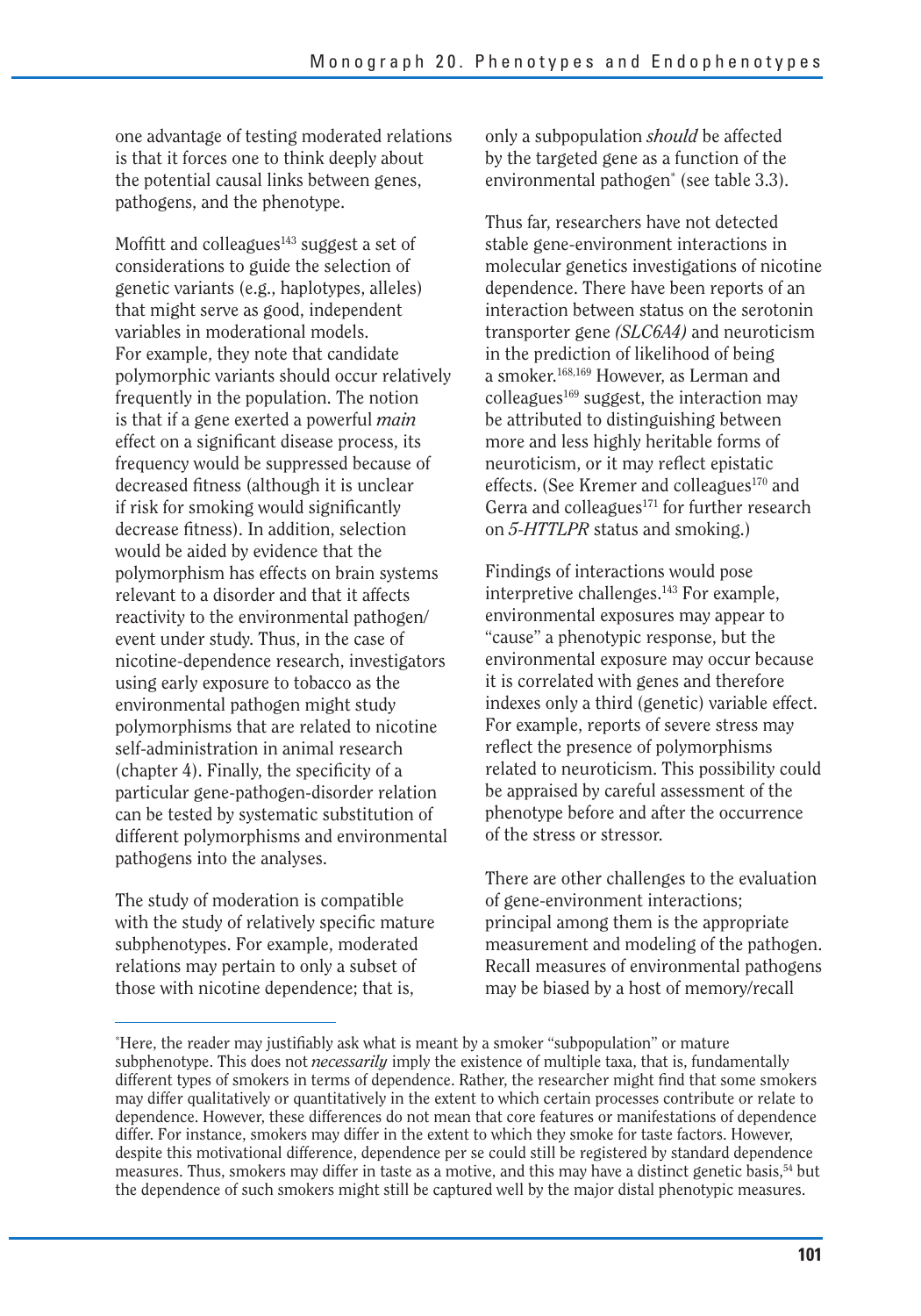#### **Table 3.3 Causal Paths from Genetic Variant to Distal Phenotypes**

|                                      | <b>Nicotine reward</b>                                                                                                                                      | <b>Metabolic</b><br>capacity                                                        | <b>Taste/gustatory</b><br>sensitivity | <b>Incentive</b><br>salience/<br>sensitization                            | <b>Cognitive control/</b><br>impulsivity                                                                                                                                                                                 | <b>Withdrawal</b>                                                                      | <b>Affective control</b>                                                                                                                                                                                              |
|--------------------------------------|-------------------------------------------------------------------------------------------------------------------------------------------------------------|-------------------------------------------------------------------------------------|---------------------------------------|---------------------------------------------------------------------------|--------------------------------------------------------------------------------------------------------------------------------------------------------------------------------------------------------------------------|----------------------------------------------------------------------------------------|-----------------------------------------------------------------------------------------------------------------------------------------------------------------------------------------------------------------------|
| Genetic variant<br>candidates        | CHRNB2<br>CHRNA7<br>CHRNA5                                                                                                                                  | CYP2D6<br>CYP2A6<br>CYP1A1                                                          | PTC                                   | DRD2<br>SLC6A3<br>DRD4                                                    | $MAOA/\alpha4$<br>subunit                                                                                                                                                                                                | $\alpha$ 7 subunit/<br>GABA                                                            | SLC6A4                                                                                                                                                                                                                |
| Endophenotypic<br>index candidates   | Proteomic/<br>expression patterns                                                                                                                           | Proteomic/<br>expression patterns                                                   | Inability to taste<br>bitter tastes   | Enhanced nucleus<br>accumbens activity<br>to nondrug incentives           | a. Behavioral<br>Undercontrol<br>b. P300 amplitude<br>c. Poor Stroop test<br>performance<br>d. Attentional focus<br>on dominant<br>response<br>e. Poor integration of<br>caudal cinqulate<br>with amygdala<br>(via fMRI) | Information<br>processing<br>performance after<br>removal of an<br>appetitive stimulus | a. Poor fear/anger<br>extinction<br>b. Internalizing<br>symptoms upon<br>stress exposure<br>c. Poor subgenual<br>cingulate-<br>amygdala<br>integration<br>(via fMRI)<br>d. Stronger urges<br>in response to<br>stress |
| Transitional/mature<br>subphenotypes | a. Report of nicotine<br>reward ("buzz,"<br>" $rush$ ")<br>b. Rapid escalation<br>of smoking upon<br>initiation<br>c. High self-<br>administration<br>rates | a. Rapid<br>development of<br>tolerance<br>b. High self-<br>administration<br>rates | a. Taste motive for<br>smoking        | a. Strong nucleus<br>accumbens<br>response<br>to nicotine<br>anticipation | a. Rapid escalation<br>of smoking upon<br>initiation<br>b. Externalizing<br>comorbidity                                                                                                                                  | Severe withdrawal<br>symptoms upon<br>drug abstinence                                  | a. Relapse in<br>response to<br>stressors<br>b. Smoking for<br>stress relief                                                                                                                                          |
| Distal phenotypes                    | a. Heavy,<br>regular self-<br>administration<br>b. Withdrawal<br>symptoms upon<br>abstinence<br>c. Tendency to<br>relapse                                   |                                                                                     |                                       |                                                                           |                                                                                                                                                                                                                          |                                                                                        |                                                                                                                                                                                                                       |

Note. fMRI = functional magnetic resonance imaging.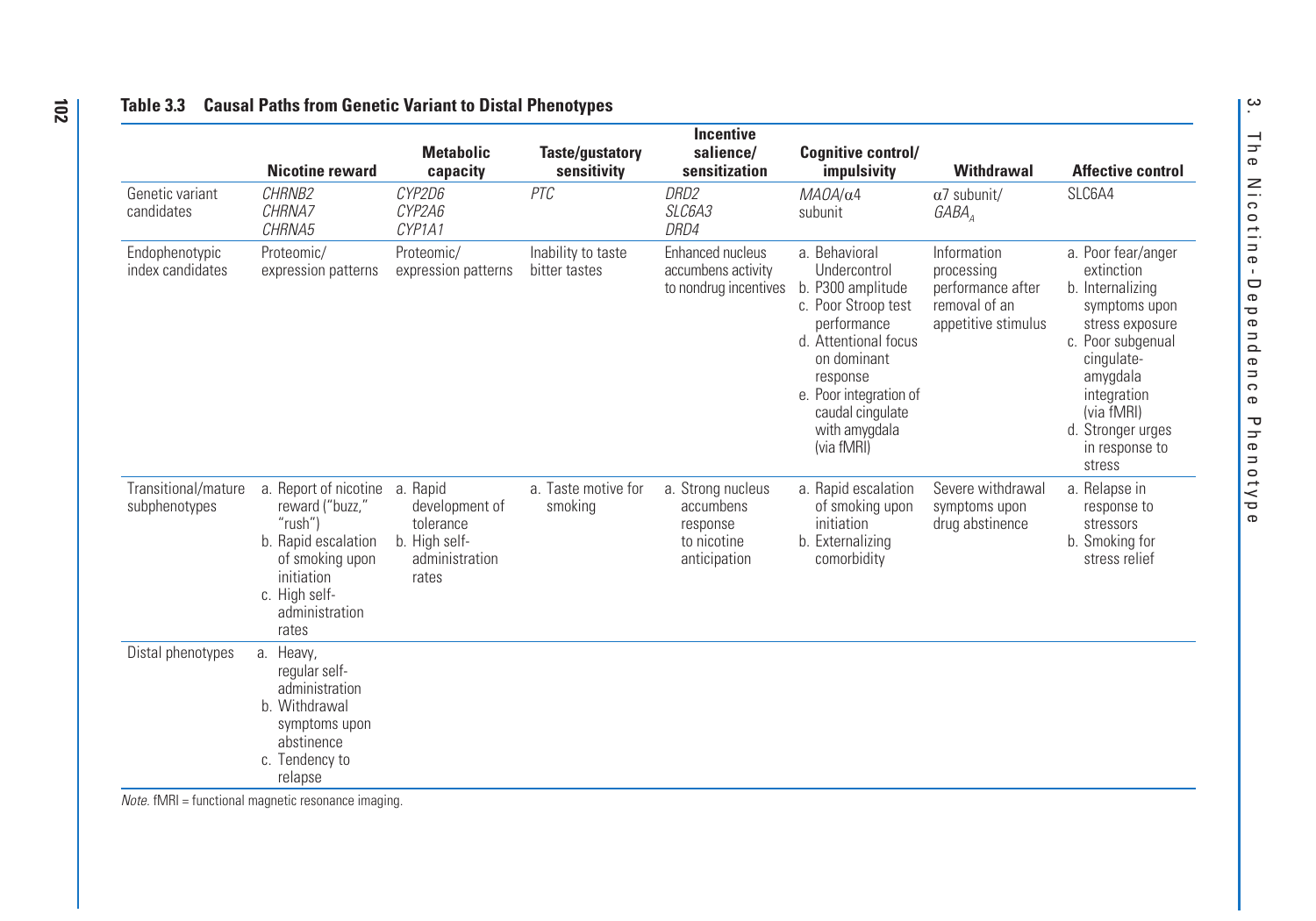biases, and convenient self-report measures may not capture important temporal dynamics of such variables over time. In addition, one must decide at what age or developmental period the pathogen is most active. Furthermore, one must consider the latency between pathogen occurrence and its impact on the phenotype—addictive behavior tends to be relatively refractory over many years. This must be considered when trying to model the time course via which a pathogen might affect nicotinedependence markers and at what etiologic stages such effects would be manifest. Although relapse latency might be reactive to a phasic environmental event, other markers of nicotine dependence might be relatively refractory. Moreover, Moffitt and  $\text{colle}$ agues<sup>143</sup> note that some pathogens exert cumulative effects $172,173$ —for example, living with a smoker. In sum, modeling the potential effects of a pathogen on nicotine dependence requires consideration of developmental period, etiologic period, the dose of pathogen needed to exert effects, the latency between pathogen exposure and disease end points, and which particular phenotypic features will be affected by the pathogen.

## **Improving Distal Measures**

Earlier, this chapter reviewed evidence suggesting that existing distal measures have considerable potential in genetic mapping research. However, it is important that investigators be aware of the limitations of these measures. Such limitations not only should foster caution in drawing strong inferences regarding underlying mechanisms but should also serve as prods for the development of new phenotypic assessment strategies.

Although the reviewed data suggest some phenotype measures to use in future genetics research, restricting phenotypic measures to *DSM* and FTND items could significantly handicap researchers.

For example, use of a single item to measure withdrawal severity captures an impoverished domain of targeted constructs (e.g., *DSM-*type withdrawal items do not assess different types of withdrawal symptoms, such as urges and hunger). Also, different withdrawal symptoms show very different profiles or trajectories over time.174 It is unlikely that global, temporally remote, single-item, self-report measures of withdrawal can capture the distinct dynamic patterns of withdrawal over time—patterns that account for differential likelihood of relapse.115 Further, at present, all of the commonly used distal measures rely upon self-report, and this assessment strategy may be influenced by broad attitudes and verbal resemblances that have little to do with the biological or genetic underpinnings of dependence. Moreover, diagnostic criteria, and similar sorts of categorical items, were not designed to possess optimal scale properties or to covary highly to achieve internal consistency. In addition, if used as a categorical diagnostic index, the *DSM* generates outcomes that do not agree with empirically based methods of nicotine-dependence classification such as latent class analysis. For example, a factor mixture analysis<sup>39</sup> did not correspond well with the scoring rules for dependence as specified in the *DSM-IV* (i.e., three of seven dependence symptoms must be endorsed). Many individuals placed in the highest class of dependence via factor mixture analysis did not satisfy the *DSM* threshold for dependence. (See Storr and colleagues<sup>19</sup> with respect to correspondence between latent class analysis and FTND classifications of smokers.)

Thus, commonly used nicotine-dependence measures have clear limitations, which, in theory, should limit their effective use in genetic mapping. There are clearly opportunities for new approaches to dependence assessment. Obviously, one approach would be to develop superior measures of the same constructs.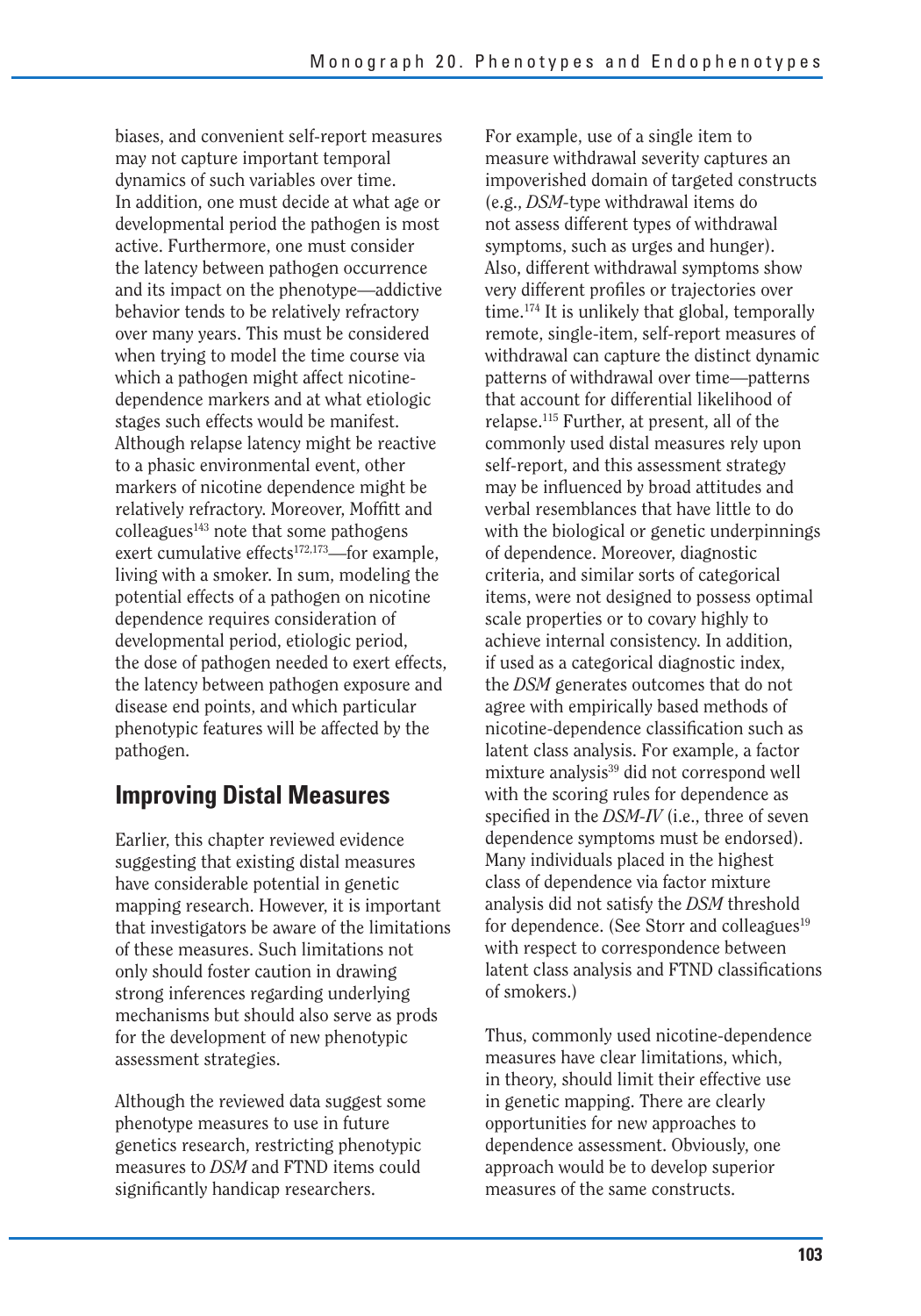For instance, it is by no means clear that the wording and structure of existing items are ideal for genetics research. Future research should attempt to improve upon the existing dependence items by examining issues such as whether their response options are ideal and whether the questions are posed at the proper "difficulty level." It is also possible that some of the newer multidimensional dependence instruments might be psychometrically superior to the critical *DSM* and FTND items and assess the same or similar constructs.

Another strategy would be to make greater use of behavioral measures. For instance, one strategy would be to relate genetic variants to withdrawal data recorded via ecological momentary assessment methods or to laboratory measures such as compensatory behavior in response to nicotine restriction. These strategies seem to offer clear advantages. Behavioral measures tend to be face valid (their significance requires little inference), can be measured with precision, and should be relatively free of certain self-report biases (e.g., response styles).

Although the direct assessment of behavior or criteria has potential, it is not yet known whether this approach will be superior or inferior to the collection of general, synthetic, and impressionistic measures of withdrawal, or ability to quit smoking, and so on. For instance, measures of a single episode of withdrawal might overweight the idiosyncratic events affecting that quit attempt episode. Thus, the more impressionistic, global measure might provide a better synthesis of withdrawal across time and a better index of the attendant subjective distress. In addition, some evidence suggests that some temporally remote assessments of smoking and dependence can be surprisingly accurate and reliable.175,176 Thus, while complex behavioral or laboratory measures hold promise, they remain undelivered

promissory notes. Perhaps the optimal behavioral assays of nicotine dependence would require collection of data over long periods of time, permitting the statistical synthesis of data gathered across repeated episodes of cessation attempts and withdrawal. This would also permit extensive behavioral assessment of the heaviness or situational pervasiveness of smoking (e.g., time blocks per day in which no smoking occurs, average intercigarette interval, extent to which smoking is cue contingent), perhaps via ecological momentary assessment.<sup>177</sup>

Concerns about the sensitivity of phenotypic measures to underlying biology anticipate issues to be addressed in later sections of this chapter that deal with the assessments of intermediate phenotypes—that is, more focal and specific measures of nicotine dependence.

## **A Summary of Inferences from Distal Measures Research**

The picture of nicotine dependence emerging from the reviewed research is reflected in a fairly coherent set of core features: smoking is heavy and pervasive across time and place, occurs without significant cognitive control, and is related to strong urges. Although such features appear to constitute core, relatively coherent elements, dependence also seems to be reflected in somewhat distinct complementary factors. In particular, withdrawal severity and an inability to quit or cut down on nicotine or tobacco use seem to be important in this regard. Certainly, other constructs are related to dependence and predict dependence criteria. For instance, smoking for taste reasons (e.g., as assessed by the WISDM Taste/ Sensory Processes subscale) is significantly related to dependence measures and to the likelihood of smoking.<sup>54</sup> Yet, research does not suggest that such factors are necessary or sufficient for severe dependence.54,95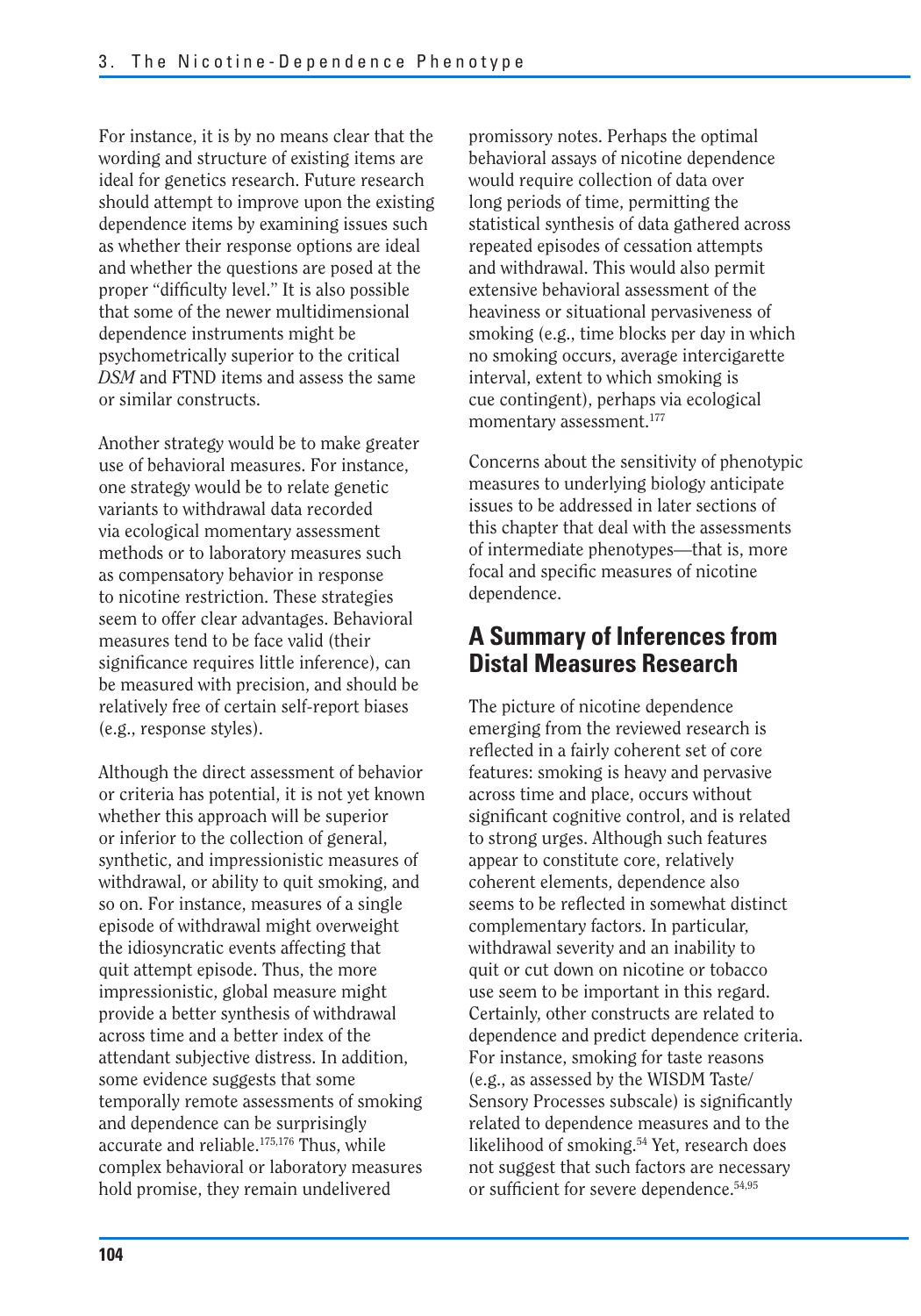Such assessments may, in fact, reflect "upstream" vulnerabilities to initiate or escalate smoking (figure 3.2), but they do not strongly determine variance in "downstream" levels of severity.

# **New Directions for Phenotypic Research: Beyond Distal Measures**

The measures discussed above are all "distal" measures—that is, measures reflecting dependence indices that are likely causally remote from the biological processes activated by relevant genetic variants (figure 3.2). As figure 3.2 makes clear, mature dependence phenotypes may, as implied by the developmental concept of equifinality, constitute one or more rather homogeneous outcomes of diverse etiologic paths. The use of distal measures may limit and distort the appraisal of nicotine dependence for a variety of reasons.

It is possible that many of the conclusions adopted in the earlier discussion are largely a product of the measures available to us. For instance, the evidence that nicotine dependence can be well modeled by a dimension of heavy, pervasive smoking may be due, in part, to the global and categorical nature of distal measures. If measures are employed that reflect specific candidate biological pathways to nicotine dependence, it is possible that our view of nicotine dependence might change. For example, as figure 3.2 depicts, there may be diverse genetically influenced factors that promote and permit tobacco use, and these ultimately summate to yield nicotine dependence. It is conceivable that different specific (ontogenetic) pathways are more meaningful for some individuals than for others. For example, one person's heavy smoking might be driven by rapid nicotine metabolism,

whereas another person's might be driven by strong dopaminergic response in brain incentive structures. "Downstream," or distal, measures might not be sensitive to differences in such discrete pathways. An often used analogy is the case of a car (or clock) that will not run. General distal measures (e.g., lack of motion, lack of exhaust) will provide superficial evidence that something is wrong. However, more focused measures that are sensitive to particular mechanical pathways are needed to detect specific causal mechanisms. Thus, it may be that phenotypic measures targeted at specific biological pathways are needed to produce a group of smokers who share (are homogeneous for) a particular genetically mediated vulnerability to nicotine dependence. In theory, multidimensional dependence assessments such as the NDSS or WISDM might serve this need. However, such measures may inadequately target particular biological systems. Indeed, an exclusive reliance on self-report may preclude precise targeting. Finally, it may be the case that comprehensive characterization of the phenotype requires a developmental research strategy; that is, a richer portrayal of the phenotype may emerge from measures gathered across ontogeny (figures 3.2 and 3.3).

The above reasons, and others, encourage the use of phenotypic measures that are sensitive to specific causal pathways thought to lead to nicotine dependence pathways that are, in theory, more proximal to the biological effects of the polymorphisms under study and that are used in a developmentally informed manner. Dissatisfaction with global distal measures, and the desire to assess genetic risk across the development of disorders, have led to the assessment of intermediate phenotypes, or endophenotypes (see below).

A basic assumption of the endophenotypic approach is that genetic influences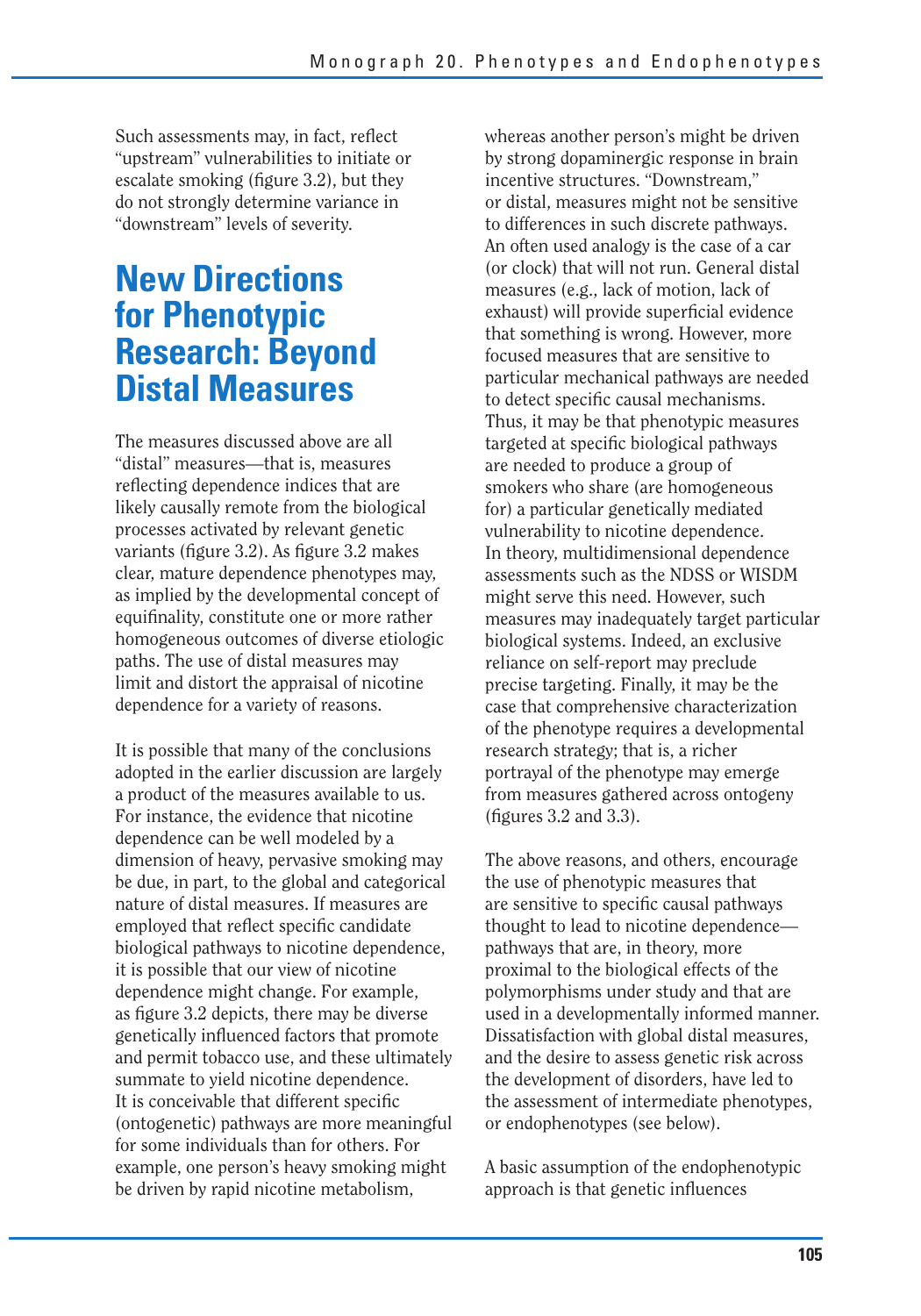will be more straightforward, and less complex, when the phenotype is relatively circumscribed (e.g., involving relatively few biological systems or processes), which should clarify the contributing genetic architecture. In addition, the endophenotype should be manifest relatively early in the causal chain leading to the syndrome of interest (it should be causally "upstream"; figure 3.2). The latter feature should enhance penetrance and, therefore, result in a stronger genetic signal. At the end of this section, some potential risks of the endophenotypic approach are reviewed. It is conceivable that mapping distal phenotypes could, under some circumstances, constitute a more efficient research strategy.

It is clear that genes do not encode for psychopathological syndromes or symptoms per se; however, they do encode for less complex biological and behavioral processes. Diseases or syndromes that affect multiple, diverse organ systems seem more likely to be affected by numerous causal influences, including genetic influences. Moreover, it also seems likely that as the number of genetic influences increases, so does the possibility of heterogeneity *across persons*  in such influences. Measuring a distal outcome such as number of cigarettes smoked per day might obscure individual variation in phenotypic differences and genetic influences.

In short, using proximal phenotypes should enhance genetic mapping by tapping genetic signals with greater penetrance and by reducing multiple phenocopies.178 An example of the advantage of relatively discrete phenotypic measures, and ones that are more tightly linked to underlying biology, can be found in the area of gene mapping in hypertension: stronger gene mapping was found for angiotensinconverting enzyme than for blood pressure or hypertension diagnosis.<sup>179</sup> Figure 3.2<sup>44</sup> conveys the notion that a final disease

phenotype may be the product of diverse types of influences, and that some influences may be operative for some people, while other influences are operative for other people. However, these diverse "feeder stream" influences are somewhat compensatory and interchangeable with respect to contributing to "downstream" processes that produce mature features of nicotine dependence. It is conceivable that these influences may exert additive or interactive effects and be differentially sensitive to environmental events. The assumption is, however, that there is a final common pathway (ultimate downstream) set of processes and symptoms that is manifest once a disorder achieves some level of severity. Thus, at clinical levels of a disorder, sufferers appear similar to one another, but this similarity may mask diverse etiologic paths.

Endophenotypes, or "intermediate" phenotypes, link disease-promoting or disease-permitting sequence variations in genes to lower-level biological processes and link lower-level biological processes to the downstream observable syndromes that constitute diagnostic categories of disorders.180,181 A genetic variant that affects an upstream process affects all the downstream processes that depend on it (figure 3.2). Thus, the genetic variants associated with a particular endophenotype should be associated with multiple (downstream) phenotypes that are causally dependent on that endophenotype. There may be considerable individual variation in the sets of possible upstream influences that contribute to nicotine dependence in one individual compared with another; that is, there is a final common pathway of processes, but highly heterogeneous influences may lead to that pathway. The next section discusses the concepts of "endophenotypes" and "transitional phenotypes" that differ from distal phenotypes in their specificity and causal priority.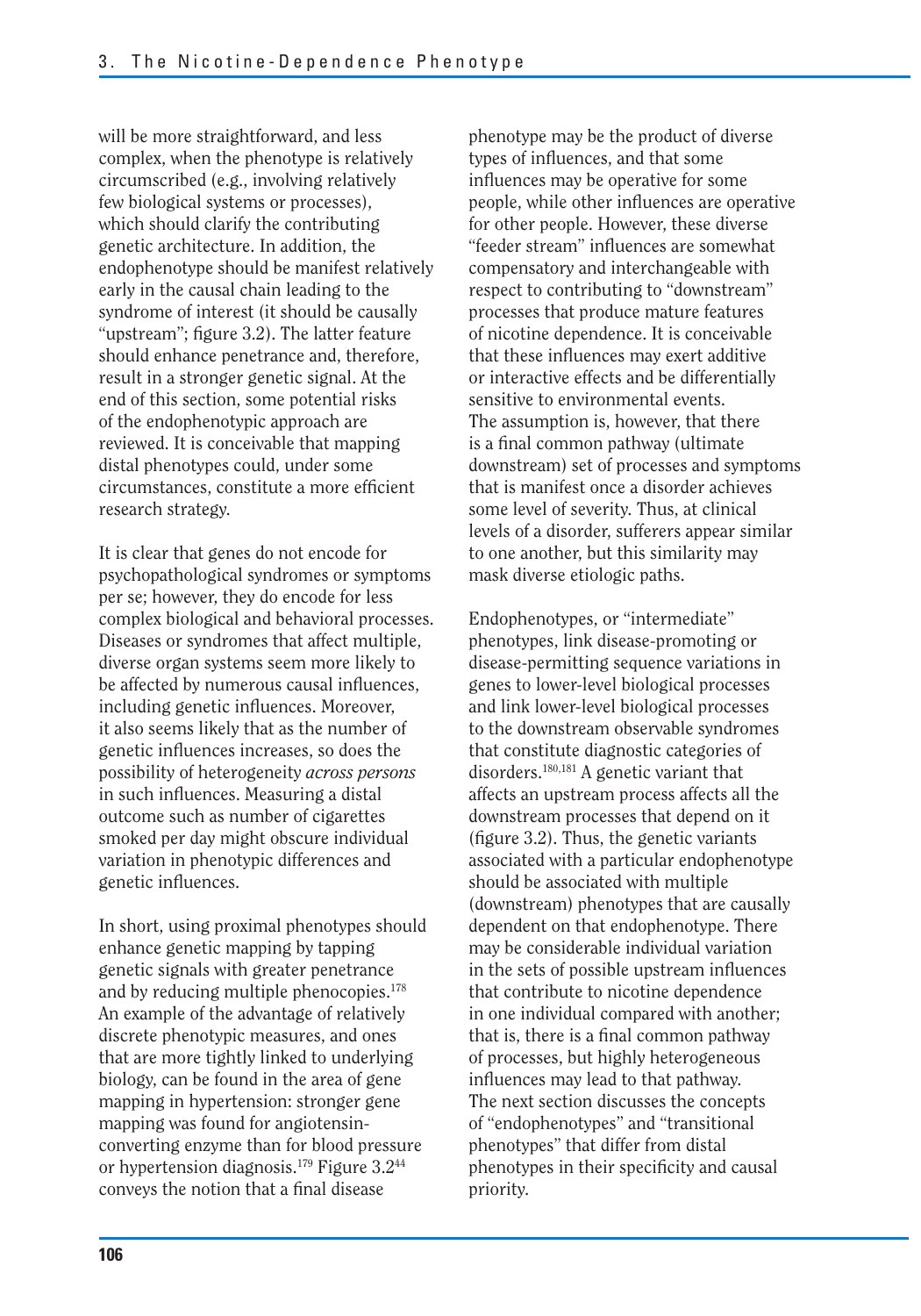## **Phenotypes along the Causal Chain of Dependence Development**

In this chapter, the term *endophenotypes*  is defined in a manner that is consistent with earlier definitions by Gottesman and others:44,181,182

- Endophenotypes should be heritable. The endophenotype cannot transmit information about genetic differences if it is not sensitive to such differences. Although endophenotypes must be heritable, they may also be highly responsive to environmental manipulations.
- Endophenotypes should be associated with the causes, rather than the effects, of disorders. Ideally, endophenotypes should be located in the causal path to the disorder, not be a consequence of the disorder or its treatment. Endophenotypes may also be useful to the extent that they are markers of a disorder (i.e., they correlate meaningfully with phenotypes that are on the causal path). A causal role for an endophenotype is suggested by the endophenotype preceding the disorder ontogenetically or developmentally in affected individuals (figure 3.3). Moreover, it should not appear to be merely a prodromal or less intense manifestation of the disorder.
- Assuming the endophenotype is heritable, the presence or magnitude of the endophenotype should reflect the genetic relatedness to an individual diagnosed or affected by the disorder. Thus, if appetitive motivational response to an anticipated reward is a heritable endophenotype for nicotine dependence, then two individuals of biologically similar relatedness to a smoker should show the same level of this phenotype, even if these individuals are discordant for smoking. However, this situation may not

hold even with useful endophenotypes: the endophenotype may be heritable, and may precede the appearance of a disorder, but may also be affected by environmental factors and by the disease process per se. For example, some schizophrenics show abnormalities of the prefrontal cortex and working memory, and these deficits predate schizophrenia onset, consistent with an endophenotype. However, the evidence suggests that these deficits are also exacerbated by the illness,44 showing apparent reciprocal relations between the endophenotype and disorder (or perhaps its treatment or other consequences of the disorder). A similar complex relation has been found for hippocampal volume differences, with such volume differences being related to genetic load for schizophrenia in a stepwise manner, and yet, the genetic load for schizophrenia appears to render a person more susceptible to the effects of fetal hypoxia on hippocampal volume. In other words, genetic load appears to *moderate* the effects of hypoxia on hippocampal volume. Reverse causation of this nature<sup>183</sup> may certainly occur in nicotine dependence; that is, ingestion of nicotine may affect phenotypic assays. This calls for careful separation of endophenotypes and *transitional phenotypes* (discussed below).

- The endophenotype should not be redundant with disorder status; it should account for only a portion of the variance in disorder severity or course. The endophenotype is intended to reflect more discrete features or risk factors for a disorder than are reflected in the disorder per se. Because of this, multiple endophenotypes would need to be identified to account for significant variance in a disorder phenotype and to identify genetic variants that confer risk.
- The endophenotype is a mediator. The molecular genetic variant should account for significant variance in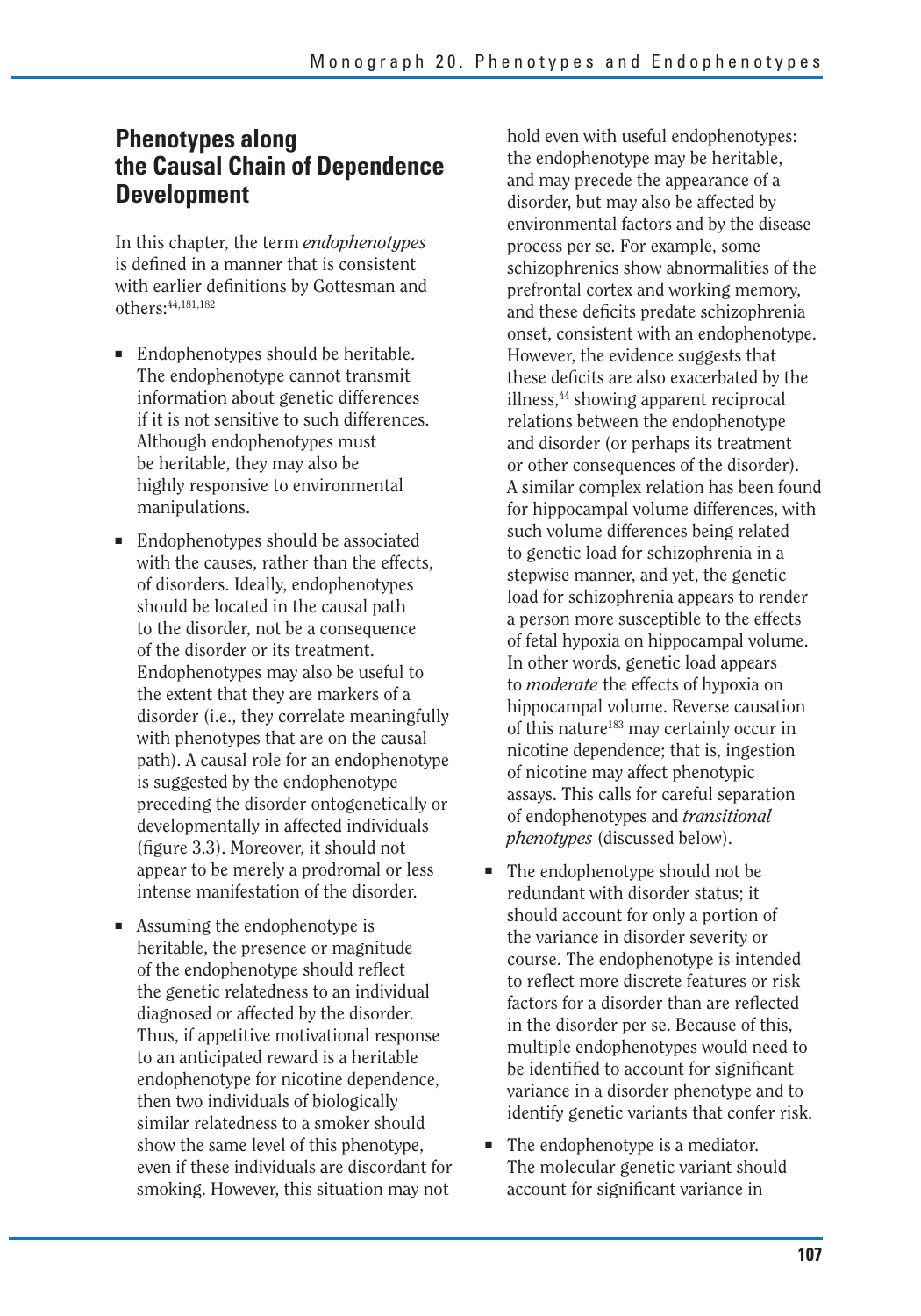the endophenotypic measure, and the endophenotypic measure should account for significant variance in the phenotype. Ultimately, one would need to use multimediator models to explain large proportions of variance in the phenotype. This means that one needs two theoretical models: one of the gene-endophenotype relation and one of an endophenotypephenotype (disorder) relation. Successful use of the endophenotypic approach requires that investigators test causal models comprising (1) specific biologically relevant processes thought to contribute to clinically meaningful nicotine dependence (the endophenotype-phenotype model); (2) specific genetic variants thought to influence those biological processes (the gene-endophenotype model); and (3) an assessment plan that is sensitive to the specific biological process(es) and to the ultimate phenotype.

■ Endophenotypes should be present have initiated tobacco use. before, or in the absence of, a disorder (figure 3.3). Thus, as noted earlier, the endophenotype truly conveys a risk factor and not a prodromal feature or disease manifestation. Thus, to permit the strongest causal inferences, endophenotypes should be assessed before the development of nicotine dependence and be present in nondependent individuals as a function of consanguinity. Thus, endophenotypes are both more specific than the clinical phenotype and possess temporal and causal priority. However, it may be useful to distinguish a host of factors significantly more specific than the clinical phenotype but that manifest only when disease causal processes have been induced. These might be termed *transitional phenotypes*  (see figure 3.3). Unlike endophenotypes, these do not occur before exposure to a pathogen (e.g., high stress, nicotine). Tolerance development to nicotine would be an example of such a transitional

phenotype. Tolerance development could not be assessed directly outside of exposure to nicotine. Many of the important theories of nicotine dependence development really refer to phenomena that could be captured as transitional phenotypes. For example, the development of tolerance, withdrawal symptoms, sensitization to nicotine's incentive effects, and the development of conditioned reinforcement would all depend on exposure to the direct effects of nicotine. The distinction between endophenotypes and transitional phenotypes is an important one because very different causal claims are being made in the two cases. The distinction also has clear implications for experimental design: in the case of endophenotypes, one would assay, ideally, individuals with little or no nicotine exposure; in the case of transitional phenotypes, one would assay those who

■ Endophenotypes should manifest causal effects across different levels of analysis or different points of the causal chain (table 3.4). Figure 3.6 shows a model in which an attention deficit endophenotype affects the likelihood of downstream transitional and mature phenotypes. In theory, the same polymorphisms might be related to phenotypic variance at all three stages of the causal path, to the extent that the endophenotypes were genetically influenced and served as setting events or instigators for the subsequent transitional and mature phenotypes. Thus, pleiotropy would be evident in these relations to the extent that an endophenotypic or transitional effect determined downstream manifestations of nicotine dependence. Of course, it is always possible that a phenotype that is associated with a developmentally early stage of smoking will not account for significant variance in measures of clinical, or mature, levels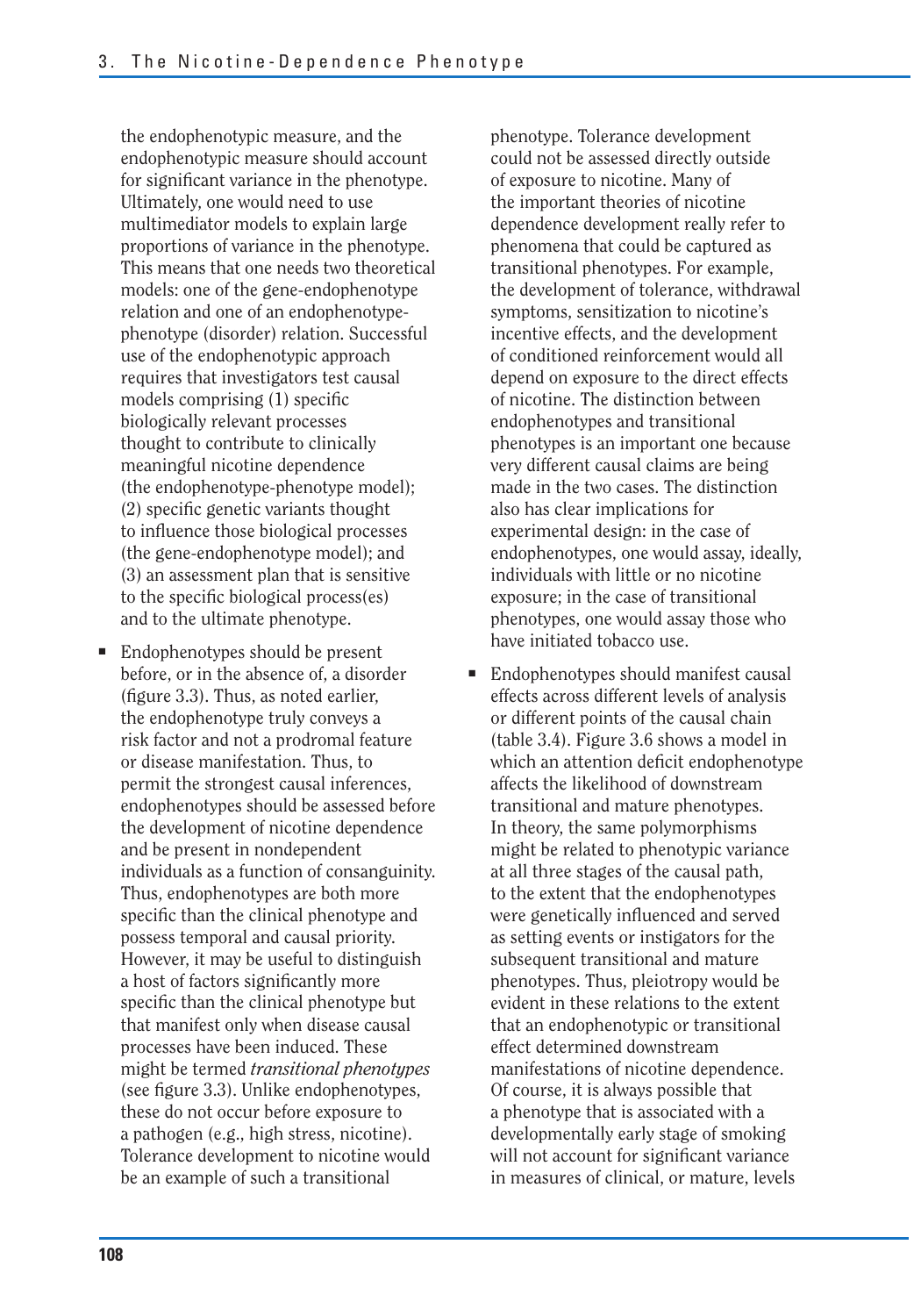

#### **Table 3.4 Levels of Analysis in Characterizing the Phenotype**

| Level                                      | <b>Example</b>                    |
|--------------------------------------------|-----------------------------------|
| Transcripts/gene<br>expression             | Polypeptide synthesis             |
| Postreceptor processing                    | Second-messenger<br>response      |
| Neurotransmitter system<br>status          | Response to nicotine<br>challenge |
| Brain morphology                           | Density of receptor cell<br>types |
| Physiological morphology<br>and function   | Liver clearance rates             |
| <b>Brain function</b>                      | fMRI                              |
| Discrete cognitive<br>processing           | Anterior attentional<br>function  |
| Discrete behavioral<br>domains             | Smoking rate                      |
| Emergent cognitive<br>function             | IQ, memory                        |
| Emergent behavior/<br>psychological traits | Personality, attitudes            |

Note. fMRI = functional magnetic resonance imaging.

of dependence. Such factors might be endophenotypes for initiation rather than dependence.

- Figure 3.3 makes another factor clear: it is likely that different genetic variants are associated with risk at the different levels of etiologic development. For example, some genetic variants may contribute to nicotine-dependence development only after considerable nicotine exposure (e.g., variants that foster tolerance or permit heavy nicotine use). Thus, as figure 3.3 illustrates, a complete theoretical model of nicotine dependence should address which biological processes, associated with which genetic variants, influence nicotine-dependence development at which points in the causal path. The ability to track a postulated causal path across levels of analysis and across points in the causal pathway adds greatly to the strength of inferences linking all elements in the phenotypic causal chain.
- Endophenotypes for one disorder should predict occurrence of genetically related disorders. Some disorders are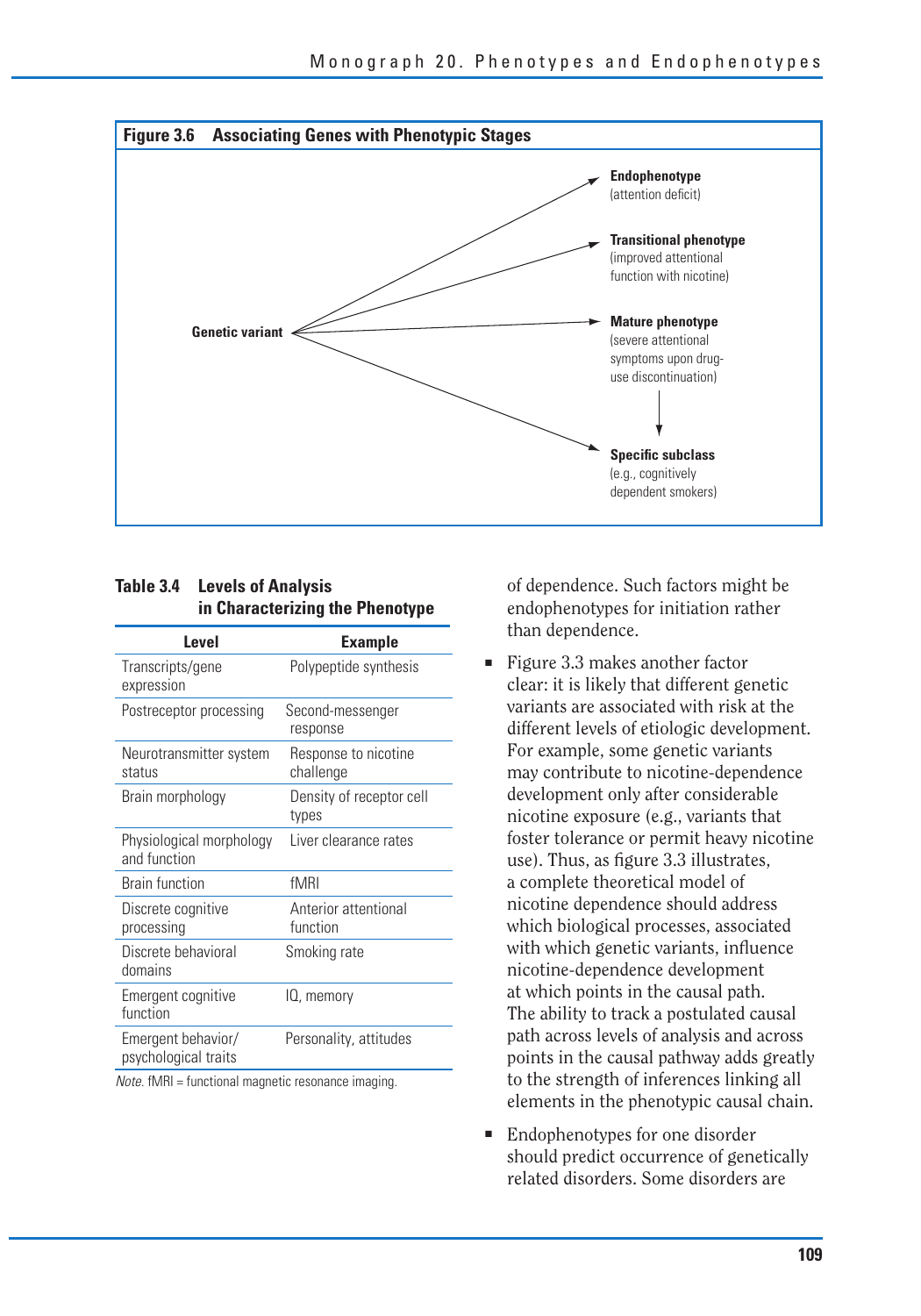substantially correlated with one another, and their intercorrelation is due to shared genetic influences.

## **Caveats to Assessing Endophenotypes**

Although there are clear potential advantages to a strategy that focuses on specific endophenotypes, potential hazards exist as well. That is, it is possible that greater progress might be made, and made more quickly, by concentrating on mapping distal, or clinical, phenotypes rather than endophenotypes. This might occur because the endophenotype may itself be a nonspecific or promiscuous causal influence, giving rise to myriad outcomes (e.g., not only nicotine dependence but also a variety of externalizing and attention deficit disorders). Thus, the probability of a criterion given a particular response is not equivalent to the probability of a response given the criterion (P  $[C | R] \neq P [R | C]$ ). In this case, one might detect strong associations between an endophenotype and genetic variants, but the relation might have little to do with nicotine dependence per se. In addition, it is unavoidable that individuals with nicotine dependence will possess numerous candidate endophenotypes. It is clear that the distal phenotype (at least with a large representative sample) comprises all of the possible endophenotypes and their genetic substrata. It is only in this context that the relative and incremental value of the relevant genes can be determined. That is, the endophenotype per se will likely not provide a context that allows one to identify those genetic variants that are *relatively*  influential. Thus, the value of a particular genetic variant becomes known only after its relation with the distal phenotype is known. It may be most efficient to try to ascertain this relation directly without recourse to the endophenotype.

Another concern is that some endophenotypes may be very difficult to

assess in a manner that is reliable and appropriate to the purpose of molecular genetics. For example, some potential endophenotypes (e.g., impulsivity) are very difficult to measure for any purpose and, in fact, may be more difficult to measure than is the distal nicotinedependence phenotype. Related to this point, it is likely that only a portion of variance in an endophenotypic measure is, in fact, related to progression to a disorder end point. The task of refining endophenotypic measures appropriately could be tremendously difficult and timeconsuming. Finally, it is important to remember that nicotine dependence, like other psychiatric disorders, is contextually and socially defined. A distal phenotype tells which individuals have developed a disorder despite, or because of, a host of environmental or developmental events. Different phenotypes (i.e., endophenotypes versus distal phenotypes) will reflect the influences of an entirely different set of developmental and environmental events. Thus, distal clinical measures may be most likely to reflect those genetic influences that create signal against a context of relevant environmental and life events. Of course, one could eventually discover and address these threats via endophenotypic research, but this might not be the most efficient strategy.

Finally, as noted earlier, there may be great value in studying specific subtypes among those in whom nicotine dependence is clearly present (*mature subphenotypes*; figure 3.3). These would, in theory, share the same virtue of specificity, as would endophenotypes and transitional phenotypes; that is, their greater specificity might permit stronger relations in genetic mapping than would occur with broader, more encompassing phenotypes. An example of a mature subphenotype might be smokers who are fast nicotine metabolizers or who smoke for taste reasons.54,68 The use of mature subphenotypes need not depend on the assumption that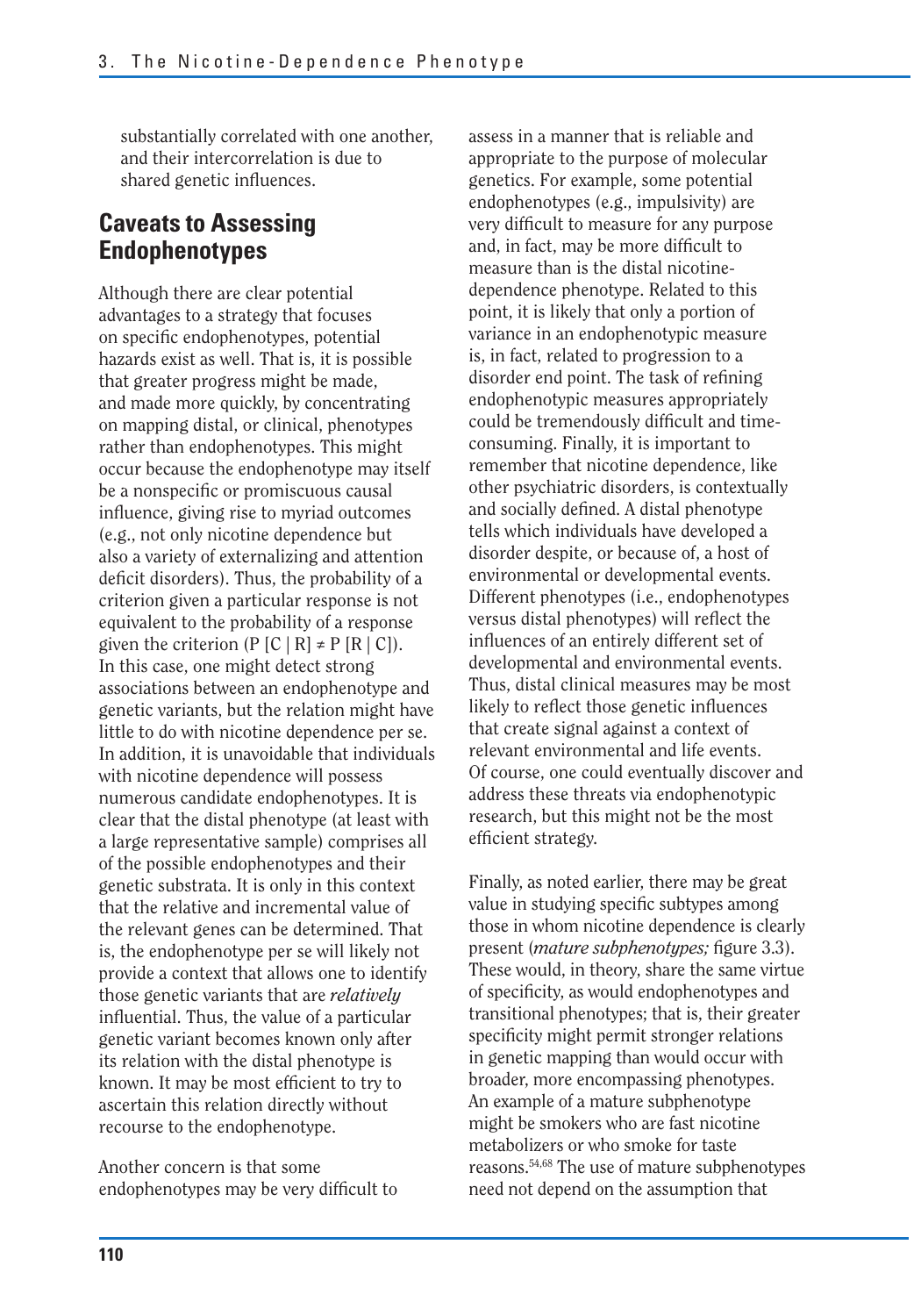nicotine dependence comprises multiple unique taxa. The approach might be profitable even if one assumes that the disorder is affected by distinct, continuously distributed dimensions (neuroticism, behavioral undercontrol, reward reactivity, taste sensitivity, and so on). The strategy might reveal populations of smokers for whom certain dependence processes are relatively important.

## **Causal Paths Comprising Endophenotypic, Transitional, and Distal Phenotypic Measures**

Although questionnaires hold promise for elucidating the genetic basis of nicotine dependence, a better understanding of the molecular genetics of nicotine dependence may require the use of additional assessment strategies (e.g., imaging strategies;184 see chapters 7 and 8).

A tremendous variety of endophenotypic and transitional phenotypic assessments are potentially available. However, many are possibly quite costly and labor-intensive. In such circumstances, the investigator wishing to assess and test relatively specific phenotypes should be guided by an explicit model of nicotine dependence. Figure 3.1 depicts a model based on distal measures of nicotine dependence, but if the models are needed to support an assessment of endophenotypic and transitional phenotypes, then causal paths should be articulated. These paths arise out of the available theories and data linking genetic variants with a developmental trajectory comprising (1) the endophenotypes that place a person at risk for experimentation and risk for initiation and progression to nicotine dependence, (2) the transitional phenotypes that become relevant once tobacco use commences, and (3) mechanisms via which endophenotypes and transitional phenotypes are related to clinical/distal measures of nicotine dependence and to mature subphenotypes.

Table 3.3 depicts a working model of how particular genetic variants might manifest different endophenotypes, transitional phenotypes, mature subphenotypes, and ultimately, distal phenotypes. These causal pathways are offered as illustrative exemplars and are not meant to constitute a complete model of nicotine dependence. However, there is some evidence that supports each causal pathway and its phenotypic markers. For example, all of the genetic variants have been linked to either smoking or nicotine dependence, or to constructs strongly implicated in risk for smoking or nicotine dependence, such as for nicotinic receptors/nicotine reward (e.g., *CHRNB2*),<sup>82</sup> for taste sensitivity *(PTC),*44 for the dopaminergic mechanisms/ incentive salience and sensitization (e.g., *DRD2, DRD4, SLC6A3*),185–187 and metabolic capacity (e.g., *CYP2D6, CYP2A6*).188–190 Other relevant constructs might be impulsivity linked to decreased cognitive control (e.g., *MAOA*),<sup>181,191</sup> withdrawal (e.g.,  $GABA_A$  or  $\alpha$ 7 nAChRs),<sup>192-195</sup> and affective control/stress recovery *(SLC6A4).*196–199 For purposes of illustration, a possible genetic influence will be traced across several selected causal paths.

### *Incentive Salience and Sensitization*

Considerable evidence indicates that craving, especially cue-induced craving, appears to be related to activity in dopaminergic systems.63,200 This is indicated, in part, by responsiveness of dopaminergic, mesotelencephalic structures, such as the nucleus accumbens, to drug stimuli and drug anticipation in addicted populations.71,201,202 Dopaminergic responsivity might be reflected by both endophenotypic and transitional phenotype markers. The former would be assessed by functional magnetic resonance imaging (fMRI) assessment of activity in mesotelencephalic dopamine structures in response to anticipation of nonpharmacological reward (before any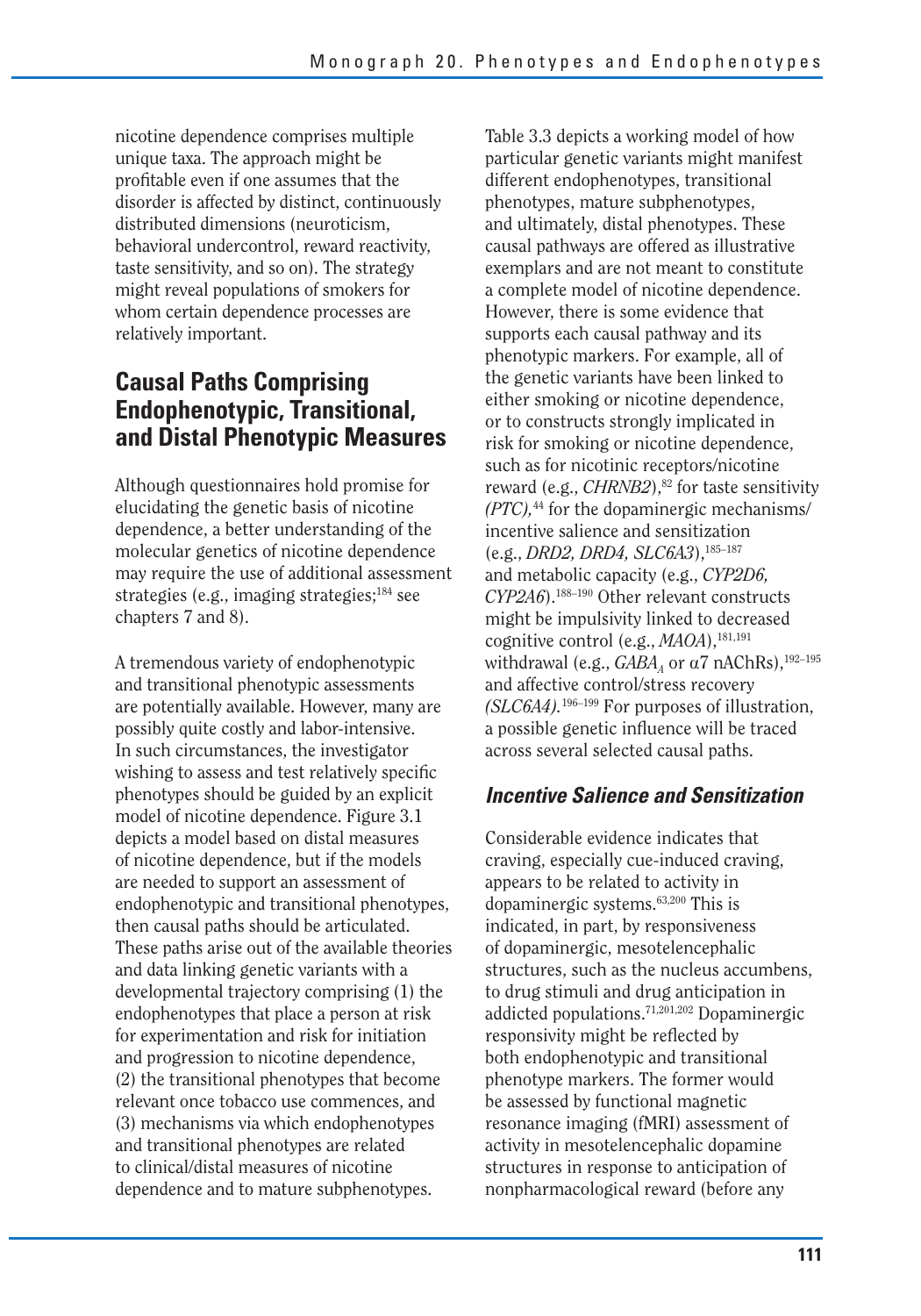lifetime nicotine exposure); transitional or mature subphenotypes could be assessed on the basis of activity in the same brain regions, but in response to anticipation of nicotine delivery to smokers.202 These phenotypic variants, as well as more distal disease phenotypes, could be tested for their association with genetic variants that code for structural and functional properties of the dopamine system (e.g., *DRD2, SLC6A3,*  and *DRD4* genes).185,186 Such variants have been associated with smoking,<sup>203</sup> supporting their potential involvement in at least a subset of habitual smokers.

### *Cognitive Control and Impulsivity*

With respect to the cognitive control/ impulsivity causal path, a pattern of violence and impulsivity has been associated with a variable number tandem repeats polymorphism in *MAOA,* which encodes a key enzyme for the catabolism of serotonin and other neurotransmitters. The lowexpression variant interacts with stressful experiences that occur early in life, with the combination predicting violent offenses in males.191 Imaging studies link this lowexpression variant with poor integration among the amygdala, the subgenual and caudal portions of the cingulate gyrus, and with the orbitofrontal cortex.181,204 A great deal of evidence implicates the cingulate and prefrontal regions with an integrated cognitive-control system.205,206 A mounting body of evidence also implicates cognitive-control functioning, and activity in these brain regions, with drug/ nicotine motivational processing.62,201,207 In addition, there is considerable evidence that impulsivity and related constructs, including externalizing psychopathologies, are related to initiation of smoking and intensity of nicotine dependence.<sup>60</sup> Certain laboratory tasks are sensitive to externalizing personality influences and the tendency to develop specific externalizing disorders, (e.g., P300 in the oddball task)<sup>208</sup> and some tasks are sensitive to extreme dominant

response focus.209 Such tasks require no prior exposure to nicotine and, therefore, might serve as sensitive endophenotypic measures.

Genetic risk for reduced cognitive control might also be associated with transitional patterns such as the tendency to show rapid escalation once smoking begins.210 Whether the candidate genetic variant and associated externalizing tendencies are causally determinant of initiation per se, or both initiation and nicotine-dependence development, must be elucidated by future longitudinal molecular genetics research. Thus, it is possible that some genetic variants might influence some upstream nodes of the causal chain (initiation) but not later causal processes directly leading to severe nicotine dependence.

### *Affective Coping*

The affective coping causal path might be linked to *SLC6A4,* which contains a variable number tandem repeats variant in the 5′ promoter region *(5-HTTLPR),* with reduced transcription with the short (S) allele relative to the long allele. Research shows that individuals with the S allele tend to report more internalizing symptoms or traits, and this predicts greater likelihood of depression in response to environmental adversity. In addition, evidence suggests that S allele carriers show unusually high levels of amygdala activity in response to stressors consistent with an inability to modulate affective reaction.197,198 Interestingly, the subgenual cingulate provides inhibitory feedback to the amygdala to regulate processing of environmental threats or stressors. In addition, studies have shown that the S allele carriers show reduced coupling of the subgenual cingulate and the amygdala, which was, in turn, associated with degree of internalizing symptoms.<sup>211</sup> In sum, results suggest that possession of the S allele leads to weakened integration and inhibitory feedback from the subgenual cingulate and the amygdala, and this is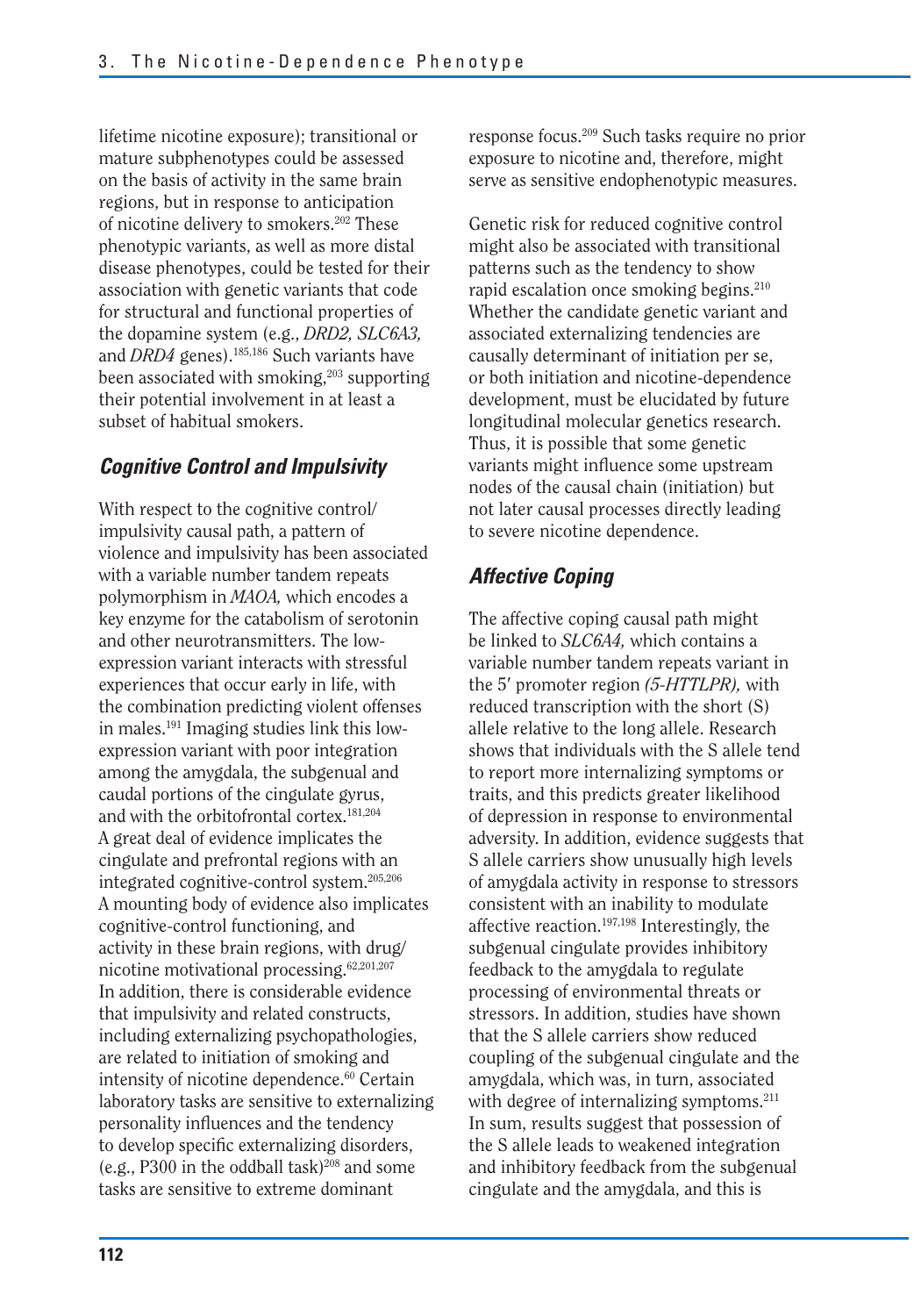associated with reduced affective control (e.g., fear extinction).

In theory, an inability to control affective response may render a person more dependent on a drug for affective control. Affective control is a primary motive offered by dependent smokers,<sup>50</sup> and this is especially true of smokers with internalizing symptoms. A dependence on smoking for affective control may be one reason that individuals with internalizing disorders smoke more cigarettes than do other smokers and are more likely to be diagnosed with nicotine dependence.<sup>35</sup> In addition, both affect and cognitive-control mechanisms appear to account for urge occurrence,<sup>62</sup> suggesting that smokers with impaired cognitive control, and a resultant inability to cope with negative affect via endogenous control mechanisms, may be especially likely to experience high levels of negative affect and urges and to relapse in response to stressors.

Thus, the available evidence suggests that the relevant effects of the S allele variant of *SLC6A4* may be detected with endophenotypic measures, such as the emotional Stroop paradigm,<sup>212</sup> and fMRI or startle-probe measures of affective responsivity in response to stressors. Moreover, S allele carriers may report higher scores on the WISDM Negative Reinforcement subscale and show higher levels of relapse in response to stressors.

In sum, table 3.3 contains examples of strategies that might be used for genetic mapping before nicotine exposure (endophenotypic markers) and during the periexposure and postexposure periods (transitional and mature subphenotypic markers). The table collapses across transitional and mature subphenotypes for ease of exposition. The table makes clear that all genetic variants and the processes that they encode may lead to elevated levels on the distal phenotype measures

(but this is not to say that there will not be significant variation on such measures as a function of differences across the various causal paths). Thus, it is important to note that although two individuals may arrive at the same severity of nicotine dependence according to status on distal measures, the two individuals very likely are not equivalent at earlier stages of the causal chain (including genetic variants). This is why mature subphenotypic measures may detect differences among heavy smokers.

Finally, table 3.3 does not depict how the various causal paths might merge or interact. The table and the associated discussion make clear that causal paths reflect the synthesis of evidence related to functional significance of genetic variants, the constructs and processes related to smoking and nicotine dependence, and knowledge regarding measures that reflect nicotine dependence as well as endophenotype-related processes and other causal mechanisms.

## **Analytic Strategies**

The scope of this chapter is such that approaches to data analysis cannot be discussed in depth. But certain conceptual issues should be mentioned so investigators might bear in mind how such considerations are relevant to their research goals. Data analysis in association studies is escalating dramatically in complexity because of advances in genotyping and the use of more complex phenotypes. For instance, phenotypes are being developed that involve complex developmental-change functions and stage-specific dependence measures. The complex causal models depicted in table 3.3 would also entail complex causal modeling. The discussion of analytic strategies that follows does not address how such complex phenotypes may be most effectively modeled. Chapters 5–9 address issues relevant to such complex phenotypic modeling. However, the discussion below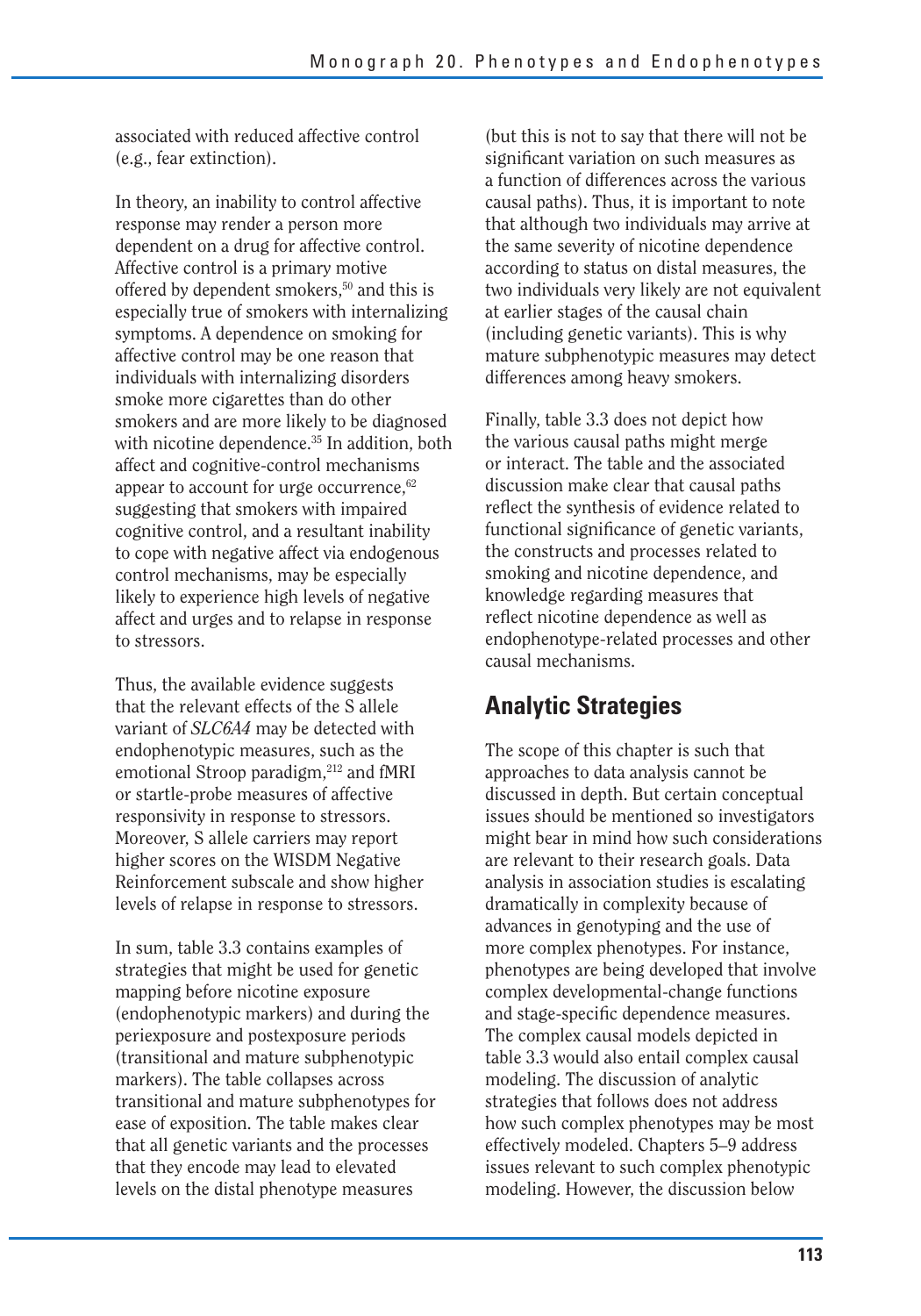focuses on how distal phenotypes may be most effectively used in mapping analyses.

### *Constructing Extreme Groups*

As noted earlier, one common strategy for associating genetic variants with phenotypes is via designing extreme groups.105 In constructing extreme groups, the goal is to achieve a contrast of two groups, one of which comprises a full complement of genetic variants that promote vulnerability for nicotine dependence and has no variants that protect against dependence. The second group comprises variants that protect against nicotine dependence but has no variants that foster dependence. This is, obviously, an ideal that can only be approximated. One assumption in building extreme groups is that genetic vulnerabilities and protective factors cannot be expressed unless individuals have had some level of exposure to nicotine; that is, the assumption is that the genetic variants that affect smoking initiation differ from those that affect the development of dependence.79,81,82,213

The review of the nicotine dependence measures and influences presented above suggests one strategy for formulating the two extreme groups. The dependent group members should show high scores on all of the measures listed in table 3.2 for high genetic proneness: they should smoke heavily, pervasively, automatically, and uniformly; smoke early in the day; report severe withdrawal upon attempts to quit; and report an inability to cut down or control their smoking. The nondependent group should, of course, have none of these features.

Both groups should have had some exposure to nicotine, although how extensive that exposure must be is unclear. If the investigator believes that there is a true nicotine-dependence taxon, then the genetic variants particular to that taxon

might be best captured by a contrast of two groups with extensive smoking histories—for instance, two groups comprising those who have smoked daily for at least one year. This would ensure that the two groups differ on variants that are relatively specific to dependence per se. To the extent that the groups differ greatly on exposure to tobacco, the more likely it is that differences in genetic variants may be related to factors that promote or retard smoking initiation per se versus dependence. Thus, it is incumbent upon the investigator to decide how specifically to target severe dependence per se in the search for genetic variants.

In forming extreme groups, investigators may wish to consider the timing of nicotine exposure in addition to the sheer amount of exposure. In keeping with the review of gene-environment interactions, investigators may wish to incorporate the notion that all individuals contrasted (in both of the extreme groups) have exposure to tobacco relatively early in life. This would be based upon the notion that early exposure is needed for the expression of genetic influences.<sup>21,34,162,214</sup> It may be that late-onset experimentation is unlikely to lead to severe nicotine dependence even if an individual possesses genetic vulnerabilities.

Obviously, the investigator would wish to conduct additional analyses of results yielded by an extreme groups design. For instance, the investigator would wish to ensure that the effects of the contrast are not specific to gender and that the effects of early smoking are not produced by that variable's relations with syndromes of disinhibition (which would encourage early drug exposure). Such follow-up analyses would address the generality of the effects obtained and the underlying causes of such effects.

The extreme groups strategy is not without its drawbacks. Requiring subjects to be maximally divergent on a host of indicators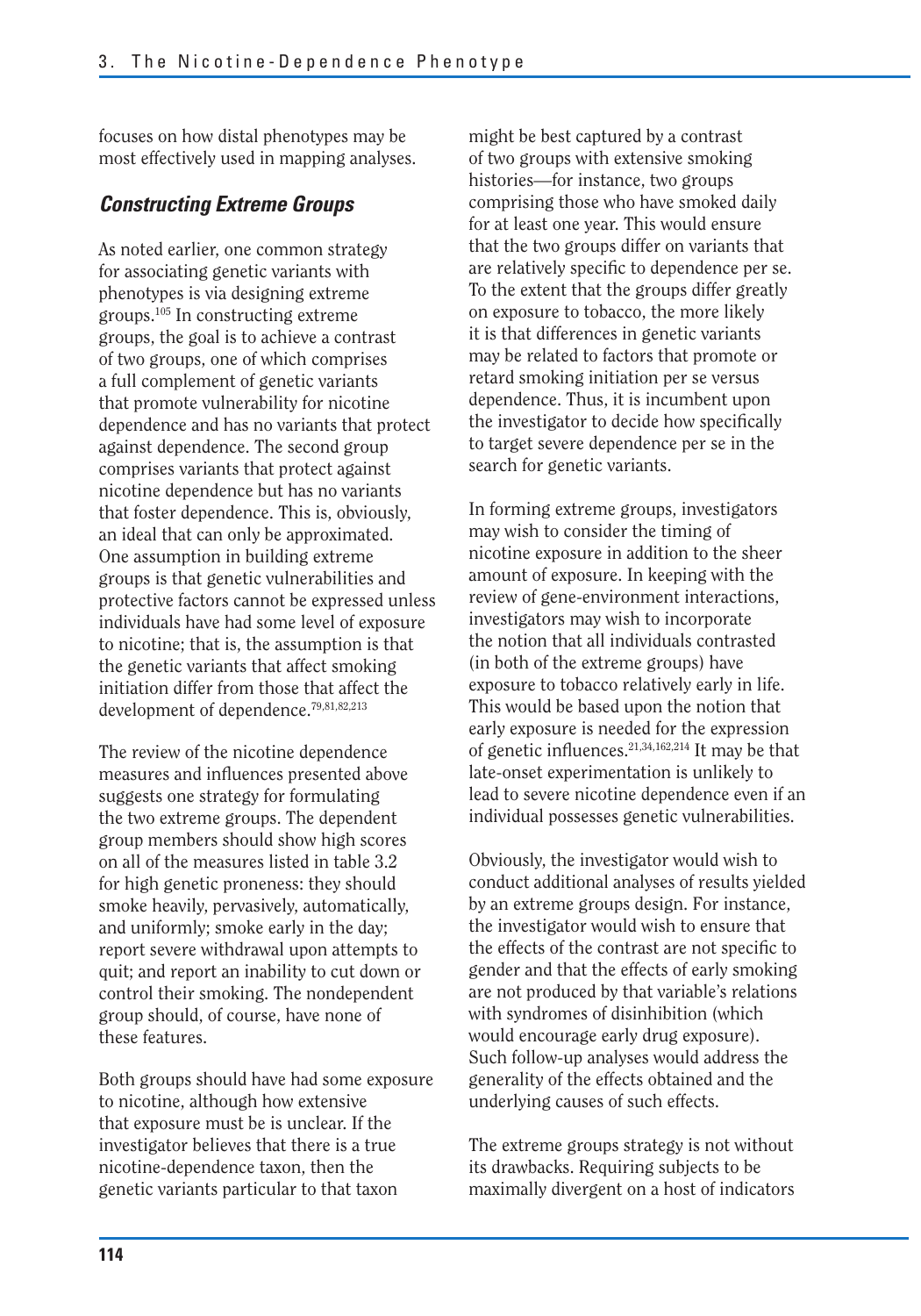of dependence, as indicated in table 3.2, may lead to several problems. For example, even if the measures in table 3.2 agree with one another substantially, selecting on the basis of high scores on all of such measures might entail screening of tremendous numbers of individuals to identify subjects who are uniformly high, or low, across the diverse criteria. Not only might this be impractical and expensive, but it also raises concerns about the representativeness of the samples generated. For example, some forms of psychopathology are associated with very severe nicotine dependence;<sup>21,35,118,215</sup> thus, it is possible that selecting extreme subjects might result in the unintentional selection of those with syndromal or subsyndromal comorbidities. This means that one might inadvertently select for genetic variants associated with conditions or dispositions associated with correlates of extreme nicotine dependence but that are not central to the construct. Of course, all of these concerns are related to where one sets cutscores on the various measures.

An additional concern with constructing extreme groups is that it severely limits the sort of analytic strategies that one can use to explore the nature of the relations of genetic variants with the phenotypic measures.<sup>216</sup> For instance, as Preacher and colleagues $216$ observe, use of the extreme groups design precludes characterization of genetic variant and phenotypic relations across the full range of these variables and may produce model misspecification. In addition, even with the use of taxometric procedures or signal detection methods, it is difficult to know where to place cut-scores to ensure that the dependent group exclusively comprises dependent individuals but does not entail excessive screening. Also, such designs entail the possibility of classification error beyond the usual measurement error assumed with classical test theory. Thus, the procedure may reduce reliability in ways that would be difficult to detect and correct. In particular, the use of extreme scores may

yield classification error due to regression to the mean as such scores are likely to be unstable across time. Of course, the use of multiple classification criteria would protect against this threat somewhat. Finally, it is true that extreme groups designs confer greater power and, therefore, are more likely to lead to higher likelihood of statistical significance relative to continuous designs with similar *N*s. However, these designs may produce significant effects even though effect sizes are trivial. Therefore, it seems advisable to use extreme groups designs in exploratory research—when a research area is in its infancy, costs are high, and a premium is placed upon detection of possible effects rather than an estimation of their magnitude. Of course, one should use an extreme groups design if it is clear that a nicotine-dependence taxon really exists,100 because the nature of the design would match the true distribution of nicotine dependence. However, a good deal of research suggests that differences among smokers may be explained on the basis of different *intensities* of a single dimension, rather than reflecting distinct, qualitatively different types.102,118–120 (See also Muthén and Asparouhov 2006.39)

One last observation about the structure or nature of nicotine dependence is relevant here. Questions about the structure of psychiatric disorders—whether it is taxonic or continuous—are very difficult to resolve. For example, it is possible that a continuous dimension may appear categorical or taxonic, while a categorical dimension may appear to be continuous, depending on scaling and measurement properties of the variables involved.217 This means that even though an item generates scores that suggest the presence of two distinct groups of individuals, such a pattern may be caused by peaked indicators of a continuous dimension. Moreover, it is also the case that the categorical/continuous distinction is a false dichotomy. As Haslam and Kim note, "matters of kind and matters of degree,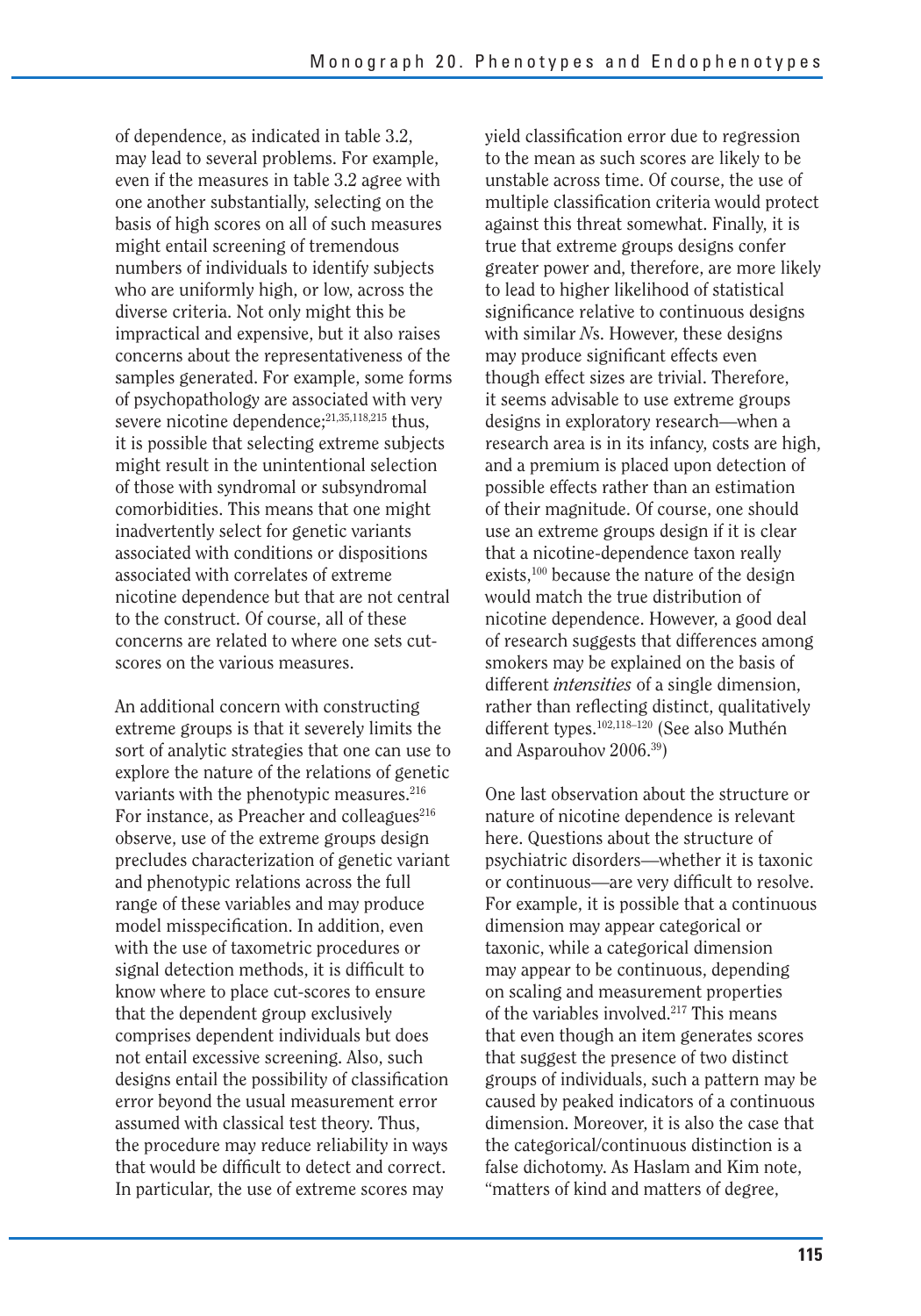itself [might] be a matter of degree."218(p311) Thus, nicotine dependence might be caused by a certain all-or-none genetic influence coupled with other graded genetic and environmental influences. In short, distinguishing the underlying structure of a disorder is a complex and difficult undertaking; thus, no definitive conclusions are possible at this time. The bottom line is that whenever investigators use an extreme groups design, they should be aware of the limitations and assumptions entailed.

## *Alternatives to Extreme Groups Classifi cation*

One strategy takes advantage of a theoretically guided selection of criterion measures; it reflects the multifactorial nature of nicotine dependence but does not require that individuals have uniformly extreme scores on all measures. This strategy involves combining measures so they reflect a linear dimension of nicotine dependence. One challenge with a combinatorial strategy is how to achieve proper or appropriate weighting of the predictors. Since the true relation between each nicotine-dependence indicator (criterion) and polymorphisms will likely be unknown, the investigator must devise a system for weighting the various predictors or criteria used to select subjects. Numerous strategies for this are possible.

One strategy is to construct an improper linear model<sup>219</sup> that comprises the principal nicotine-dependence indicators that the researcher believes will tap the major nicotine-dependence facets. In this approach, the researcher can use unit weighting, or weights based on substantive considerations, to create a composite—that is, adding subjects' scores across the set of variables to create a somewhat continuous index of risk. Weights might reflect correlations among the nicotine-dependence criteria, heritability estimates yielded by biometric research, and the importance of

the criteria in the investigator's theory of nicotine dependence. This composite would allow for compensatory contributions of variables such that high scores on some elements would compensate for low scores on other measures, and thus, in theory, all subjects could be included in analyses.

Further, the investigator might examine associations of selected polymorphisms with extremes on the composite dimension or on a quasi-continuous dimension constituted of quintiles or deciles of risk. If promising relations ultimately are found in such analyses, these relations could be unpackaged by examining relations of polymorphisms with individual elements of the composite. This strategy has several advantages: (1) inclusion of multiple indices of nicotine dependence; (2) potential to weight the nicotine-dependence indicators (variables) in a manner consistent with their theoretical importance or empirical support; (3) potential retention of most or all subjects; (4) ability to examine relations across a quasi-continuous distribution; (5) ability to unpackage relations with composite elements; and (6) a composite that, no doubt, is more reliable than any single composite element—a desirable feature when dealing with potentially unreliable categorical variables.

The model just presented is compatible with the view that (1) nicotine dependence is fostered or permitted by multiple polymorphisms; (2) persons with nicotine dependence are heterogeneous with respect to which polymorphisms are present (few or none are necessary and sufficient) due, in part, to the fact that some phenotypic measures are more relevant to some nicotine-dependence cases than to others; (3) different nicotine-dependence measures or criteria are modestly intercorrelated, reflecting somewhat distinct causal influences, including genetic influences; and, therefore, (4) the greatest likelihood of capturing a full complement of variants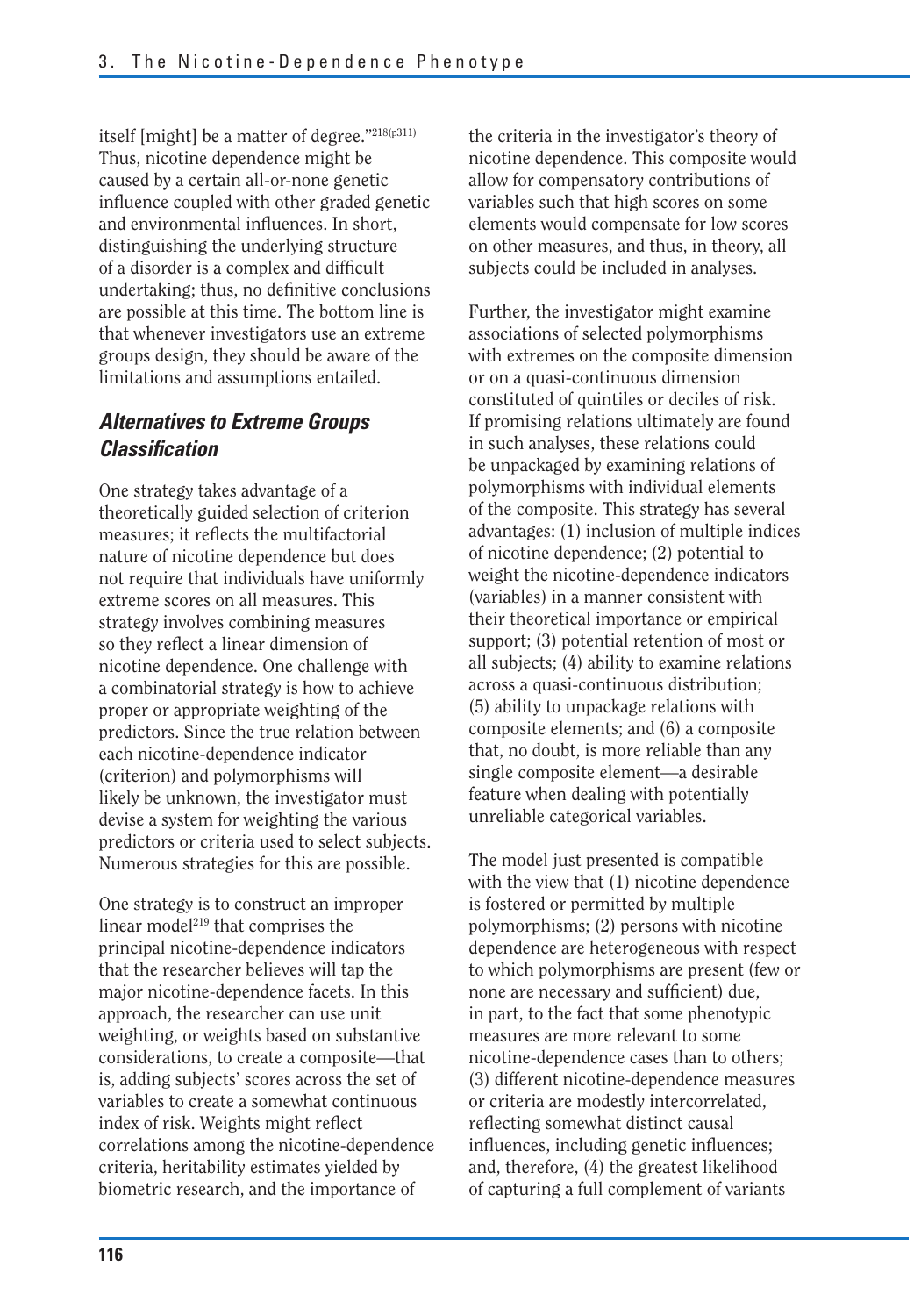promoting nicotine dependence is to use a composite comprising multiple nicotinedependence criteria that index the various relevant polymorphism. If this approach is used, it should capture relevant genes even in the presence of epistasis and pleiotropy or genetic heterogeneity. Such potential causal influences could be examined when the composite measure is unpacked and its elements related to individual genotypes/ haplotypes.

The analytic strategies outlined thus far have all been highly theory driven. Of course, an alternative to a theorybased approach is to use empirical search strategies or data-driven approaches $^{220}$  to uncover gene, intermediate, and phenotype associations. It is possible that a lack of guiding theory, and a virtually limitless number of potential associations, might yield fortuitous associations and lack of replication.221,222 Moreover, a strongly empirical strategy merely forestalls the need to hypothesize biological mechanisms and achieve theoretical integration.

Other new approaches to data analysis combine strengths of a priori theoretical and empirical approaches. The approaches have been fostered by challenges and complexities posed by advances in genotyping, as well as increased recognition of the difficulties in modeling complex phenotypes. These complexities become even more pronounced with the "omicization" of observational studies and the availability of new genome-wide technologies for genomics, transcriptomics, metabolomics, proteomics, and so forth.223 Although much of this chapter has been focused on refining the phenotype and exploring endophenotype definitions, one must also pay close attention to how one measures the biologically relevant factors. Mimicking the move from the evaluation of a single polymorphism to evaluating haplotypes within a single candidate gene, the field is rapidly moving from the evaluation of a

single candidate gene to the investigation of numerous gene regions either within a suspected etiologic pathway or even on the genome-wide scale. Combine this wealth of genetic information with potential intermediate measures, biomarkers, environmental factors, endophenotypes, and distal phenotypes, and the "curse of dimensionality," and multiple comparison issues quickly dampen any hope of a statistically significant result with conventional tests of association. However, in a similar fashion to how the watershed model (figure 3.2) provides a structure for the nicotine-dependence phenotype, structure for this statistical analysis can be gained via knowledge of the biology. Although standard multivariate techniques, such as linear regression, are one way of providing structure by limiting the analysis to main effects, two-way interactions, and so forth, these techniques quickly reach their limit with sparse data bias and unstable estimation when the number of terms approaches the number of individuals.224,225 This difficulty often forces the investigator into choosing a reduced or "best" model via a stepwise selection criterion—a procedure well known to lead the analyst astray of the true model and that, furthermore, does not include the uncertainty in model determination in final inference. $226,227$ 

As an alternative, one may use hierarchical modeling and Bayesian model averaging to inform final inference via statistical modeling.228,229 Hierarchical modeling treats the coefficients from a regression model as random effects and incorporates known information about the relations among factors.<sup>230-233</sup> This specifies a joint distribution that both stabilizes the final effect estimates and incorporates dependencies across multiple tests of association. In contrast, Bayes model averaging seeks to use prior knowledge to guide a stochastic model selection approach to models that include more biologically relevant terms.234,235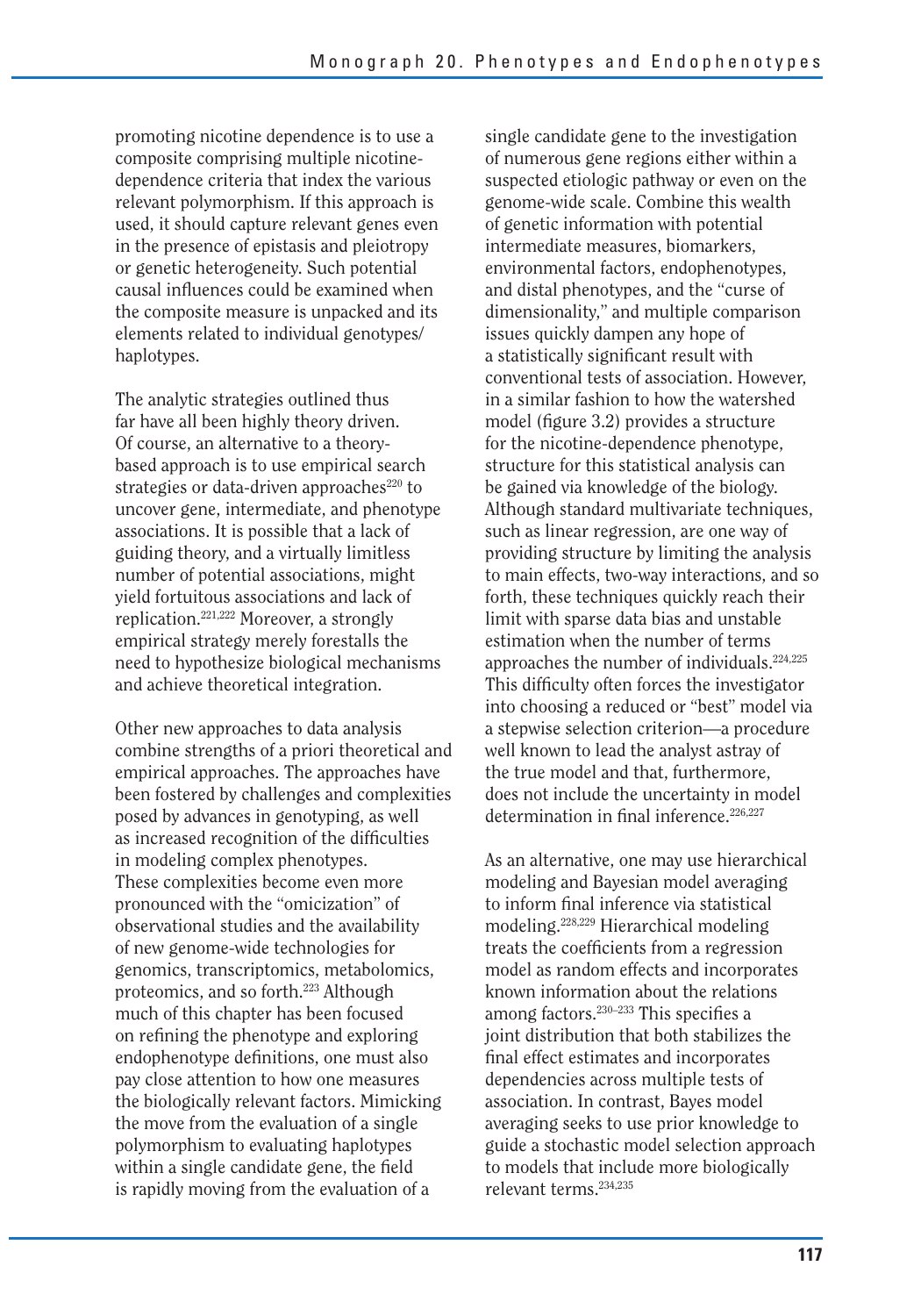Thus, instead of being faced with an impossible number of interacting terms and possible models, the process is reduced by using biological information to inform and guide the search procedure. In the process of the stochastic search, the data will serve to update the prior probability and disclose the impact of each factor via the posterior probability of the models selected. If the knowledge specifying the structure of the relations is very well defined, one may use structural equation modeling or, in the case of metabolic pathways, pharmacokinetic models to specify the topology between factors.236 Of course, such approaches are extremely model dependent and may have serious identifiability problems for intermediate latent variables if the study is limited to genes and distal phenotype measures only. However, one may enhance estimation within this framework by gathering intermediate or endophenotype measures on a small subsample of individuals and then performing a combined analysis (main study and substudy) to inform the latent structure of the topology.

Finally, in an extreme example of using the known biology and sampling schemes to inform an analysis, a novel approach is to adopt a Mendelian randomization approach in which genetic variants are used to make inferences about critical intermediates.183,237,238 The basic idea is that if a causal pathway is correctly specified, then the effect of an intermediate factor on an outcome can be estimated through the ratio of coefficients of the regression of the outcome on the gene and of the intermediate on the gene. Thus, the gene acts as a randomized control for the intermediate's effect on the outcome, helping to protect against reverse causation and unknown confounding effects.

An example of this might be if one or more genetic variants were found that resulted in high levels of cotinine to accrue in response to nicotine use. If this were found to relate strongly to the nicotine-dependence phenotype, one might infer that a high level of cotinine is an important pathogen (at least for some people, if it is a moderator). Thus, in a gene-environment interaction approach, this would suggest a gene-gene interaction that would allow one to make inferences about a gene-environment interaction. Although the use of biology guiding statistical analysis is not new, the direct incorporation of that knowledge into statistical inference is still in its infancy. Questions still remain as to what kind of information is most relevant and how much of the final inference is dependent on prior structuring of the relations and topology.

# **Summary**

One's model of nicotine dependence guides decisions about the measurement of the nicotine-dependence phenotype—whether such guidance is explicit or implicit. It is best if the investigator makes such guidance explicit by clearly articulating hypotheses about the nature of dependence processes, the biological origins of such processes, and how they manifest phenotypically. Research suggests that while nicotine dependence is multidimensional, measures that assess heavy, pervasive, and automatic smoking appear to capture core variance related to this construct. However, the investigator should consider how to incorporate the assessment of complementary dimensions of dependence, how to control for error in dependence assessments, and whether to incorporate gene-environment interactions into attempts at genetic mapping. More thorough assessment of the dependence construct may require the development of new dependence assays that are focused on relatively discrete biological mechanisms. In addition, a comprehensive portrayal of nicotine dependence may require the development of measures of intermediate and transitional phenotypes that capture processes in dependence across its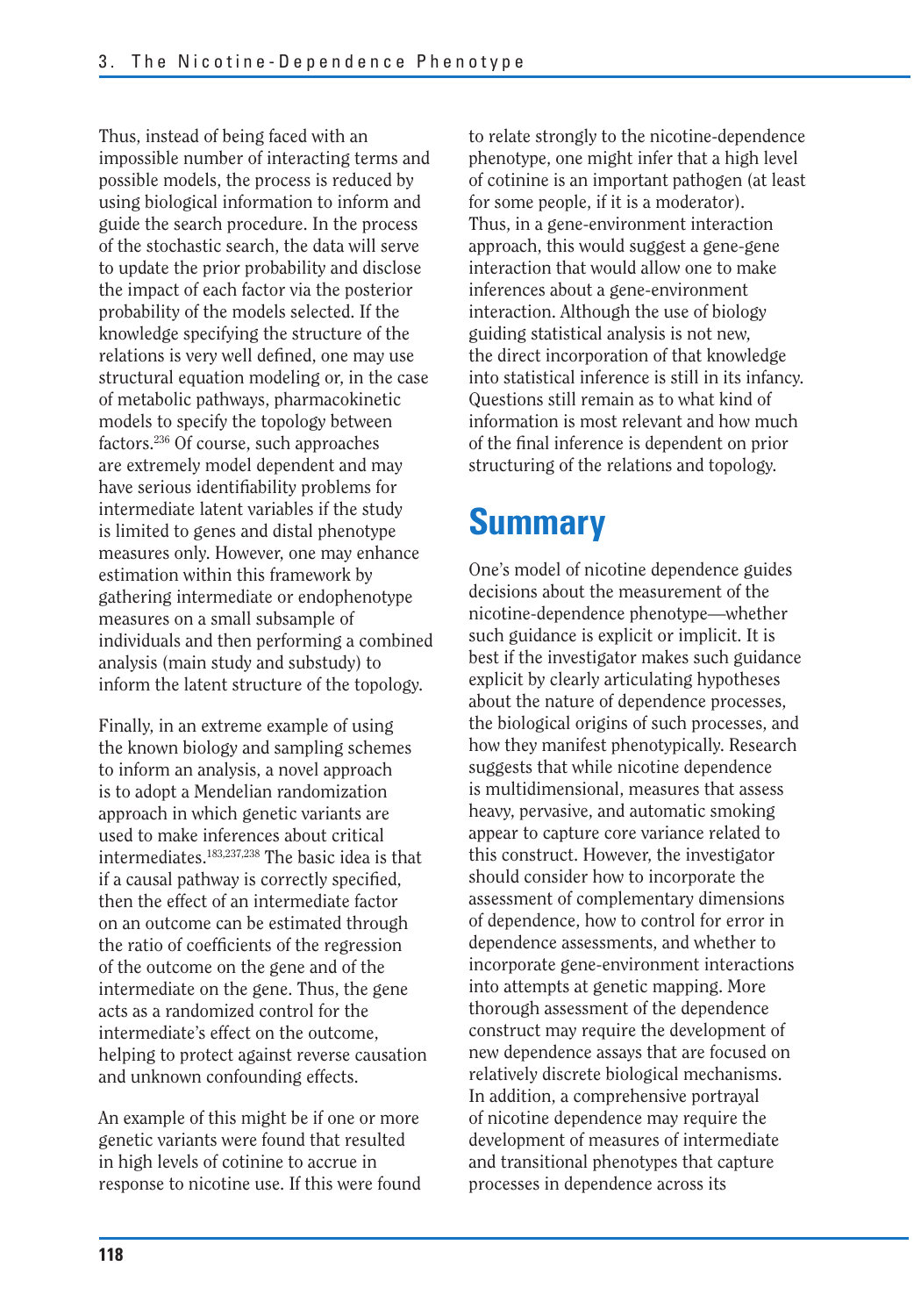development. The investigator must also decide on how to integrate a model and assessment of dependence with particular experimental and analytic strategies. This endeavor should also be guided by the investigator's explicit hypotheses about the nature of dependence and how it should manifest across persons and across the developmental process. Finally, it is important to note that numerous theories of nicotine dependence are possible, and the investigator should systematically examine competing and distinct models.

# **Conclusions**

- 1. Most widely used tests of nicotine dependence, such as the Fagerström Test for Nicotine Dependence and the *Diagnostic and Statistical Manual of Mental Disorders,* aggregate data across different dimensions of dependence, thereby compromising the reliability and validity of these measures. Evidence suggests, however, that selected items from these measures and from newly developed dependence scales can be relatively coherent, show fairly high heritability, and be consistently related to core dependence features such as relapse likelihood.
- 2. Although key variance associated with the dependence construct will be captured by measures of smoking rate, latency to smoke in the morning, and the likelihood or latency of relapse, other complementary measures should also be considered such as strength of withdrawal symptoms and perceived control over smoking. Analytic strategies should adjust for environmental factors such as home or work smoking restrictions, which, in theory, may reciprocally affect dependence itself.
- 3. Nicotine dependence involves both environmental and constitutional influences, and the effects of

genetic variants associated with nicotine dependence require certain environmental conditions to influence the phenotype (at minimum, drug access and use). Determining which environmental features moderate genetic expression and how to incorporate such gene-environment interactions into genetic mapping remains an area for further study.

- 4. New developments in the assessment of the nicotine-dependence phenotype include the development of new multidimensional measures of nicotine dependence, including the Nicotine Dependence Syndrome Scale and the Wisconsin Inventory of Smoking Dependence Motives. These measures of mature dependence phenotypes provide the opportunity to measure relatively discrete dimensions of dependence and may permit more specific gene mapping.
- 5. In addition to greater specificity, it is vital to capture important developmental processes that may be masked by the mature nicotine-dependence phenotype. To obtain measures sensitive to particular biological mechanisms that may have close links to genetic variants, researchers may need to develop biological, behavioral, and cognitive neuroscience assays that complement self-report measures. These may include measures of endophenotypes, or intermediate phenotypes, that assess vulnerabilities to dependence that preexist nicotine use as well as transitional phenotypic measures that assess processes that change in response to drug exposure and that lead to mature dependence.
- 6. All stages of the genetic mapping of nicotine dependence should be guided by specific theory linking candidate genetic variants sequentially with critical biological and behavioral processes and, ultimately, with phenotypes of clinical significance.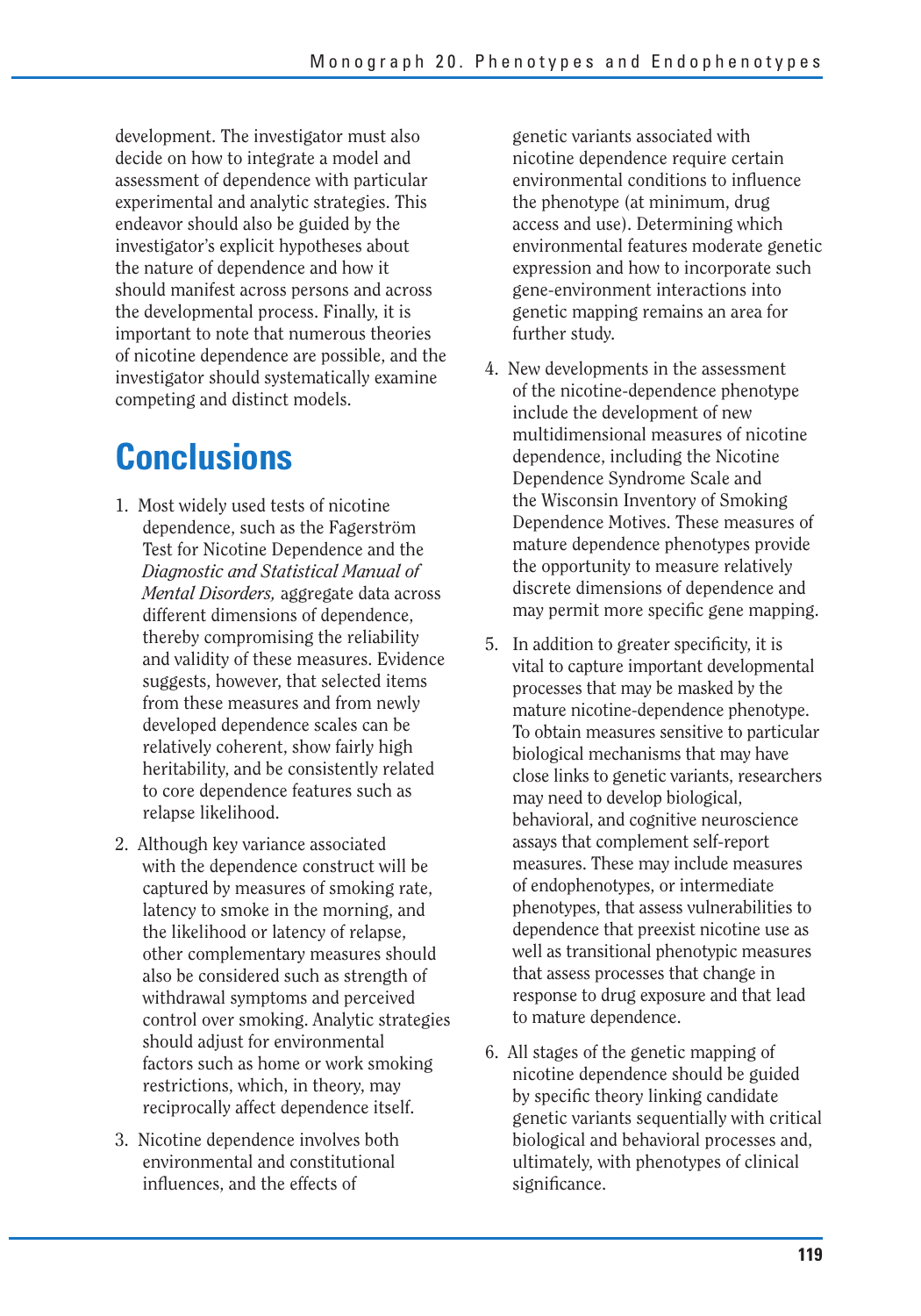# **References**

- 1. American Psychiatric Association. 1994. *Diagnostic and statistical manual of mental disorders: DSM-IV.* 4th ed. Washington, DC: American Psychiatric Association.
- 2. Cronbach, L. J., and P. E. Meehl. 1955. Construct validity in psychological tests. *Psychological Bulletin* 52 (4): 281–302.
- 3. West, R. 2006. Defining and assessing nicotine dependence in humans. In *Understanding nicotine and tobacco addiction,* Novartis Foundation Symposia No. 275, ed. G. Bock and J. Goode, 38–58. Indianapolis: Wiley Publishing.
- 4. Heatherton, T. F., L. T. Kozlowski, R. C. Frecker, and K. O. Fagerström. 1991. The Fagerström Test for Nicotine Dependence: A revision of the Fagerström Tolerance Questionnaire. *British Journal of Addiction* 86 (9): 1119–27.
- 5. Heatherton, T. F., L. T. Kozlowski, R. C. Frecker, W. Rickert, and J. Robinson. 1989. Measuring the heaviness of smoking: Using self-reported time to the first cigarette of the day and number of cigarettes smoked per day. *British Journal of Addiction* 84 (7): 791–99.
- 6. Fagerström, K. O. 1978. Measuring degree of physical dependence to tobacco smoking with reference to individualization of treatment. *Addictive Behaviors* 3 (3–4): 235–41.
- 7. Kozlowski, L. T., C. Q. Porter, C. T. Orleans, M. A. Pope, and T. Heatherton. 1994. Predicting smoking cessation with selfreported measures of nicotine dependence: FTQ, FTND, and HSI. *Drug and Alcohol Dependence* 34 (3): 211–16.
- 8. Haddock, C. K., H. Lando, R. C. Klesges, G. W. Talcott, and E. A. Renaud. 1999. A study of the psychometric and predictive properties of the Fagerström Test for Nicotine Dependence in a population of young smokers. *Nicotine & Tobacco Research* 1 (1): 59–66.
- 9. Payne, T. J., P. O. Smith, L. M. McCracken, W. C. McSherry, and M. M. Antony. 1994. Assessing nicotine dependence: A comparison of the Fagerström Tolerance Questionnaire (FTQ) with the Fagerström Test for Nicotine Dependence (FTND) in a clinical sample. *Addictive Behaviors* 19 (3): 307–17.
- 10. Pomerleau, C. S., S. M. Carton, M. L. Lutzke, K. A. Flessland, and O. F. Pomerleau. 1994. Reliability of the Fagerström Tolerance Questionnaire and the Fagerström Test for Nicotine Dependence. *Addictive Behaviors*  19 (1): 33–39.
- 11. Etter, J. F. 2005. A comparison of the content-, construct- and predictive validity of the cigarette dependence scale and the Fagerström test for nicotine dependence. *Drug and Alcohol Dependence* 77 (3): 259–68.
- 12. Nunnally, J. C., and I. H. Bernstein. 1994. *Psychometric theory.* 3rd ed. New York: McGraw Hill.
- 13. Breteler, M. H., S. R. Hilberink, G. Zeeman, and S. M. Lammers. 2004. Compulsive smoking: The development of a Rasch homogeneous scale of nicotine dependence. *Addictive Behaviors* 29 (1): 199–205.
- 14. Etter, J. F., T. V. Duc, and T. V. Perneger. 1999. Validity of the Fagerström Test for Nicotine Dependence and of the Heaviness of Smoking Index among relatively light smokers. *Addiction* 94 (2): 269–81.
- 15. John, U., C. Meyer, A. Schumann, U. Hapke, H. J. Rumpf, C. Adam, D. Alte, and J. Ludemann. 2004. A short form of the Fagerström Test for Nicotine Dependence and the Heaviness of Smoking Index in two adult population samples. *Addictive Behaviors* 29 (6): 1207–12.
- 16. Radzius, A., J. J. Gallo, D. H. Epstein, D. A. Gorelick, J. L. Cadet, G. E. Uhl, and E. T. Moolchan. 2003. A factor analysis of the Fagerström Test for Nicotine Dependence (FTND). *Nicotine & Tobacco Research* 5 (2): 255–60.
- 17. Chabrol, H., M. Niezborala, E. Chastan, J. L. Montastruc, and E. Mullet. 2003. A study of the psychometric properties of the Fageström Test for Nicotine Dependence. *Addictive Behaviors* 28 (8): 1441–45.
- 18. Baker, T. B., M. E. Piper, D. E. McCarthy, D. M. Bolt, S. S. Smith, S.-Y. Kim, S. Colby, et al. 2007. Time to first cigarette in the morning as an index of ability to quit smoking: Implications for nicotine dependence. *Nicotine & Tobacco Research*  9 Suppl. 4: S555–S570.
- 19. Storr, C. L., B. A. Reboussin, and J. C. Anthony. 2005. The Fagerström test for nicotine dependence: A comparison of standard scoring and latent class analysis approaches. *Drug and Alcohol Dependence*  80 (2): 241–50.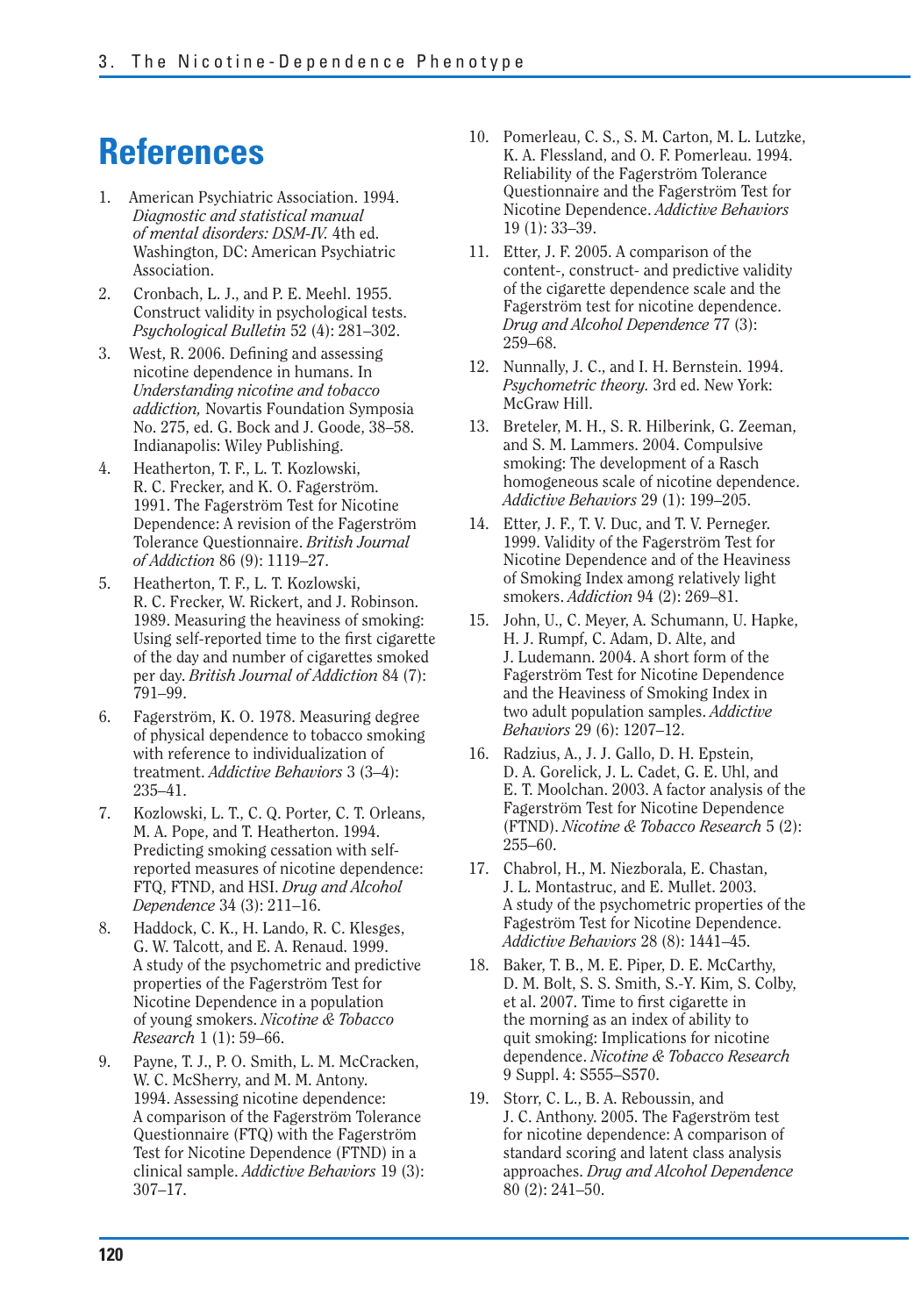- 20. Huang, C. L., H. H. Lin, and H. H. Wang. 2006. The psychometric properties of the Chinese version of the Fagerström Test for Nicotine Dependence. *Addictive Behaviors*  31 (12): 2324–27.
- 21. John, U., C. Meyer, H. J. Rumpf, A. Schumann, J. R. Thyrian, and U. Hapke. 2003. Strength of the relationship between tobacco smoking, nicotine dependence and the severity of alcohol dependence syndrome criteria in a population-based sample. *Alcohol and Alcoholism* 38 (6): 606–12.
- 22. Alterman, A. I., P. Gariti, T. G. Cook, and A. Cnaan. 1999. Nicodermal patch adherence and its correlates. *Drug and Alcohol Dependence* 53 (2): 159–65.
- 23. Campbell, I. A., R. J. Prescott, and S. M. Tjeder-Burton. 1996. Transdermal nicotine plus support in patients attending hospital with smoking-related diseases: A placebo-controlled study. *Respiratory Medicine* 90 (1): 47–51.
- 24. Patten, C. A., J. E. Martin, K. J. Calfas, J. Lento, and T. D. Wolter. 2001. Behavioral treatment for smokers with a history of alcoholism: Predictors of successful outcome. *Journal of Consulting and Clinical Psychology* 69 (5): 796–801.
- 25. Westman, E. C., F. M. Behm, D. L. Simel, and J. E. Rose. 1997. Smoking behavior on the first day of a quit attempt predicts long-term abstinence. *Archives of Internal Medicine* 157 (3): 335–40.
- 26. Breslau, N., and E. O. Johnson. 2000. Predicting smoking cessation and major depression in nicotine-dependent smokers. *American Journal of Public Health* 90 (7): 1122–27.
- 27. Hyland, A., R. Borland, Q. Li, H. H. Yong, A. McNeill, G. T. Fong, R. J. O'Connor, and K. M. Cummings. 2006. Individual-level predictors of cessation behaviours among participants in the International Tobacco Control (ITC) Four Country Survey. *Tobacco Control* 15 Suppl. 3: iii83–iii94.
- 28. Hymowitz, N., K. M. Cummings, A. Hyland, W. R. Lynn, T. F. Pechacek, and T. D. Hartwell. 1997. Predictors of smoking cessation in a cohort of adult smokers followed for five years. *Tobacco Control* 6 Suppl. 2: S57–S62.
- 29. World Health Organization. 2003. International Statistical Classification of Diseases, Tenth Revision (ICD-10). http:// www.who.int/classifications/apps/icd/ icd10online/ (accessed December 29, 2008).
- 30. Haro, J. M., S. Arbabzadeh-Bouchez, T. S. Brugha, G. de Girolamo, M. E. Guyer, R. Jin, J. P. Lepine, et al. 2006. Concordance of the Composite International Diagnostic Interview Version 3.0 (CIDI 3.0) with standardized clinical assessments in the WHO World Mental Health surveys. *International Journal of Methods in Psychiatric Research* 15 (4): 167–80.
- 31. Breslau, N., S. P. Novak, and R. C. Kessler. 2004. Psychiatric disorders and stages of smoking. *Biological Psychiatry* 55 (1): 69–76.
- 32. Hughes, J. R., J. E. Helzer, and S. A. Lindberg. 2006. Prevalence of DSM/ICD-defined nicotine dependence. *Drug and Alcohol Dependence* 85 (2): 91–102.
- 33. Hughes, J. R., A. H. Oliveto, R. Riggs, M. Kenny, A. Liguori, J. L. Pillitteri, and M. A. MacLaughlin. 2004. Concordance of different measures of nicotine dependence: Two pilot studies. *Addictive Behaviors*  29 (8): 1527–39.
- 34. Pergadia, M. L., A. C. Heath, A. Agrawal, K. K. Bucholz, N. G. Martin, and P. A. Madden. 2006. The implications of simultaneous smoking initiation for inferences about the genetics of smoking behavior from twin data. *Behavior Genetics*  36 (4): 567–76.
- 35. Grant, B. F., D. S. Hasin, S. P. Chou, F. S. Stinson, and D. A. Dawson. 2004. Nicotine dependence and psychiatric disorders in the United States: Results from the National Epidemiologic Survey on Alcohol and Related Conditions. *Archives of General Psychiatry* 61 (11): 1107–15.
- 36. Koenen, K. C., B. Hitsman, M. J. Lyons, R. Niaura, J. McCaffery, J. Goldberg, S. A. Eisen, W. True, and M. Tsuang. 2005. A twin registry study of the relationship between posttraumatic stress disorder and nicotine dependence in men. *Archives of General Psychiatry* 62 (11): 1258–65.
- 37. Strong, D. R., C. W. Kahler, S. E. Ramsey, and R. A. Brown. 2003. Finding order in the DSM-IV nicotine dependence syndrome: A Rasch analysis. *Drug and Alcohol Dependence* 72 (2): 151–62.
- 38. Johnson, E. O., N. Breslau, and J. C. Anthony. 1996. The latent dimensionality of DIS/ DSM-III-R nicotine dependence: Exploratory analyses. *Addiction* 91 (4): 583–88.
- 39. Muthén, B., and T. Asparouhov. 2006. Item response mixture modeling: Application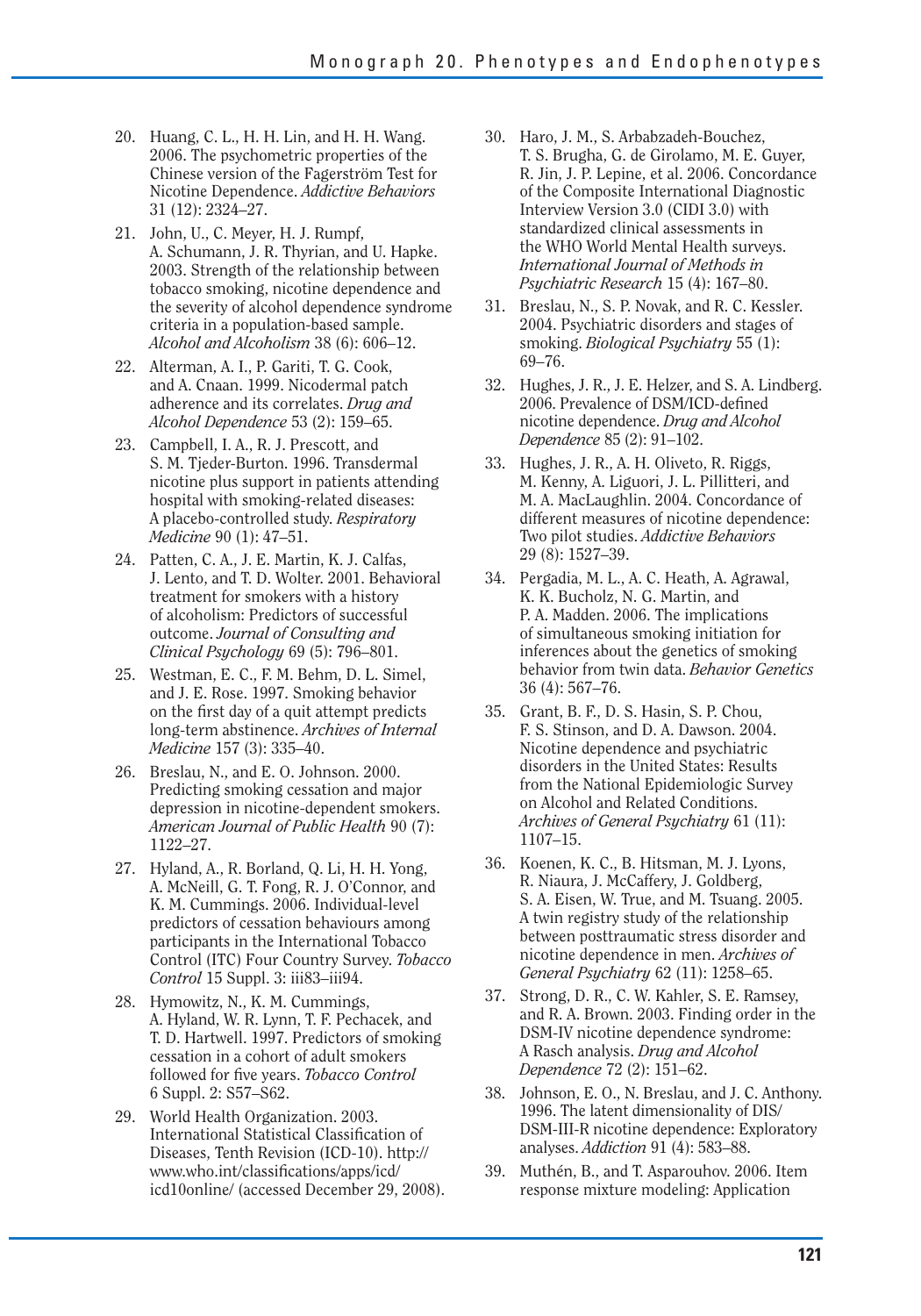to tobacco dependence criteria. *Addictive Behaviors* 31 (6): 1050–66.

- 40. Radzius, A., J. Gallo, D. Gorelick, J. L. Cadet, G. Uhl, J. Henningfield, and E. Moolchan. 2004. Nicotine dependence criteria of the DIS and DSM-III-R: A factor analysis. *Nicotine & Tobacco Research* 6 (2): 303–8.
- 41. Sledjeski, E. M., L. C. Dierker, D. Costello, S. Shiffman, E. Donny, and B. R. Flay. 2007. Predictive validity of four nicotine dependence measures in a college sample. *Drug and Alcohol Dependence* 87 (1): 10–19.
- 42. Dierker, L. C., G. Canino, and K. R. Merikangas. 2006. Association between parental and individual psychiatric/ substance use disorders and smoking stages among Puerto Rican adolescents. *Drug and Alcohol Dependence* 84 (2): 144–53.
- 43. John, U., C. Meyer, H. J. Rumpf, and U. Hapke. 2004. Smoking, nicotine dependence and psychiatric comorbidity— A population-based study including smoking cessation after three years. *Drug and Alcohol Dependence* 76 (3): 287–95.
- 44. Cannon, T. D., and M. C. Keller. 2006. Endophenotypes in the genetic analyses of mental disorders. *Annual Review of Clinical Psychology* 2:267–90.
- 45. Hudmon, K. S., J. L. Marks, C. S. Pomerleau, D. M. Bolt, J. Brigham, and G. E. Swan. 2003. A multidimensional model for characterizing tobacco dependence. *Nicotine & Tobacco Research* 5 (5): 655–64.
- 46. Shiffman, S., A. Waters, and M. Hickcox. 2004. The Nicotine Dependence Syndrome Scale: A multidimensional measure of nicotine dependence. *Nicotine & Tobacco Research* 6 (2): 327–48.
- 47. Edwards, G., and M. M. Gross. 1976. Alcohol dependence: Provisional description of a clinical syndrome. *British Medical Journal*  1 (6017): 1058–61.
- 48. Shiffman, S., and M. A. Sayette. 2005. Validation of the Nicotine Dependence Syndrome Scale (NDSS): A criterion-group design contrasting chippers and regular smokers. *Drug and Alcohol Dependence*  79 (1): 45–52.
- 49. Piper, M. E., D. E. McCarthy, and T. B. Baker. 2006. Assessing tobacco dependence: A guide to measure evaluation and selection. *Nicotine & Tobacco Research* 8 (3): 339–51.
- 50. Piper, M. E., T. M. Piasecki, E. B. Federman, D. M. Bolt, S. S. Smith, M. C. Fiore, and T. B. Baker. 2004. A multiple motives

approach to tobacco dependence: The Wisconsin Inventory of Smoking Dependence Motives (WISDM-68). *Journal of Consulting and Clinical Psychology*  72 (2): 139–54.

- 51. Rose, J. E., D. P. Tashkin, A. Ertle, M. C. Zinser, and R. Lafer. 1985. Sensory blockade of smoking satisfaction. *Pharmacology, Biochemistry, and Behavior*  23 (2): 289–93.
- 52. Rose, J. E., M. C. Zinser, D. P. Tashkin, R. Newcomb, and A. Ertle. 1984. Subjective response to cigarette smoking following airway anesthetization. *Addictive Behaviors*  9 (2): 211–15.
- 53. Wooding, S., U. K. Kim, M. J. Bamshad, J. Larsen, L. B. Jorde, and D. Drayna. 2004. Natural selection and molecular evolution in PTC, a bitter-taste receptor gene. *American Journal of Human Genetics*  74 (4): 637–46.
- 54. Cannon, D. S., T. B. Baker, M. E. Piper, M. B. Scholand, D. L. Lawrence, D. T. Drayna, W. M. McMahon, et al. 2005. Associations between phenylthiocarbamide gene polymorphisms and cigarette smoking. *Nicotine & Tobacco Research* 7 (6): 853–58.
- 55. Panksepp, J., B. Herman, R. Conner, P. Bishop, and J. P. Scott. 1978. The biology of social attachments: Opiates alleviate separation distress. *Biological Psychiatry*  13 (5): 607–18.
- 56. Panksepp, J., B. Knutson, and J. Burgdorf. 2002. The role of brain emotional systems in addictions: A neuro-evolutionary perspective and new 'self-report' animal model. *Addiction* 97 (4): 459–69.
- 57. Baker, T. B., M. E. Piper, D. E. McCarthy, M. R. Majeskie, and M. C. Fiore. 2004. Addiction motivation reformulated: An affective processing model of negative reinforcement. *Psychological Review*  111 (1): 33–51.
- 58. Tiffany, S. T. 1990. A cognitive model of drug urges and drug-use behavior: Role of automatic and nonautomatic processes. *Psychological Review* 97 (2): 147–68.
- 59. Vuchinich, R. E., and J. A. Tucker. 1988. Contributions from behavioral theories of choice to an analysis of alcohol abuse. *Journal of Abnormal Psychology* 97 (2): 181–95.
- 60. Baker, T. B., T. H. Brandon, and L. Chassin. 2004. Motivational influences on cigarette smoking. *Annual Review of Psychology*  55: 463–91.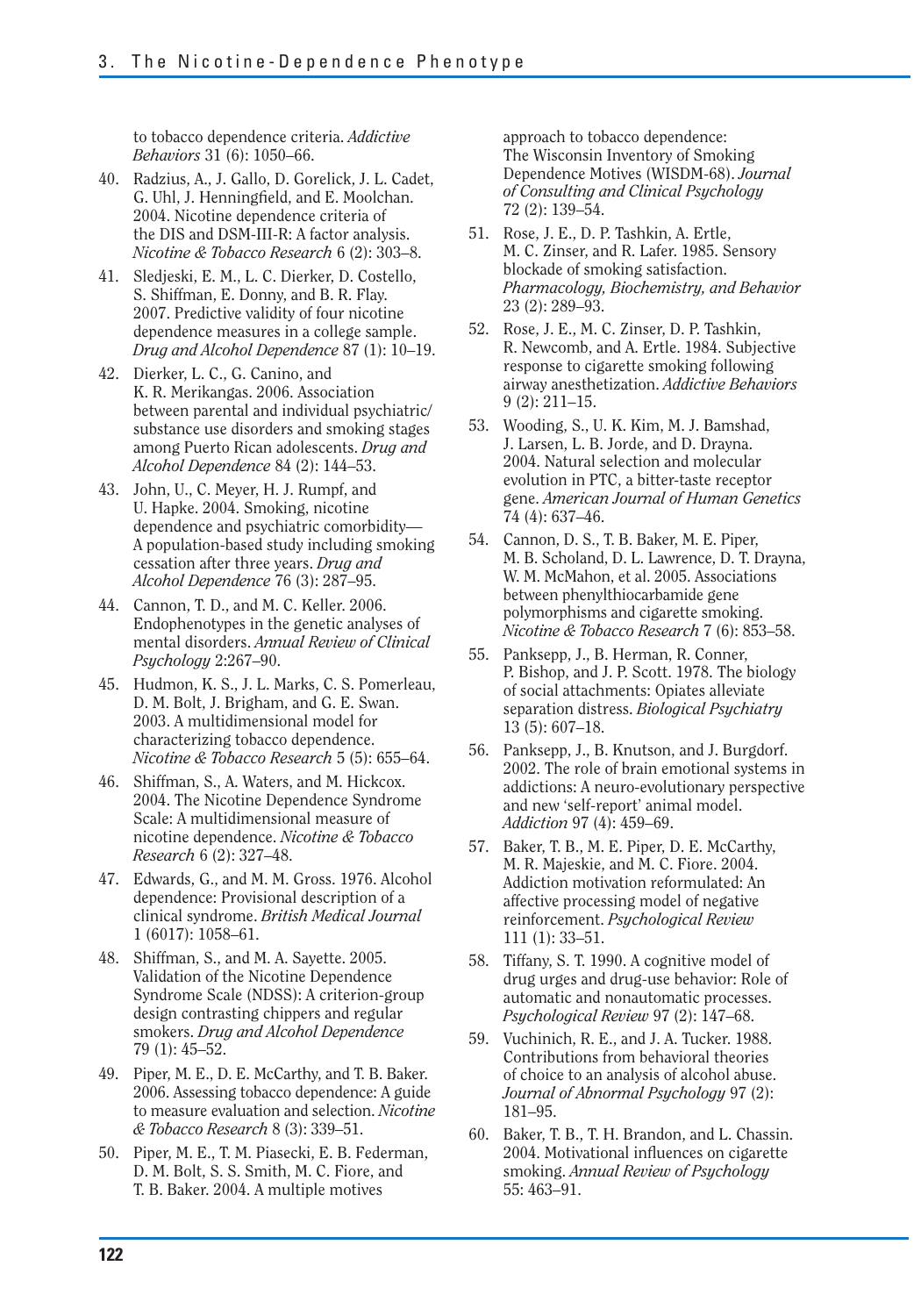- 61. Molina, B. S., and W. E. Pelham. 2001. Substance use, substance abuse, and LD among adolescents with a childhood history of ADHD. *Journal of Learning Disabilities*  34 (4): 333–42, 351.
- 62. Curtin, J. J., D. E. McCarthy, M. E. Piper, and T. B. Baker. 2006. Implicit and explicit drug motivational processes: A model of boundary conditions. In *Handbook of implicit cognition and addiction,* ed. R. W. Wiers and A. W. Stacy, 233–50. Thousand Oaks, CA: Sage.
- 63. Robinson, T. E., and K. C. Berridge. 1993. The neural basis of drug craving: An incentive-sensitization theory of addiction. Brain Research: *Brain Research Reviews*  18 (3): 247–91.
- 64. Breiter, H. C., R. L. Gollub, R. M. Weisskoff, D. N. Kennedy, N. Makris, J. D. Berke, J. M. Goodman, et al. 1997. Acute effects of cocaine on human brain activity and emotion. *Neuron* 19 (3): 591–611.
- 65. Breiter, H. C., and B. R. Rosen. 1999. Functional magnetic resonance imaging of brain reward circuitry in the human. *Annals of the New York Academy of Sciences* 877: 523–47.
- 66. Aftanas, L., and S. Golosheykin. 2005. Impact of regular meditation practice on EEG activity at rest and during evoked negative emotions. *International Journal of Neuroscience* 115 (6): 893–909.
- 67. Rose, J. E., and W. A. Corrigall. 1997. Nicotine self-administration in animals and humans: Similarities and differences. *Psychopharmacology (Berl)* 130 (1): 28–40.
- 68. Malaiyandi, V., C. Lerman, N. L. Benowitz, C. Jepson, F. Patterson, and R. F. Tyndale. 2006. Impact of CYP2A6 genotype on pretreatment smoking behaviour and nicotine levels from and usage of nicotine replacement therapy. *Molecular Psychiatry*  11 (4): 400–409.
- 69. Siu, E. C., D. B. Wildenauer, and R. F. Tyndale. 2006. Nicotine selfadministration in mice is associated with rates of nicotine inactivation by CYP2A5. *Psychopharmacology (Berl)* 184 (3–4): 401–8.
- 70. Schwid, S. R., M. D. Hirvonen, and R. E. Keesey. 1992. Nicotine effects on body weight: A regulatory perspective. *American Journal of Clinical Nutrition*  55 (4): 878–84.
- 71. Balfour, D. J. 2004. The neurobiology of tobacco dependence: A preclinical

perspective on the role of the dopamine projections to the nucleus accumbens. *Nicotine & Tobacco Research* 6 (6): 899–912.

- 72. Kenny, P. J., and A. Markou. 2006. Nicotine self-administration acutely activates brain reward systems and induces a long-lasting increase in reward sensitivity. *Neuropsychopharmacology*  31 (6): 1203–11.
- 73. Shaham, Y., U. Shalev, L. Lu, H. De Wit, and J. Stewart. 2003. The reinstatement model of drug relapse: History, methodology and major findings. *Psychopharmacology (Berl)* 168 (1–2): 3–20.
- 74. Chaudhri, N., A. R. Caggiula, E. C. Donny, M. I. Palmatier, X. Liu, and A. F. Sved. 2006. Complex interactions between nicotine and nonpharmacological stimuli reveal multiple roles for nicotine in reinforcement. *Psychopharmacology (Berl)* 184 (3–4): 353–66.
- 75. Zinser, M. C., M. C. Fiore, R. J. Davidson, and T. B. Baker. 1999. Manipulating smoking motivation: Impact on an electrophysiological index of approach motivation. *Journal of Abnormal Psychology*  108 (2): 240–54.
- 76. Epping-Jordan, M. P., S. S. Watkins, G. F. Koob, and A. Markou. 1998. Dramatic decreases in brain reward function during nicotine withdrawal. *Nature* 393 (6680): 76–9.
- 77. True, W. R., H. Xian, J. F. Scherrer, P. A. Madden, K. K. Bucholz, A. C. Heath, S. A. Eisen, M. J. Lyons, J. Goldberg, and M. Tsuang. 1999. Common genetic vulnerability for nicotine and alcohol dependence in men. *Archives of General Psychiatry* 56 (7): 655–61.
- 78. McGue, M., I. Elkins, and W. G. Iacono. 2000. Genetic and environmental influences on adolescent substance use and abuse. *American Journal of Medical Genetics*  96 (5): 671–77.
- 79. Kendler, K. S., M. C. Neale, P. Sullivan, L. A. Corey, C. O. Gardner, and C. A. Prescott. 1999. A population-based twin study in women of smoking initiation and nicotine dependence. *Psychological Medicine* 29 (2): 299–308.
- 80. Broms, U., K. Silventoinen, P. A. Madden, A. C. Heath, and J. Kaprio. 2006. Genetic architecture of smoking behavior: A study of Finnish adult twins. *Twin Research and Human Genetics* 9 (1): 64–72.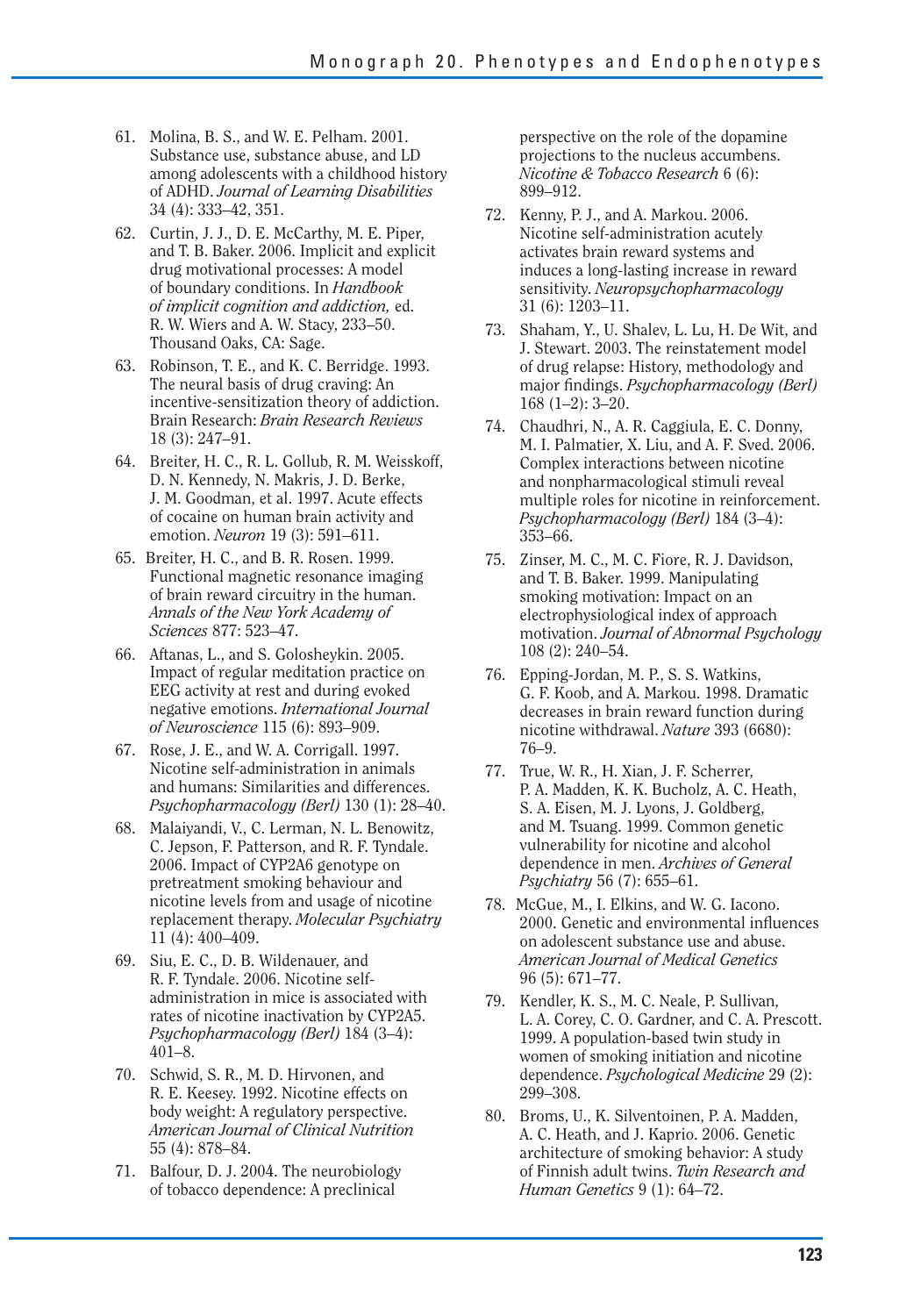- 81. Fowler, T., K. Lifford, K. Shelton, F. Rice, A. Thapar, M. C. Neale, A. McBride, and M. B. van den Bree. 2007. Exploring the relationship between genetic and environmental influences on initiation and progression of substance use. *Addiction*  102 (3): 413–22.
- 82. Greenbaum, L., K. Kanyas, O. Karni, Y. Merbl, T. Olender, A. Horowitz, A. Yakir, D. Lancet, E. Ben-Asher, and B. Lerer. 2006. Why do young women smoke? I: Direct and interactive effects of environment, psychological characteristics and nicotinic cholinergic receptor genes. *Molecular Psychiatry* 11 (3): 312–22, 223.
- 83. Munafó, M., E. Johnstone, M. Murphy, and R. Walton. 2001. New directions in the genetic mechanisms underlying nicotine addiction. *Addiction Biology* 6 (2): 109–117.
- 84. Pergadia, M. L., A. C. Heath, N. G. Martin, and P. A. Madden. 2006. Genetic analyses of DSM-IV nicotine withdrawal in adult twins. *Psychological Medicine* 36 (7): 963–72.
- 85. Sullivan, P. F., and K. S. Kendler. 1999. The genetic epidemiology of smoking. *Nicotine & Tobacco Research* 1 Suppl. 2: S51–S57, S69–S70.
- 86. Vink, J. M., A. L. Beem, D. Posthuma, M. C. Neale, G. Willemsen, K. S. Kendler, P. E. Slagboom, and D. I. Boomsma. 2004. Linkage analysis of smoking initiation and quantity in Dutch sibling pairs. *Pharmacogenomics Journal* 4 (4): 274–82.
- 87. Heath, A. C., K. M. Kirk, J. M. Meyer, and N. G. Martin. 1999. Genetic and social determinants of initiation and age at onset of smoking in Australian twins. *Behavior Genetics* 29 (6): 395–407.
- 88. Koopmans, J. R., W. S. Slutske, A. C. Heath, M. C. Neale, and D. I. Boomsma. 1999. The genetics of smoking initiation and quantity smoked in Dutch adolescent and young adult twins. *Behavior Genetics* 29 (6): 383–93.
- 89. Luczak, S. E., S. J. Glatt, and T. L. Wall. 2006. Meta-analyses of ALDH2 and ADH1B with alcohol dependence in Asians. *Psychological Bulletin* 132 (4): 607–21.
- 90. Quertemont, E. 2004. Genetic polymorphism in ethanol metabolism: Acetaldehyde contribution to alcohol abuse and alcoholism. *Molecular Psychiatry* 9 (6): 570–81.
- 91. Dierker, L. C., E. Donny, S. Tiffany, S. M. Colby, N. Perrine, and R. R. Clayton.

2007. The association between cigarette smoking and DSM-IV nicotine dependence among first year college students. *Drug and Alcohol Dependence* 86 (2–3): 106–14.

- 92. Lessov, C. N., N. G. Martin, D. J. Statham, A. A. Todorov, W. S. Slutske, K. K. Bucholz, A. C. Heath, and P. A. Madden. 2004. Defining nicotine dependence for genetic research: Evidence from Australian twins. *Psychological Medicine* 34 (5): 865–79.
- 93. Prokhorov, A. V., C. De Moor, U. E. Pallonen, K. S. Hudmon, L. Koehly, and S. Hu. 2000. Validation of the modified Fagerström tolerance questionnaire with salivary cotinine among adolescents. *Addictive Behaviors* 25 (3): 429–33.
- 94. Haberstick, B. C., D. Timberlake, M. A. Ehringer, J. M. Lessem, C. J. Hopfer, A. Smolen, and J. K. Hewitt. 2007. Genes, time to first cigarette and nicotine dependence in a general population sample of young adults. *Addiction* 102 (4): 655–65.
- 95. Piper, M. E., D. M. Bolt, S.-Y. Kim, S. J. Japuntich, S. S. Smith, and J. Niederdeppe. Forthcoming. A unique tobacco dependence phenotype suggests primary motives of tobacco dependence. *Journal of Abnormal Psychology.*
- 96. Muthén, B. 2006. Should substance use disorders be considered as categorical or dimensional? *Addiction* 101 Suppl. 1: 6–16.
- 97. Dijkstra, A., and D. Tromp. 2002. Is the FTND a measure of physical as well as psychological tobacco dependence? *Journal of Substance Abuse Treatment* 23 (4): 367–74.
- 98. Moolchan, E. T., A. Radzius, D. H. Epstein, G. Uhl, D. A. Gorelick, J. L. Cadet, and J. E. Henningfield. 2002. The Fagerström Test for Nicotine Dependence and the Diagnostic Interview Schedule: Do they diagnose the same smokers? *Addictive Behaviors* 27 (1): 101–13.
- 99. Everitt, B. J., and T. W. Robbins. 2005. Neural systems of reinforcement for drug addiction: From actions to habits to compulsion. *Nature Neuroscience* 8 (11): 1481–89.
- 100. Goedeker, K. C., and S. T. Tiffany. 2008. On the nature of nicotine addiction: A taxometric analysis. *Journal of Abnormal Psychology* 117 (4): 896–909.
- 101. Shiffman, S., and J. Paty. 2006. Smoking patterns and dependence: Contrasting chippers and heavy smokers. *Journal of Abnormal Psychology* 115 (3): 509–23.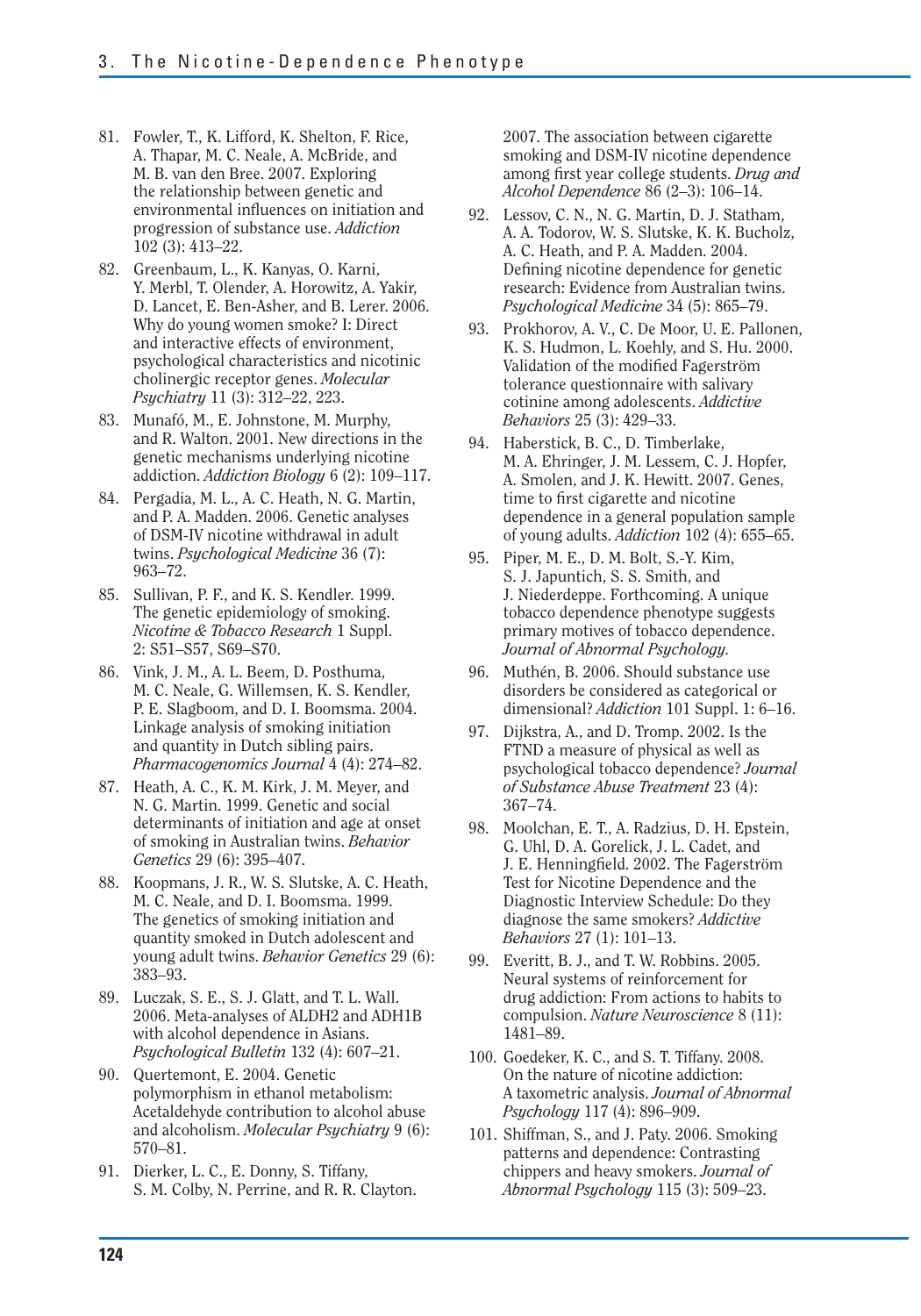- 102. Xian, H., J. F. Scherrer, S. A. Eisen, M. J. Lyons, M. Tsuang, W. R. True, and K. K. Bucholz. 2007. Nicotine dependence subtypes: Association with smoking history, diagnostic criteria and psychiatric disorders in 5440 regular smokers from the Vietnam Era Twin Registry. *Addictive Behaviors*  32 (1): 137–47.
- 103. Everitt, B. J., A. Dickinson, and T. W. Robbins. 2001. The neuropsychological basis of addictive behaviour. *Brain Research: Brain Research Reviews* 36 (2–3): 129–38.
- 104. Robbins, T. W., and B. J. Everitt. 1999. Drug addiction: bad habits add up. *Nature*  398 (6728): 567–70.
- 105. Bierut, L. J., P. A. Madden, N. Breslau, E. O. Johnson, D. Hatsukami, O. F. Pomerleau, G. E. Swan, et al. 2007. Novel genes identified in a high-density genome wide association study for nicotine dependence. *Human Molecular Genetics*  16 (1): 24–35.
- 106. Gelernter, J., C. Panhuysen, R. Weiss, K. Brady, J. Poling, M. Krauthammer, L. Farrer, and H. R. Kranzler. 2007. Genomewide linkage scan for nicotine dependence: Identification of a chromosome 5 risk locus. *Biological Psychiatry* 61 (1): 119–26.
- 107. Saccone, S. F., A. L. Hinrichs, N. L. Saccone, G. A. Chase, K. Konvicka, P. A. Madden, N. Breslau, et al. 2007. Cholinergic nicotinic receptor genes implicated in a nicotine dependence association study targeting 348 candidate genes with 3713 SNPs. *Human Molecular Genetics* 16 (1): 36–49.
- 108. Cui, Y., W. Wen, C. J. Moriarty, and R. S. Levine. 2006. Risk factors and their effects on the dynamic process of smoking relapse among veteran smokers. *Behavior Research and Therapy* 44 (7): 967–81.
- 109. Fernandez, E., A. Schiaffino, C. Borrell, J. Benach, C. Ariza, J. M. Ramon, J. Twose, M. Nebot, and A. Kunst. 2006. Social class, education, and smoking cessation: Longterm follow-up of patients treated at a smoking cessation unit. *Nicotine & Tobacco Research* 8 (1): 29–36.
- 110. Manchon Walsh, P., P. Carrillo, G. Flores, C. Masuet, S. Morchon, and J. M. Ramon. 2007. Effects of partner smoking status and gender on long term abstinence rates of patients receiving smoking cessation treatment. *Addictive Behaviors* 32 (1): 128–36.
- 111. Swan, G. E., H. S. Javitz, L. M. Jack, S. J. Curry, and T. McAfee. 2004. Heterogeneity in 12-month outcome among female and male smokers. *Addiction*  99 (2): 237–50.
- 112. Fagerström, K. O., and N. G. Schneider. 1989. Measuring nicotine dependence: A review of the Fagerström Tolerance Questionnaire. *Journal of Behavioral Medicine* 12 (2): 159–82.
- 113. Hughes, J. R., and D. Hatsukami. 1986. Signs and symptoms of tobacco withdrawal. *Archives of General Psychiatry* 43 (3): 289–94.
- 114. Kenford, S. L., S. S. Smith, D. W. Wetter, D. E. Jorenby, M. C. Fiore, and T. B. Baker. 2002. Predicting relapse back to smoking: Contrasting affective and physical models of dependence. *Journal of Consulting and Clinical Psychology* 70 (1): 216–27.
- 115. McCarthy, D. E., T. M. Piasecki, M. C. Fiore, and T. B. Baker. 2006. Life before and after quitting smoking: An electronic diary study. *Journal of Abnormal Psychology* 115 (3): 454–66.
- 116. Nichter, M., M. Nichter, P. J. Thompson, S. Shiffman, and A. B. Moscicki. 2002. Using qualitative research to inform survey development on nicotine dependence among adolescents. *Drug and Alcohol Dependence*  68 Suppl. 1: S41–S56.
- 117. Tiffany, S. T., C. A. Conklin, S. Shiffman, and R. R. Clayton. 2004. What can dependence theories tell us about assessing the emergence of tobacco dependence? *Addiction* 99 Suppl. 1: 78–86.
- 118. Lesch, O. M., A. Dvorak, I. Hertling, A. Klingler, M. Kunze, K. Ramskogler, G. Saletu-Zyhlarz, R. Schoberberger, and H. Walter. 2004. The Austrian Multicentre Study on Smoking: Subgroups of nicotine dependence and their craving. *Neuropsychobiology* 50 (1): 78–88.
- 119. Madden, P. A., K. K. Bucholz, S. H. Dinwiddie, W. S. Slutske, L. J. Bierut, D. J. Statham, M. P. Dunne, N. G. Martin, and A. C. Heath. 1997. Nicotine withdrawal in women. *Addiction* 92 (7): 889–902.
- 120. Storr, C. L., H. Zhou, K.-Y. Liang, and J. C. Anthony. 2004. Empirically derived latent classes of tobacco dependence syndromes observed in recent-onset tobacco smokers: Epidemiological evidence from a national probability sample survey. *Nicotine & Tobacco Research* 6 (3): 533–45.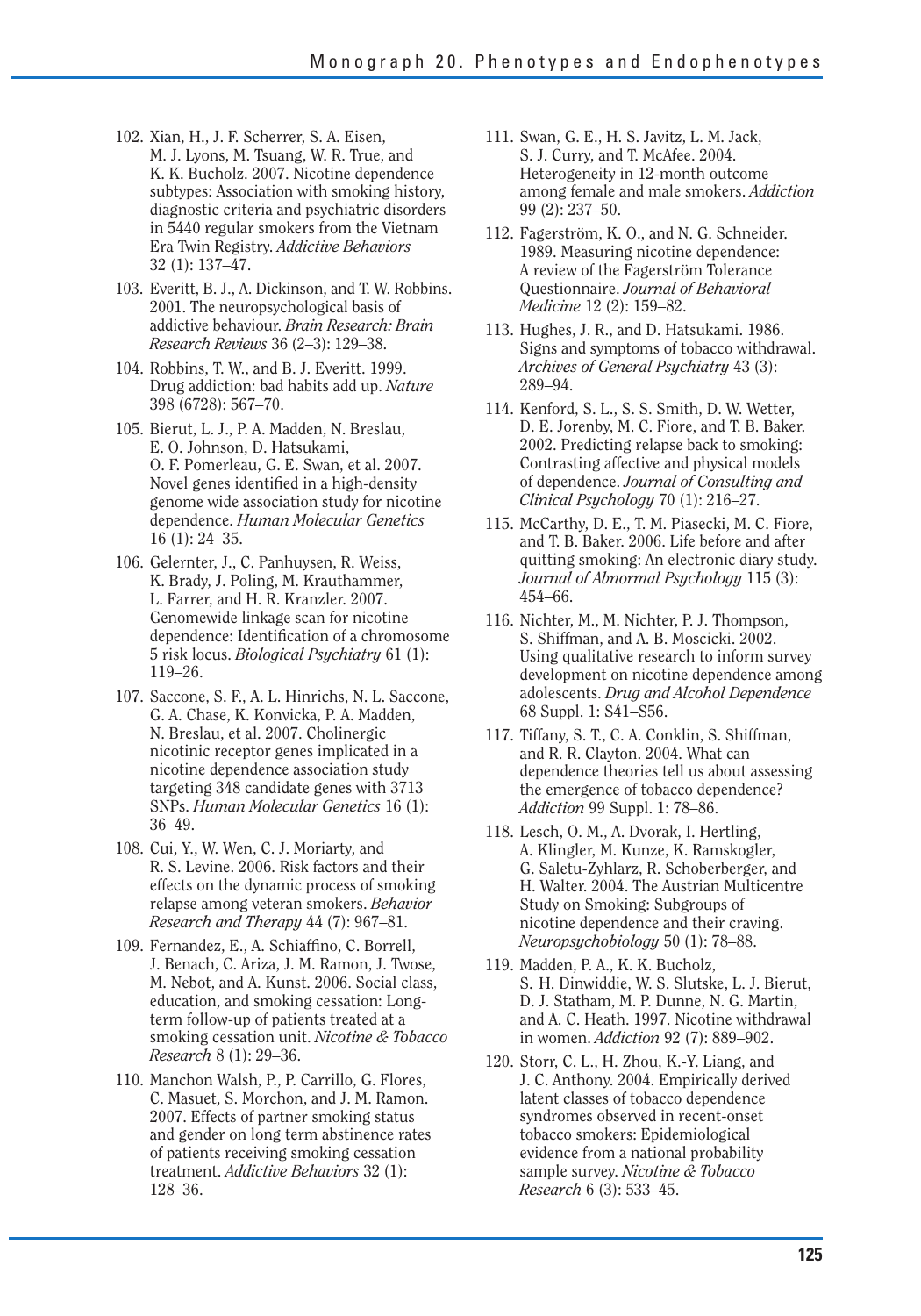- 121. Benowitz, N. L., O. F. Pomerleau, C. S. Pomerleau, and P. Jacob 3rd. 2003. Nicotine metabolite ratio as a predictor of cigarette consumption. *Nicotine & Tobacco Research* 5 (5): 621–24.
- 122. Xian, H., J. F. Scherrer, P. A. Madden, M. J. Lyons, M. Tsuang, W. R. True, and S. A. Eisen. 2003. The heritability of failed smoking cessation and nicotine withdrawal in twins who smoked and attempted to quit. *Nicotine & Tobacco Research* 5 (2): 245–54.
- 123. Xian, H., J. F. Scherrer, P. A. Madden, M. J. Lyons, M. Tsuang, W. R. True, and S. A. Eisen. 2005. Latent class typology of nicotine withdrawal: Genetic contributions and association with failed smoking cessation and psychiatric disorders. *Psychological Medicine* 35 (3): 409–19.
- 124. Furberg, H., P. F. Sullivan, H. Maes, C. A. Prescott, C. Lerman, C. Bulik, and K. S. Kendler. 2005. The types of regular cigarette smokers: A latent class analysis. *Nicotine & Tobacco Research* 7 (3): 351–60.
- 125. Breslau, N. 1995. Psychiatric comorbidity of smoking and nicotine dependence. *Behavior Genetics* 25 (2): 95–101.
- 126. Milberger, S., J. Biederman, S. V. Faraone, L. Chen, and J. Jones. 1997. ADHD is associated with early initiation of cigarette smoking in children and adolescents. *Journal of the American Academy of Child & Adolescent Psychiatry* 36 (1): 37–44.
- 127. Hertling, I., K. Ramskogler, A. Dvorak, A. Klingler, G. Saletu-Zyhlarz, R. Schoberberger, H. Walter, M. Kunze, and O. M. Lesch. 2005. Craving and other characteristics of the comorbidity of alcohol and nicotine dependence. *European Psychiatry* 20 (5–6): 442–50.
- 128. Agrawal, A., A. C. Heath, J. D. Grant, M. L. Pergadia, D. J. Statham, K. K. Bucholz, N. G. Martin, and P. A. Madden. 2006. Assortive mating for cigarette smoking and for alcohol consumption in female Australian twins and their spouses. *Behavior Genetics* 36 (4): 553–66.
- 129. Swan, G. E., D. Carmelli, and L. R. Cardon. 1997. Heavy consumption of cigarettes, alcohol and coffee in male twins. *Journal of Studies on Alcohol* 58 (2): 182–90.
- 130. Cooper, M. L., P. K. Wood, H. K. Orcutt, and A. Albino. 2003. Personality and the predisposition to engage in risky or problem behaviors during adolescence. *Journal of Personality and Social Psychology* 84 (2): 390–410.
- 131. Elkins, I. J., S. M. King, M. McGue, and W. G. Iacono. 2006. Personality traits and the development of nicotine, alcohol, and illicit drug disorders: Prospective links from adolescence to young adulthood. *Journal of Abnormal Psychology* 115 (1): 26–39.
- 132. Grove, W. M., E. D. Eckert, L. Heston, T. J. Bouchard Jr, N. Segal, and D. T. Lykken. 1990. Heritability of substance abuse and antisocial behavior: A study of monozygotic twins reared apart. *Biological Psychiatry*  27 (12): 1293–304.
- 133. Hicks, B. M., R. F. Krueger, W. G. Iacono, M. McGue, and C. J. Patrick. 2004. Family transmission and heritability of externalizing disorders: A twin-family study. *Archives of General Psychiatry* 61 (9): 922–28.
- 134. Kendler, K. S., C. G. Davis, and R. C. Kessler. 1997. The familial aggregation of common psychiatric and substance use disorders in the National Comorbidity Survey: A family history study. *British Journal of Psychiatry*  170: 541–48.
- 135. Pickens, R. W., D. S. Svikis, M. McGue, and M. C. LaBuda. 1995. Common genetic mechanisms in alcohol, drug, and mental disorder comorbidity. *Drug and Alcohol Dependence* 39 (2): 129–38.
- 136. Slutske, W. S., A. C. Heath, S. H. Dinwiddie, P. A. Madden, K. K. Bucholz, M. P. Dunne, D. J. Statham, and N. G. Martin. 1998. Common genetic risk factors for conduct disorder and alcohol dependence. *Journal of Abnormal Psychology* 107 (3): 363–74.
- 137. Slutske, W. S., A. C. Heath, P. A. Madden, K. K. Bucholz, D. J. Statham, and N. G. Martin. 2002. Personality and the genetic risk for alcohol dependence. *Journal of Abnormal Psychology* 111 (1): 124–33.
- 138. Perkins, K. A., T. Doyle, M. Ciccocioppo, C. Conklin, M. Sayette, and A. Caggiula. 2006. Sex differences in the influence of nicotine dose instructions on the reinforcing and self-reported rewarding effects of smoking. *Psychopharmacology (Berl)* 184 (3-4): 600–607.
- 139. Chaudhri, N., A. R. Caggiula, E. C. Donny, S. Booth, M. A. Gharib, L. A. Craven, S. S. Allen, A. F. Sved, and K. A. Perkins. 2005. Sex differences in the contribution of nicotine and nonpharmacological stimuli to nicotine self-administration in rats. *Psychopharmacology (Berl)* 180 (2): 258–66.
- 140. Agrawal, A., M. T. Lynskey, P. A. Madden, K. K. Bucholz, and A. C. Heath. 2007. A latent class analysis of illicit drug abuse/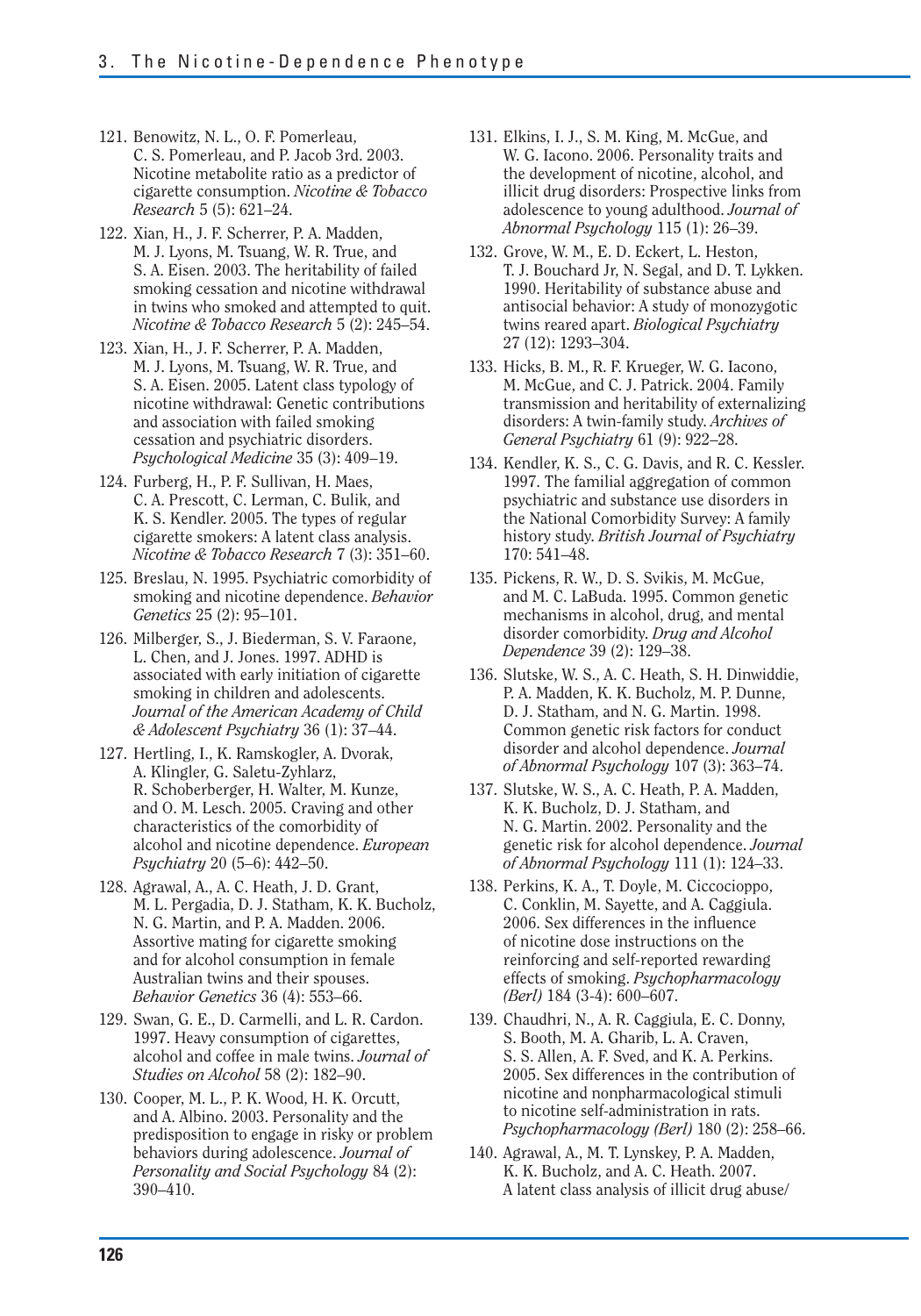dependence: Results from the National Epidemiological Survey on Alcohol and Related Conditions. *Addiction* 102 (1): 94–104.

- 141. Hu, M. C., M. Davies, and D. B. Kandel. 2006. Epidemiology and correlates of daily smoking and nicotine dependence among young adults in the United States. *American Journal of Public Health* 96 (2): 299–308.
- 142. Swan, G. E., and C. N. Lessov. 2004. Gene-environment interaction in nicotine addiction: The need for a large-scale, collaborative effort. *Substance Use and Misuse* 39 (10–12): 2083–5.
- 143. Moffitt, T. E., A. Caspi, and M. Rutter. 2005. Strategy for investigating interactions between measured genes and measured environments. *Archives of General Psychiatry* 62 (5): 473–81.
- 144. Anda, R. F., J. B. Croft, V. J. Felitti, D. Nordenberg, W. H. Giles, D. F. Williamson, and G. A. Giovino. 1999. Adverse childhood experiences and smoking during adolescence and adulthood. *JAMA: The Journal of the American Medical Association* 282 (17): 1652–58.
- 145. Breslau, N., and E. L. Peterson. 1996. Smoking cessation in young adults: Age at initiation of cigarette smoking and other suspected influences. *American Journal of Public Health* 86 (2): 214–20.
- 146. Broms, U., K. Silventoinen, E. Lahelma, M. Koskenvuo, and J. Kaprio. 2004. Smoking cessation by socioeconomic status and marital status: The contribution of smoking behavior and family background. *Nicotine & Tobacco Research* 6 (3): 447–55.
- 147. Chen, K., and D. B. Kandel. 1995. The natural history of drug use from adolescence to the mid-thirties in a general population sample. *American Journal of Public Health*  85 (1): 41–47.
- 148. Hirschman, R. S., H. Leventhal, and K. Glynn. 1984. The development of smoking behavior: Conceptualization and supportive cross-sectional survey data. *Journal of Applied Social Psychology* 14 (3): 184–206.
- 149. Chen, X., B. Stanton, S. Shankaran, and X. Li. 2006. Age of smoking onset as a predictor of smoking cessation during pregnancy. *American Journal of Health Behavior* 30 (3): 247–58.
- 150. John, U., C. Meyer, U. Hapke, and H. J Rumpf. 2004. Nicotine dependence and

lifetime amount of smoking in a population sample. *European Journal of Public Health*  14 (2): 182–85.

- 151. Grant, B. F. 1998. Age at smoking onset and its association with alcohol consumption and DSM-IV alcohol abuse and dependence: Results from the National Longitudinal Alcohol Epidemiologic Survey. *Journal of Substance Abuse* 10 (1): 59–73.
- 152. John, U., C. Meyer, U. Hapke, H. J. Rumpf, and A. Schumann. 2004. Nicotine dependence, quit attempts, and quitting among smokers in a regional population sample from a country with a high prevalence of tobacco smoking. *Preventive Medicine* 38 (3): 350–58.
- 153. Robinson, M. L., I. Berlin, and E. T. Moolchan. 2004. Tobacco smoking trajectory and associated ethnic differences among adolescent smokers seeking cessation treatment. *Journal of Adolescent Health* 35 (3): 217–24.
- 154. Adriani, W., S. Spijker, V. Deroche-Gamonet, G. Laviola, M. Le Moal, A. B. Smit, and P. V. Piazza. 2003. Evidence for enhanced neurobehavioral vulnerability to nicotine during periadolescence in rats. *Journal of Neuroscience* 23 (11): 4712–16.
- 155. Cruz, F. C., R. Delucia, and C. S. Planeta. 2005. Differential behavioral and neuroendocrine effects of repeated nicotine in adolescent and adult rats. *Pharmacology, Biochemistry, and Behavior* 80 (3): 411–17.
- 156. Schochet, T. L., A. E. Kelley, and C. F. Landry. 2004. Differential behavioral effects of nicotine exposure in adolescent and adult rats. *Psychopharmacology (Berl)*  175 (3): 265–73.
- 157. Slotkin, T. A. 2002. Nicotine and the adolescent brain: Insights from an animal model. *Neurotoxicology and Teratology*  24 (3): 369–84.
- 158. Adriani, W., S. Macri, R. Pacifici, and G. Laviola. 2002. Peculiar vulnerability to nicotine oral self-administration in mice during early adolescence. *Neuropsychopharmacology* 27 (2): 212–14.
- 159. Belluzzi, J. D., A. G. Lee, H. S. Oliff, and F. M. Leslie. 2004. Age-dependent effects of nicotine on locomotor activity and conditioned place preference in rats. *Psychopharmacology (Berl)* 174 (3): 389–95.
- 160. O'Dell, L. E., A. W. Bruijnzeel, S. Ghozland, A. Markou, and G. F. Koob. 2004. Nicotine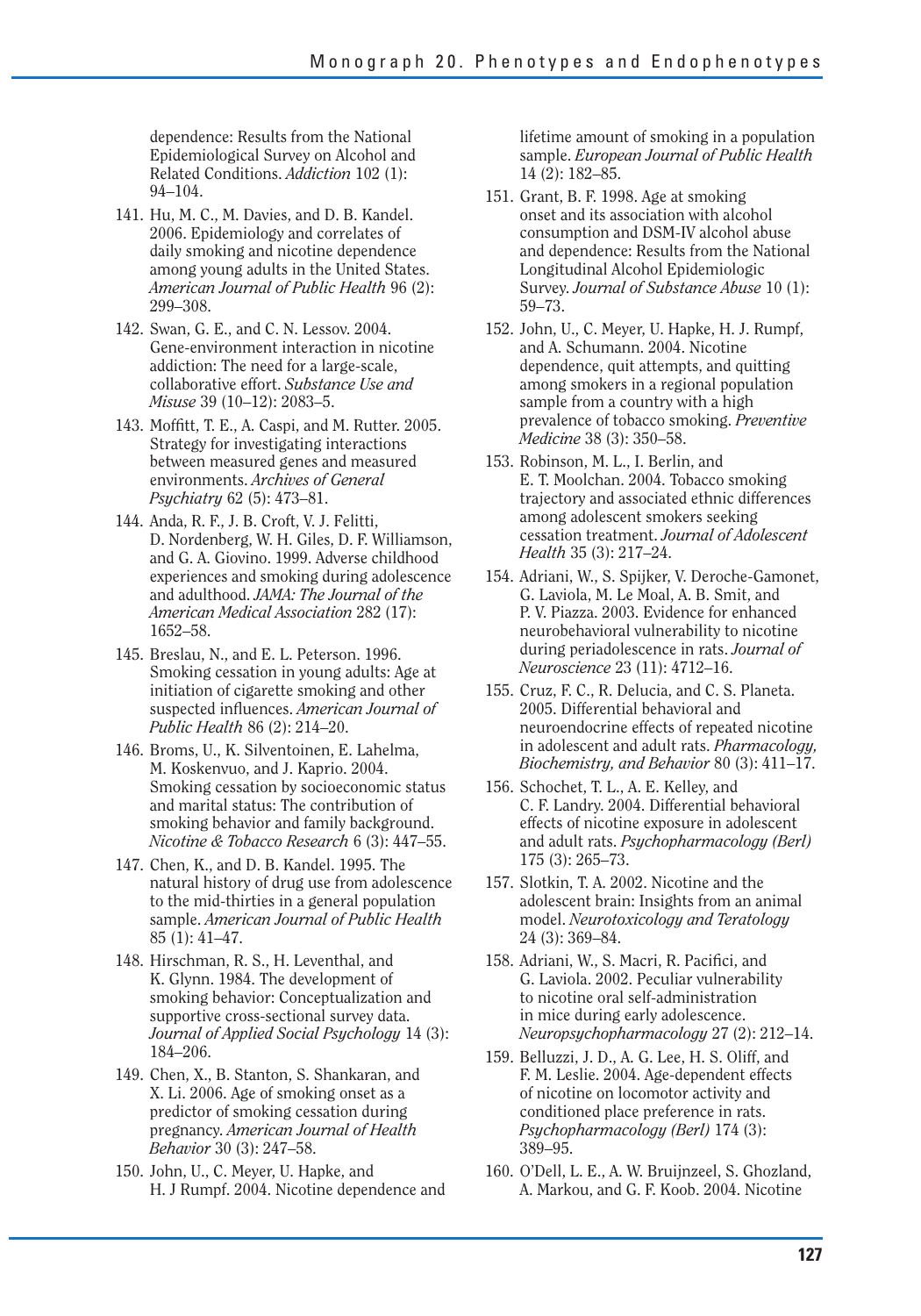withdrawal in adolescent and adult rats. *Annals of the New York Academy of Sciences*  1021:167–74.

- 161. Shram, M. J., D. Funk, Z. Li, and A. D. Le. 2006. Periadolescent and adult rats respond differently in tests measuring the rewarding and aversive effects of nicotine. *Psychopharmacology (Berl)* 186 (2): 201–8.
- 162. Vastola, B. J., L. A. Douglas, E. I. Varlinskaya, and L. P. Spear. 2002. Nicotine-induced conditioned place preference in adolescent and adult rats. *Physiology & Behavior* 77 (1): 107–14.
- 163. Levin, E. D., A. H. Rezvani, D. Montoya, J. E. Rose, and H. S. Swartzwelder. 2003. Adolescent-onset nicotine selfadministration modeled in female rats. *Psychopharmacology (Berl)* 169 (2): 141–49.
- 164. Weiss, R. B., T. B. Baker, D. S. Cannon, A. von Niederhausern, D. M. Dunn, N. Matsunami, N. A. Singh, et al. 2008. A candidate gene approach identifies the CHRNA5-A3-B4 region as a risk factor for age-dependent nicotine addiction. *PLoS Genetics* 4 (7): e1000125.
- 165. Baker, T. B., R. B. Weiss, D. Bolt, von Niederhausern A., M. C. Fiore, and et al. Forthcoming. Human neuronal acetylcholine receptor A5-A3-B4 haplotypes are associated with multiple nicotine dependence phenotypes. *Nicotine & Tobacco Research.*
- 166. Koob, G. F. 2006. The neurobiology of addiction: A neuroadaptational view relevant for diagnosis. *Addiction* 101 Suppl. 1: 23–30.
- 167. Sinha, R., M. Garcia, P. Paliwal, M. J. Kreek, and B. J. Rounsaville. 2006. Stress-induced cocaine craving and hypothalamic-pituitaryadrenal responses are predictive of cocaine relapse outcomes. *Archives of General Psychiatry* 63 (3): 324–31.
- 168. Hu, S., C. L. Brody, C. Fisher, L. Gunzerath, M. L. Nelson, S. Z. Sabol, L. A. Sirota, et al. 2000. Interaction between the serotonin transporter gene and neuroticism in cigarette smoking behavior. *Molecular Psychiatry* 5 (2): 181–88.
- 169. Lerman, C., N. E. Caporaso, J. Audrain, D. Main, N. R. Boyd, and P. G. Shields. 2000. Interacting effects of the serotonin transporter gene and neuroticism in smoking practices and nicotine dependence. *Molecular Psychiatry* 5 (2): 189–92.
- 170. Kremer, I., R. Bachner-Melman, A. Reshef, L. Broude, L. Nemanov, I. Gritsenko, U. Heresco-Levy, Y. Elizur, and R. P. Ebstein. 2005. Association of the serotonin

transporter gene with smoking behavior. *American Journal of Psychiatry* 162 (5): 924–30.

- 171. Gerra, G., L. Garofano, A. Zaimovic, G. Moi, B. Branchi, M. Bussandri, F. Brambilla, and C. Donnini. 2005. Association of the serotonin transporter promoter polymorphism with smoking behavior among adolescents. *American Journal of Medical Genetics Part B, Neuropsychiatric Genetics* 135 (1): 73–78.
- 172. Evans, G. W. 2004. The environment of childhood poverty. *American Psychologist*  59 (2): 77–92.
- 173. Rutter, M., and D. Quinton. 1977. Psychiatric disorder: Ecological factors and concepts of causation. In *Ecological factors in human development,* ed. H. McGurk, 173–87. Amsterdam: North Holland Publishing.
- 174. Piasecki, T. M., D. E. Jorenby, S. S. Smith, M. C. Fiore, and T. B. Baker. 2003. Smoking withdrawal dynamics: I. Abstinence distress in lapsers and abstainers. *Journal of Abnormal Psychology* 112 (1): 3–13.
- 175. Hudmon, K. S., C. S. Pomerleau, J. Brigham, H. Javitz, and G. E. Swan. 2005. Validity of retrospective assessments of nicotine dependence: A preliminary report. *Addictive Behaviors* 30 (3): 613–37.
- 176. Huerta, M., G. Chodick, R. D. Balicer, N. Davidovitch, and I. Grotto. 2005. Reliability of self-reported smoking history and age at initial tobacco use. *Preventive Medicine* 41 (2): 646–50.
- 177. Shiffman, S., C. J. Gwaltney, M. H. Balabanis, K. S. Liu, J. A. Paty, J. D. Kassel, M. Hickcox, and M. Gnys. 2002. Immediate antecedents of cigarette smoking: An analysis from ecological momentary assessment. *Journal of Abnormal Psychology* 111 (4): 531–45.
- 178. Pan, W. H., K. S. Lynn, C. H. Chen, Y. L. Wu, C. Y. Lin, and H. Y. Chang. 2006. Using endophenotypes for pathway clusters to map complex disease genes. *Genetic Epidemiology* 30 (2): 143–54.
- 179. Kammerer, C. M., N. Gouin, P. B. Samollow, J. F. VandeBerg, J. E. Hixson, S. A. Cole, J. W. MacCluer, and L. D. Atwood. 2004. Two quantitative trait loci affect ACE activities in Mexican-Americans. *Hypertension* 43 (2): 466–70.
- 180. Gottesman, I. I., and J. Shields. 1972. *Schizophrenia and genetics: A twin study vantage point.* New York: Academic Press.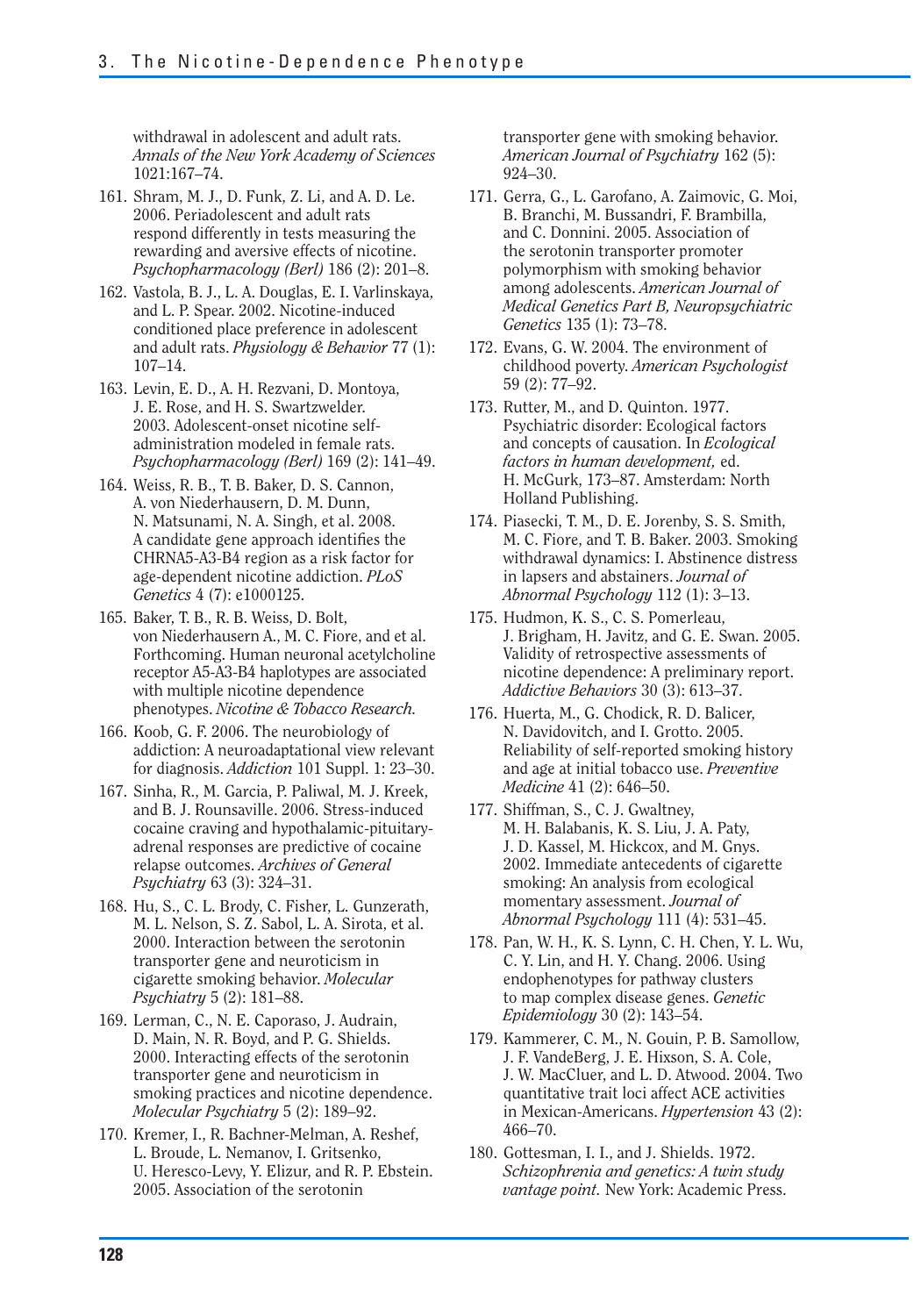- 181. Meyer-Lindenberg, A., and D. R. Weinberger. 2006. Intermediate phenotypes and genetic mechanisms of psychiatric disorders. *Nature Reviews Neuroscience* 7 (10): 818–27.
- 182. Gottesman, I. I., and T. D. Gould. 2003. The endophenotype concept in psychiatry: Etymology and strategic intentions. *American Journal of Psychiatry* 160 (4): 636–45.
- 183. Smith, G. D., and S. Ebrahim. 2004. Mendelian randomization: Prospects, potentials, and limitations. *International Journal of Epidemiology* 33 (1): 30–42.
- 184. Brody, A. L., M. A. Mandelkern, E. D. London, A. R. Childress , G. S. Lee, R. G. Bota, M. L. Ho, et al. 2002. Brain metabolic changes during cigarette craving. *Archives of General Psychiatry* 59 (12): 1162–72.
- 185. Erblich, J., C. Lerman, D. W. Self, G. A. Diaz, and D. H. Bovbjerg. 2005. Effects of dopamine D2 receptor (DRD2) and transporter (SLC6A3) polymorphisms on smoking cue-induced cigarette craving among African-American smokers. *Molecular Psychiatry* 10 (4): 407–14.
- 186. Hutchison, K. E., H. LaChance, R. Niaura, A. Bryan, and A. Smolen. 2002. The DRD4 VNTR polymorphism influences reactivity to smoking cues. *Journal of Abnormal Psychology* 111 (1): 134–43.
- 187. Swan, G. E., A. M. Valdes, H. Z. Ring, T. V. Khroyan, L. M. Jack, C. C. Ton, S. J. Curry, and T. McAfee. 2005. Dopamine receptor DRD2 genotype and smoking cessation outcome following treatment with bupropion SR. *Pharmacogenomics Journal*  5 (1): 21–29.
- 188. Boustead, C., H. Taber, J. R. Idle, and S. Cholerton. 1997. CYP2D6 genotype and smoking behaviour in cigarette smokers. *Pharmacogenetics* 7 (5): 411–14.
- 189. Garcia-Closas, M., N. Caporaso, K. Kelsey, and D. Christiani. 1997. Association between CYP1A1 polymorphism and smoking in a control population: Implications for the study of genetic factors on cancer risk. Abstract. *Proceedings of the American Association for Cancer Research* 38: 211.
- 190. Pianezza, M. L., E. M. Sellers, and R. F. Tyndale. 1998. Nicotine metabolism defect reduces smoking. *Nature* 393 (6687): 750.
- 191. Caspi, A., J. McClay, T. E. Moffitt, J. Mill, J. Martin, I. W. Craig, A. Taylor, and R. Poulton. 2002. Role of genotype in the

cycle of violence in maltreated children. *Science* 297 (5582): 851–54.

- 192. Barik, J., and S. Wonnacott. 2006. Indirect modulation by alpha7 nicotinic acetylcholine receptors of noradrenaline release in rat hippocampal slices: Interaction with glutamate and GABA systems and effect of nicotine withdrawal. *Molecular Pharmacology* 69 (2): 618–28.
- 193. Grabus, S. D., B. R. Martin, and M. Imad Damaj. 2005. Nicotine physical dependence in the mouse: Involvement of the alpha7 nicotinic receptor subtype. *European Journal of Pharmacology* 515 (1–3): 90–93.
- 194. Krystal, J. H., J. Staley, G. Mason, I. L. Petrakis, J. Kaufman, R. A. Harris, J. Gelernter, and J. Lappalainen. 2006. Gamma-aminobutyric acid type A receptors and alcoholism: Intoxication, dependence, vulnerability, and treatment. *Archives of General Psychiatry* 63 (9): 957–68.
- 195. Nomikos, G. G., B. Schilstrom, B. E. Hildebrand, G. Panagis, J. Grenhoff, and T. H. Svensson. 2000. Role of alpha7 nicotinic receptors in nicotine dependence and implications for psychiatric illness. *Behavioural Brain Research* 113 (1–2): 97–103.
- 196. Caspi, A., K. Sugden, T. E. Moffitt, A. Taylor, I. W. Craig, H. Harrington, J. McClay, et al. 2003. Influence of life stress on depression: Moderation by a polymorphism in the 5-HTT gene. *Science* 301 (5631): 386–89.
- 197. Hariri, A. R., E. M. Drabant, K. E. Munoz, B. S. Kolachana, V. S. Mattay, M. F. Egan, and D. R. Weinberger. 2005. A susceptibility gene for affective disorders and the response of the human amygdala. *Archives of General Psychiatry* 62 (2): 146–52.
- 198. Hariri, A. R., V. S. Mattay, A. Tessitore, B. Kolachana, F. Fera, D. Goldman, M. F. Egan, and D. R. Weinberger. 2002. Serotonin transporter genetic variation and the response of the human amygdala. *Science* 297 (5580): 400–403.
- 199. Heinz, A., D. F. Braus, M. N. Smolka, J. Wrase, I. Puls, D. Hermann, S. Klein, et al. 2005. Amygdala-prefrontal coupling depends on a genetic variation of the serotonin transporter. *Nature Neuroscience* 8 (1): 20–21.
- 200. Berridge, K. C., and T. E. Robinson. 1998. What is the role of dopamine in reward: Hedonic impact, reward learning, or incentive salience? *Brain Research: Brain Research Reviews* 28 (3): 309–69.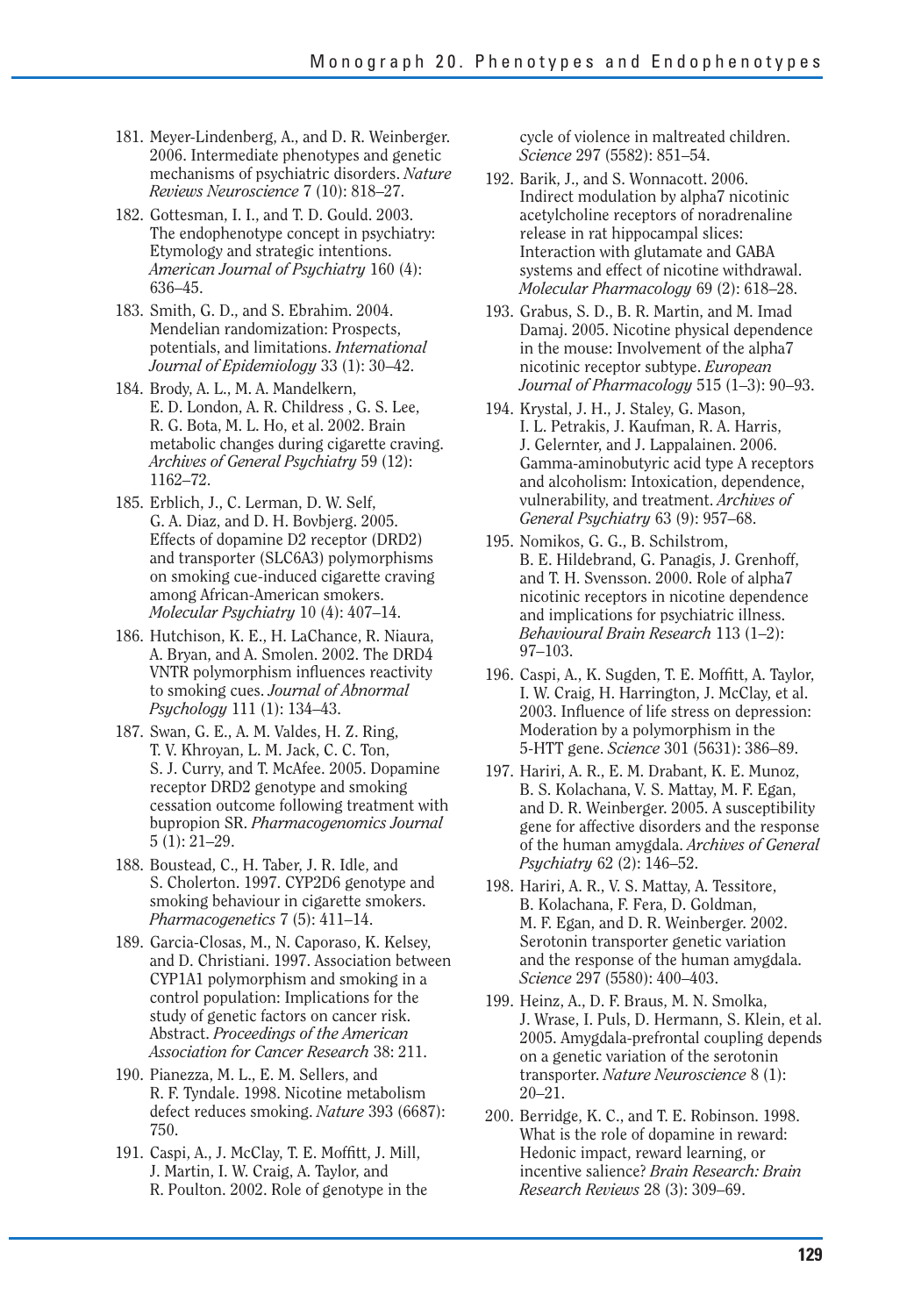- 201. Due, D. L., S. A. Huettel, W. G. Hall, and D. C. Rubin. 2002. Activation in mesolimbic and visuospatial neural circuits elicited by smoking cues: Evidence from functional magnetic resonance imaging. *American Journal of Psychiatry* 159 (6): 954–60.
- 202. Gloria, R., H. Shaefer, J. Davis, M. Majeskie, B. Richmond, R. J. Davidson, and T. B. Baker. 2005. Impact of withdrawal of nicotine expectancy: An FMRI investigation of regional brain activity. Poster presented at the annual meeting of the Society for Psychophysiological Research, Lisbon.
- 203. Bierut, L. J., J. P. Rice, H. J. Edenberg, A. Goate, T. Foroud, C. R. Cloninger, H. Begleiter, et al. 2000. Family-based study of the association of the dopamine D2 receptor gene (DRD2) with habitual smoking. *American Journal of Medical Genetics* 90 (4): 299–302.
- 204. Meyer-Lindenberg, A., J. W. Buckholtz, B. Kolachana, A. R Hariri, L. Pezawas, G. Blasi, A. Wabnitz, et al. 2006. Neural mechanisms of genetic risk for impulsivity and violence in humans. *Proceedings of the National Academy of Sciences of the United States of America* 103 (16): 6269–74.
- 205. Botvinick, M. M., T. S. Braver, D. M. Barch, C. S. Carter, and J. D. Cohen. 2001. Conflict monitoring and cognitive control. *Psychological Review* 108 (3): 624–52.
- 206. Fan, J., J. Fossella, T. Sommer, Y. Wu, and M. I. Posner. 2003. Mapping the genetic variation of executive attention onto brain activity. *Proceedings of the National Academy of Sciences of the United States of America* 100 (12): 7406–11.
- 207. Volkow, N. D., J. S. Fowler, and G. J. Wang. 2004. The addicted human brain viewed in the light of imaging studies: brain circuits and treatment strategies. *Neuropharmacology* 47 Suppl 1: 3–13.
- 208. Patrick, C. J., E. M. Bernat, S. M. Malone, W. G. Iacono, R. F. Krueger, and M. McGue. 2006. P300 amplitude as an indicator of externalizing in adolescent males. *Psychophysiology* 43 (1): 84–92.
- 209. Vitale, J. E., J. P. Newman, J. E. Bates, J. Goodnight, K. A. Dodge, and G. S. Pettit. 2005. Deficient behavioral inhibition and anomalous selective attention in a community sample of adolescents with psychopathic traits and low-anxiety traits. *Journal of Abnormal and Child Psychology*  33 (4): 461–70.
- 210. Chassin, L., D. B. Fora, and K. M. King. 2004. Trajectories of alcohol and drug use and dependence from adolescence to adulthood: The effects of familial alcoholism and personality. *Journal of Abnormal Psychology* 113 (4): 483–98.
- 211. Pezawas, L., A. Meyer-Lindenberg, E. M. Drabant, B. A. Verchinski, K. E. Munoz, B. S. Kolachana, M. F. Egan, V. S. Mattay, A. R. Hariri, and D. R. Weinberger. 2005. 5-HTTLPR polymorphism impacts human cingulate-amygdala interactions: A genetic susceptibility mechanism for depression. *Nature Neuroscience* 8 (6): 828–34.
- 212. Hendricks, P. S., J. W. Ditre, D. J. Drobes, and T. H. Brandon. 2006. The early time course of smoking withdrawal effects. *Psychopharmacology (Berl)* 187 (3): 385–96.
- 213. Vink, J. M., G. Willemsen, and D. I. Boomsma. 2005. Heritability of smoking initiation and nicotine dependence. *Behavior Genetics* 35 (4): 397–406.
- 214. Belluzzi, J. D., R. Wang, and F. M. Leslie. 2005. Acetaldehyde enhances acquisition of nicotine self-administration in adolescent rats. *Neuropsychopharmacology* 30 (4): 705–12.
- 215. John, U., C. Meyer, H. J. Rumpf, and U. Hapke. 2004. Self-efficacy to refrain from smoking predicted by major depression and nicotine dependence. *Addictive Behaviors*  29 (5): 857–66.
- 216. Preacher, K. J., D. D. Rucker, R. C. MacCallum, and W. A. Nicewander. 2005. Use of the extreme groups approach: A critical reexamination and new recommendations. *Psychological Methods*  10 (2): 178–92.
- 217. Golden, R. R., and M. J. Mayer. 1994. Peaked indicators: A source of pseudotaxonicity of a latent trait. In *Assessing individual differences in human behavior: New concepts, methods, and findings, ed.* D. Lubinski and R. V. Dawis, 93–105. Palo Alto, CA: Davies-Black.
- 218. Haslam, N., and H. C. Kim. 2002. Categories and continua: A review of taxometric research. *Genetic, Social, and General Psychology Monographs* 128 (3): 271–320.
- 219. Dawes, R. M. 1979. The robust beauty of improper linear models in decision making. *American Psychologist* 34 (7): 571–82.
- 220. Hastie, T., R. Tibshirani, and J. Friedman. 2001. *The elements of statistical learning.*  New York: Springer.